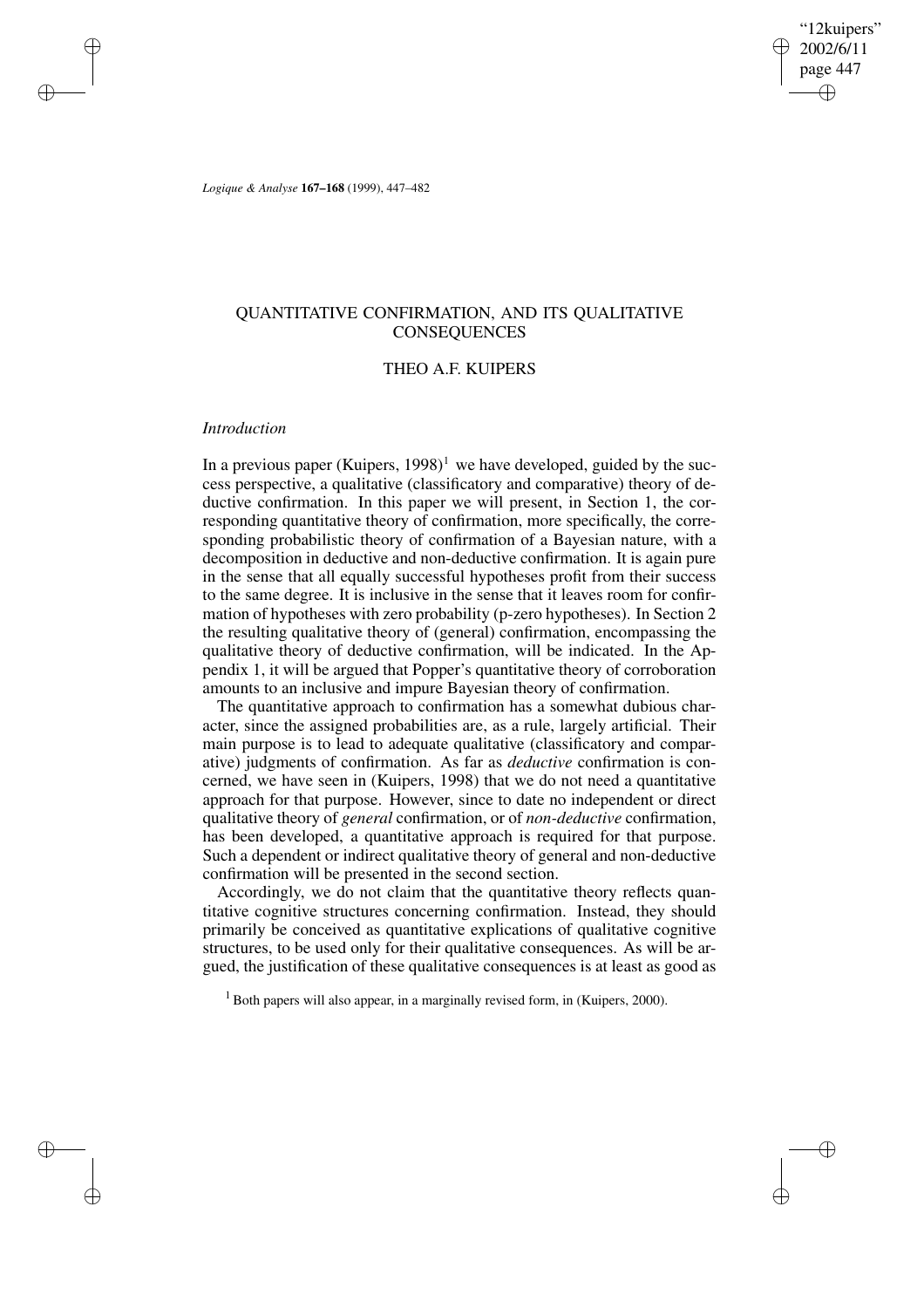"12kuipers" 2002/6/11 page 448 ✐ ✐

✐

✐

### 448 THEO A.F. KUIPERS

the justification of the quantitative explications 'under ideal circumstances', that is, when the probabilities make objective sense. Moreover, as in the qualitative case, it will also become clear that there is not one 'language of quantitative confirmation', but several, e.g. pure and impure ones, inclusive and non-inclusive ones. As long as one uses the same updating calculus for probabilities, it does not matter which confirmation language one chooses, the only important point is to always make clear which one one has chosen. Although speaking of confirmation languages hence is more appropriate, we will accept the current practice of speaking of confirmation theories.

# 1. *Quantitative confirmation*

In this section, a non-standard version will be presented of the so-called Bayesian theory of confirmation, guided by the success perspective. Quantitative confirmation will be decomposed into confirmation by a deductive or a non-deductive success, or simply deductive and non-deductive confirmation. Both will be localized in the so-called Confirmation Square. The degree of confirmation of a hypothesis by a piece of evidence will be equated with the plausible degree of success, which happens to be equivalent to the ratio of the posterior and prior probability when the latter is non-zero. The version of Bayesianism is non-standard in two senses<sup>2</sup>. First, and foremost, it is inclusive in the sense that it leaves room for a substantial degree of confirmation for 'p-zero' hypotheses when they are confirmed. Second, it is pure in the sense that equally successful hypotheses get the same degree of confirmation, irrespective of their prior probability.

# 1.1. *Non-deductive confirmation and the Confirmation Square*

The four possible (unconditional) deductive relations between hypothesis and evidence specified in the Confirmation Matrix in Section 1.1 of (Kuipers, 1998) have somewhat weaker probabilistic versions, for which we propose to use the same 'deductive' names.

$$
H \models E \Rightarrow p(E/H) = 1
$$
 Deductive Conformation: DC(*H, E*)  

$$
H \models \neg E \Rightarrow p(E/H) = 0
$$
 Falsification: F(*H, E*)

 $2$  Standard versions of Bayesian philosophy of science, leaving no room for confirmation of p-zero hypotheses, can be found in Horwich (1982), Earman (1992), Howson and Urbach (1989), Schaffner (1993, Ch. 5). These non-inclusive versions are pure or impure depending on whether they support the difference degree or the ratio degree of confirmation (see below), respectively.

✐

✐

✐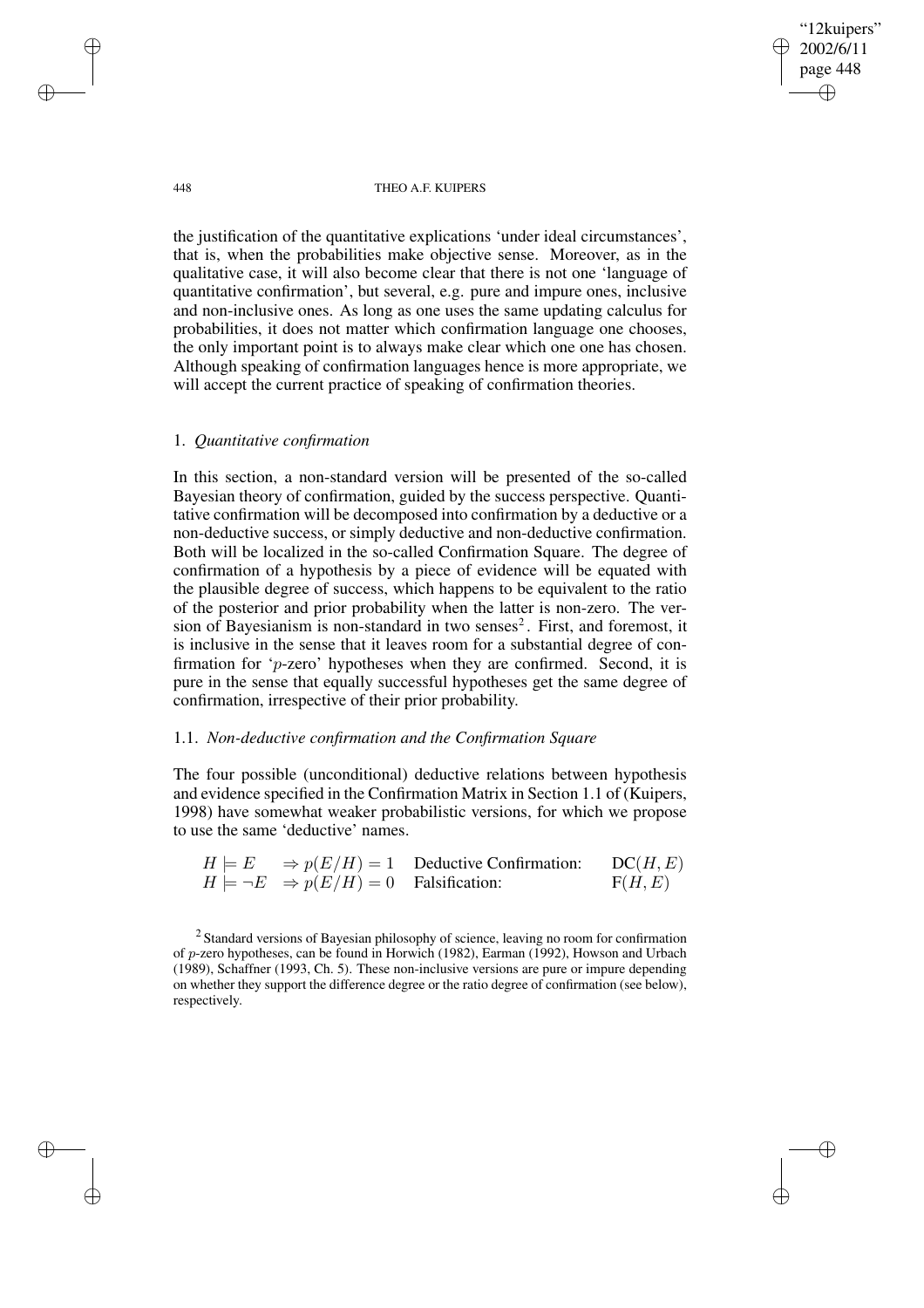✐

✐

✐

"12kuipers" 2002/6/11 page 449

✐

✐

✐

✐

$$
\neg H \models E \Rightarrow p(E/\neg H) = 1
$$
 Deductive Disconfirmation: DD(H, E)  

$$
\neg H \models \neg E \Rightarrow p(E/\neg H) = 0
$$
 Verification: V(H, E)

Here we assume that there is some defensible probability function  $p$ , i.e.,  $p$  may well have subjective features, though then as much as possible in agreement with objective information. In line with Bayesian philosophers of science (Howson and Urbach 1989; Earman 1992), we will call  $p(E/H)$ and  $p(E/\neg H)$  likelihoods.<sup>3</sup>

A probabilistic theory of confirmation will be called *Bayesian* as soon as it assumes, explicitly or implicitly, some prior distribution, that is, probability values  $p(H)$  and  $p(\neg H) = 1 - p(H)$ . As a rule, this is already the case when one of the probabilities  $p(H)$ ,  $p(\neg H)$ ,  $p(E)$  or  $p(H/E)$  is used, or both likelihoods  $p(E/H)$  and  $p(E/\neg H).$ <sup>4</sup>

According to the definition of conditional probability,  $p(E/H) = p(E\&)$  $H/p(H)$  is undefined when  $p(H) = 0$ . However, this does not exclude that  $p(E/H)$  can be interpreted in this case. For example, in case H entails E,  $p(E/H)$  is 1. Or consider the case that the hypotheses Hv for all possible values  $v$  in [0,1] for the probability of heads of a biased coin. Then  $p(Hv) = 0$ , but  $p(En/Hv)$  makes perfectly sense for a sequence  $En$  of outcomes of n throws, viz. the corresponding binomial distribution. In this case, it is at most controversial for non-Bayesians whether and how  $p(En/\neg Hv)$  can be meaningfully interpreted. For, in general, if  $p(H) = 0$ then  $p(E/\neg H) = p(E)$ , and in any Bayesian approach it is assumed that  $p(E)$  can be assigned a value, whether this is done in terms of the decomposition  $p(H)p(E/H)+p(\neg H)p(E/\neg H)$  induced by H, hence  $p(E/\neg H)$ , or in terms of some other decomposition. From now on we will assume that both  $p(E/H)$  and  $p(E)$ , and hence  $p(E/\neg H)$ , are interpreted, even if  $p(H) = 0$ . Similarly, there are cases where  $p(H/E)$  can be interpreted when  $p(E) = 0$ . For instance, if E reports the specific value 0.2 of a quantity X taking values in the  $[0,1]$ -interval and H claims that the value of a similar quantity  $Y$  will be below 0.5, it may well be reasonable to assign, on the basis of the background beliefs,  $p(H) = p(Y < 0.5) = 0.5$ ,

<sup>3</sup> That is, without assuming, as statisticians do, that H and  $\neg H$  are simple hypotheses in the sense of generating a certain probability distribution. Hence, H and  $\neg H$  may well be disjunctions of such simple hypotheses, in which case  $p$  is based on a prior distribution over the latter hypotheses and their corresponding conditional probability distributions. To be sure,  $H$  itself is primarily thought of as a non-statistical hypothesis. For the extrapolation of the Bayesian approach to statistical hypotheses, see e.g., (Howson and Urbach 1989) and (Schaffner 1993).

<sup>4</sup> Recall that  $p(H/E)$  is equal to  $p(H)p(E/H)/p(E)$ , where  $p(E)$  is equal to  $p(H)p(E)$  $/(H) + p(-H)p(E/\neg H)$ . Note also that  $p(E/\neg H)$  is equal to  $p(E)p(\neg H/E)/p(\neg H)$ .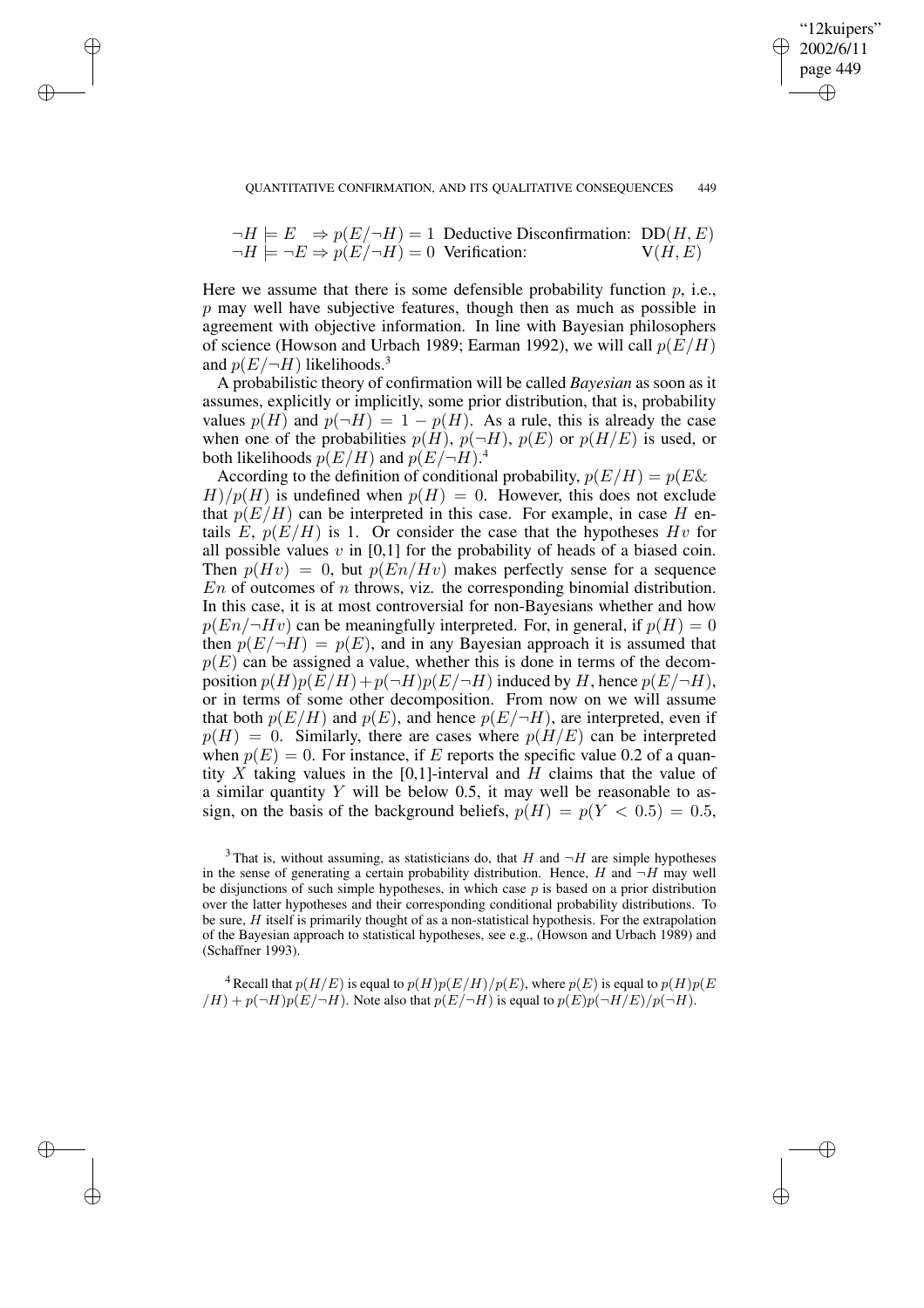✐

### 450 THEO A.F. KUIPERS

$$
p(H/E) = p(Y < 0.5 / X = 0.2) = 0.7
$$
 and  $p(E) = p(X = 0.2) = 0$ .



*Figure 1: The Confirmation Square (CS)*

Well then, by using the weaker 'likelihood versions', the four deductive relations between  $H$  and  $E$  can be depicted as the four sides of the unit square of likelihood pairs  $\langle p(E/H), p(E/\neg H) \rangle$ , henceforth called the *Confirmation Square* (CS), depicted in Figure 1.

The core of the 'quantitative success theory of confirmation' of Bayesian nature is completed by taking the interior of CS also into account. From the success perspective, the criteria

| p(E)   | $\langle p(E/H)$       | Confirmation    | C(H,E) |
|--------|------------------------|-----------------|--------|
| p(E/H) | $\langle p(E) \rangle$ | Disconfirmation | D(H,E) |

are the plausible criteria of confirmation and disconfirmation in general. The first condition,  $p(E) < p(E/H)$ , will be called the *S*(*uccess*)-*criterion* of confirmation. Note that the S-criterion coincides with the success definition of confirmation in general (SDC) in (Kuipers, 1998), viz., H makes E more plausible, as soon as we equate plausibility with probability. Note also that

✐

✐

✐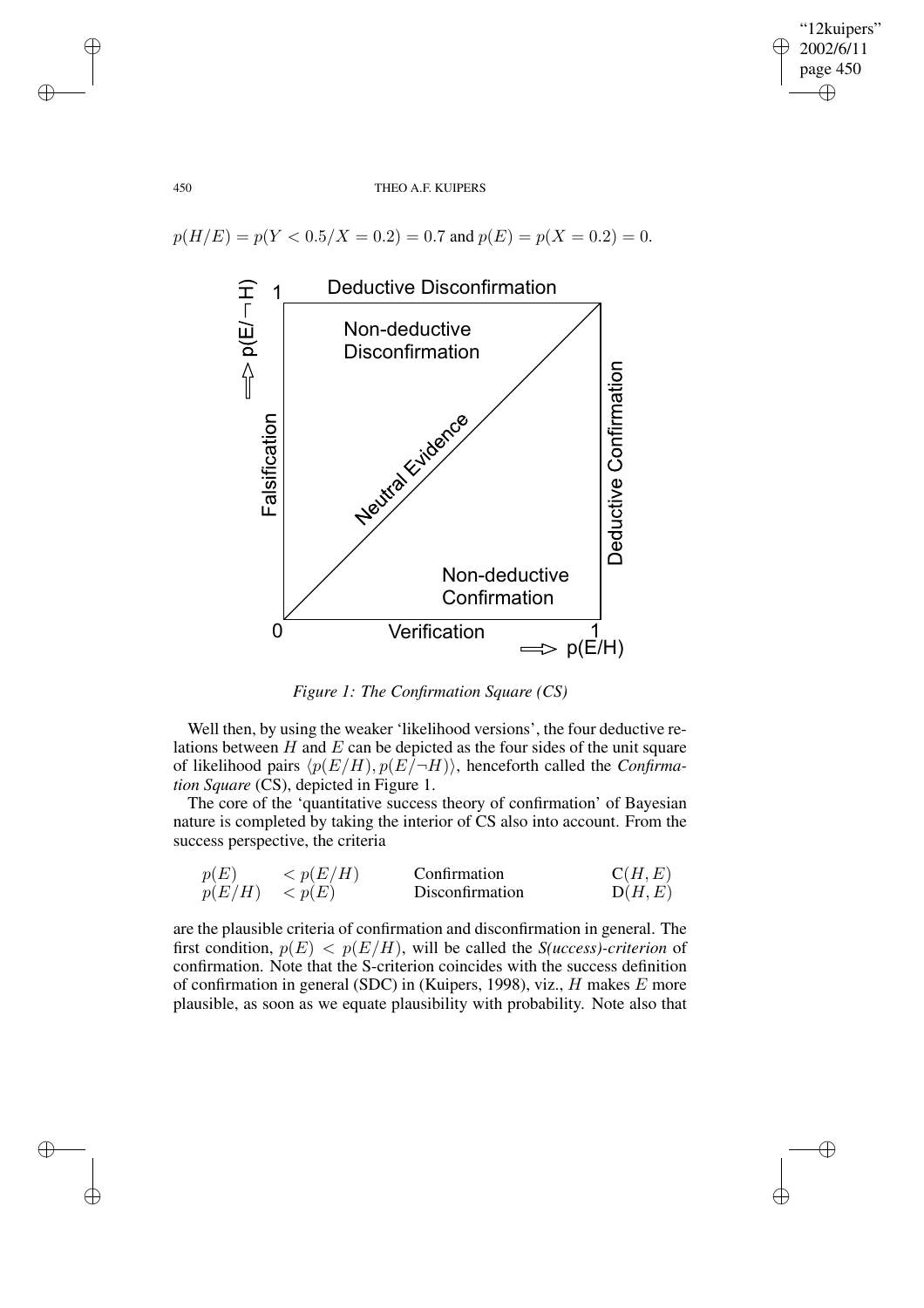✐

### QUANTITATIVE CONFIRMATION, AND ITS QUALITATIVE CONSEQUENCES 451

the depicted (/-)diagonal typically represents 'no confirmation' or neutral evidence:

✐

✐

✐

✐

 $p(E) = p(E/H)$  Neutral Evidence: NE(*H*, *E*)

To get a better view on extreme cases, represented by the sides of CS, and of the non-extreme cases, represented by the interior, we formulate first equivalent criteria of confirmation, disconfirmation and neutral evidence.

| $p(E/\neg H) < p(E/H)$     | Confirmation:     | C(H,E)   |
|----------------------------|-------------------|----------|
| $p(E/H)$ $\lt p(E/\neg H)$ | Disconfirmation:  | D(H,E)   |
| $p(E/\neg H) = p(E/H)$     | Neutral Evidence: | NE(H, E) |

In this way, the S-criterion for confirmation leaves clearly room for the extreme cases of verification,  $p(E/\neg H) = 0$ , and deductive confirmation,  $p(E/H) = 1$ . Similarly, the criterion for disconfirmation leaves room for the extreme cases of falsification,  $p(E/H) = 0$ , and deductive disconfirmation,  $p(E/\neg H) = 1.$ 

As a consequence, the region of the interior of CS right/below (left/above) the diagonal typically represents non-extreme probabilistic successes of H  $(\neg H)$ . These non-extreme cases represent the remaining intuitive cases of confirmation and disconfirmation, respectively. They will be called nondeductive:

| $0 < p(E/\neg H) < p(E/H) < 1$ Non-deductive   |                  | NC(H,E)  |
|------------------------------------------------|------------------|----------|
|                                                | Confirmation:    |          |
| $0 < p(E/H)$ $< p(E/\neg H) < 1$ Non-deductive |                  | ND(H, E) |
|                                                | Disconfirmation: |          |

Note that, as in the deductive case, non-deductive disconfirmation of H amounts to non-deductive confirmation of  $\neg H$ .

If one wants to set apart verification and falsification as extreme cases of confirmation and disconfirmation, respectively, it is plausible to introduce the notions of non-extreme or proper confirmation and disconfirmation:

| $0 < p(E/\neg H) < p(E/H)$ | <b>Proper Confirmation:</b>                        | PC(H, E) |
|----------------------------|----------------------------------------------------|----------|
|                            | $0 < p(E/H) < p(E/\neg H)$ Proper Disconfirmation: | PD(H, E) |

with some conceptually plausible consequences, in abbreviated form, indicating subsets of CS by the relevant condition: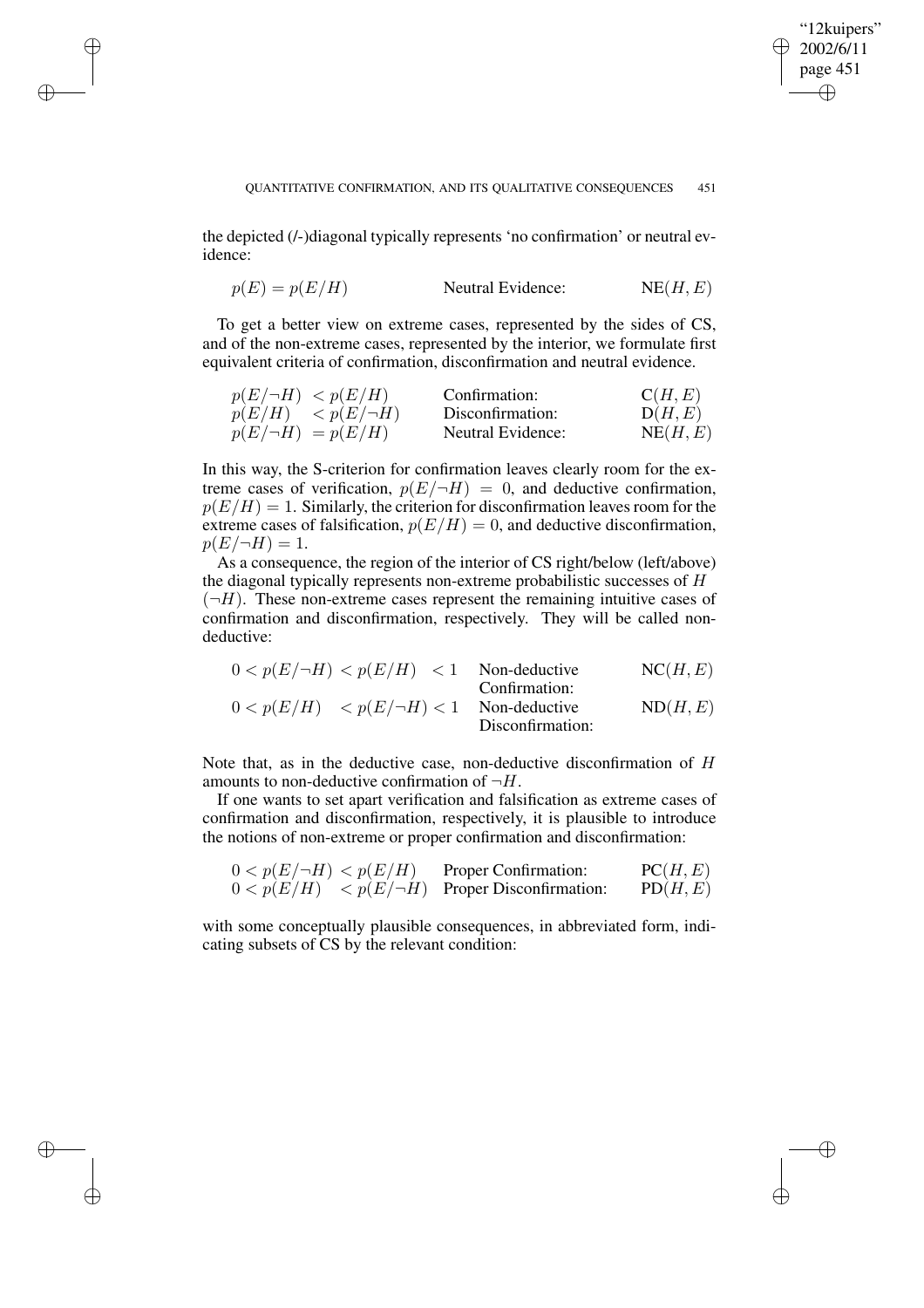"12kuipers" 2002/6/11 page 452 ✐ ✐

✐

✐

452 THEO A.F. KUIPERS

$$
C(H, E) = V(H, E) \cup PC(H, E)
$$
  
and PC(H, E) = DC(H, E) \cup NC(H, E)  

$$
D(H, E) = F(H, E) \cup PD(H, E)
$$
  
and 
$$
PD(H, E) = DD(H, E) \cup ND(H, E)
$$

It is also fruitful to define conditional versions of non-deductive confirmation, proper confirmation and confirmation in general:

| $0 < p(E/\neg H\&C) < p(E/H\&C) < 1$ cond. Non-ded. NC( <i>H</i> , <i>E</i> ; <i>C</i> ) |                            |            |
|------------------------------------------------------------------------------------------|----------------------------|------------|
|                                                                                          | Confirmation:              |            |
| $0 < p(E/\neg H\&C) < p(E/H\&C)$                                                         | cond. Proper $PC(H, E; C)$ |            |
|                                                                                          | Confirmation:              |            |
| $p(E/\neg H\&C) < p(E/H\&C)$                                                             | cond.                      | C(H, E; C) |
|                                                                                          | Confirmation:              |            |

When supplemented with plausible definitions of conditional (deductive and non-deductive) disconfirmation, each specific condition gives rise to its own confirmation square, the *conditional* CS.

In sum, CS not only depicts falsification, verification and neutral evidence but also suggests how to split proper confirmation and disconfirmation into both a (basically qualitative) deductive subtype and a (fundamentally quantitative, at least so it seems) non-deductive subtype. This interpretation of the unit square of likelihood pairs provides, as we will further illustrate, a quantitative explication of the general idea of (qualitative) confirmation, that is, the basic 'cognitive structure' regarding confirmation that is implicitly used by empirical scientists. However, since the required specific probabilities usually do not correspond to anything in reality, neither in the object of study, nor in the head of the scientist, consciously or unconsciously, they do not seem to directly reflect a quantitative cognitive structure. However, one may argue that there is something between a purely qualitative and a purely quantitative cognitive structure, viz., by certain elicitation procedures one obtains interval assignments of probabilities which may be interpreted as reflecting unconscious attitudes. These interval assignments might obey a cognitive structure in terms of intervals, but we will not pursue this possibility further.

Several aspects of CS will be treated in some detail. The following terminology will be very useful:

| $H$ is a <i>p-zero</i> hypothesis                    | $p(H)=0$     |
|------------------------------------------------------|--------------|
| H is a <i>p</i> -one hypothesis                      | $p(H)=1$     |
| H is a <i>p-normal</i> hypothesis                    | 0 < p(H) < 1 |
| <i>H</i> is a <i>p</i> - <i>uncertain</i> hypothesis | p(H) < 1     |

✐

✐

✐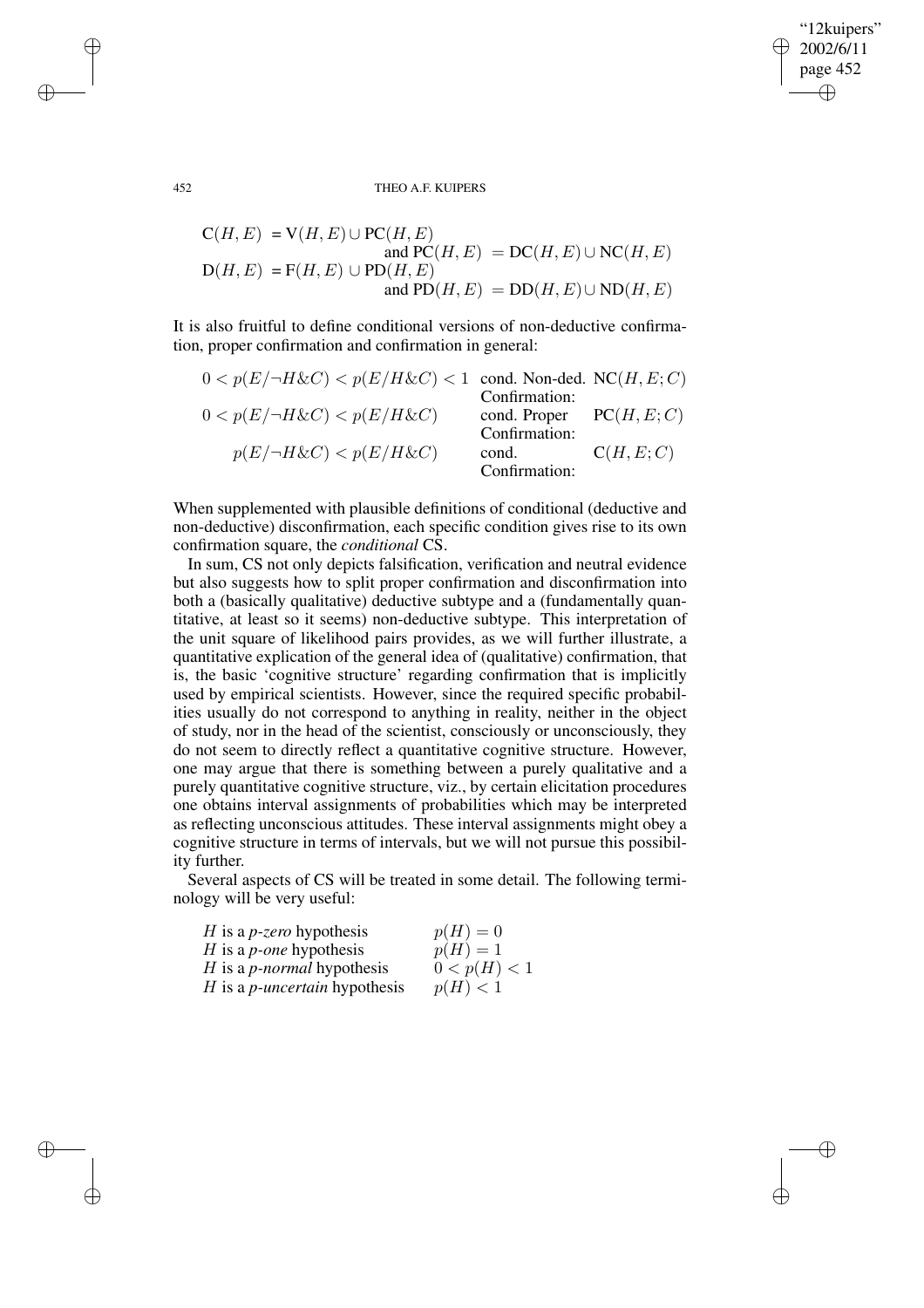✐

✐

✐

✐

The analysis provides in fact a decomposition of the standard Bayesian theory of confirmation for p-normal hypotheses. Its criteria of confirmation and neutrality read, respectively:

$$
p(H) < p(H/E) \tag{H} p(H) = p(H/E)
$$

✐

✐

✐

✐

(see e.g., Carnap  $1963^2$ , the new foreword, Horwich 1982, Howson and Urbach 1989). The confirmation criterion, stating that the posterior probability is larger than the prior probability, called the PP-criterion, is in perfect agreement with the common sense idea, expressed in the updating principle of plausibility (UPP) of (Kuipers, 1998), that confirmation, normally, increases, or leads to the increase of, the probability of the hypothesis. Assuming that  $H$  is p-normal, the PP-criterion is equivalent to the S-criterion,  $C(H, E)$ , as is easy to check. In view of the " $p(E/\neg H) < p(E/H)$ "-version of the S-criterion, its decomposition of Bayesian confirmation amounts to the following claim: assuming p-normality of  $H$ , the PP-criterion expressing Bayesian confirmation can be naturally decomposed into three mutually exclusive and together exhaustive possibilities in which the (equivalent) S-criterion can be satisfied: two extreme possibilities, viz., verification  $(0 = p(E/\neg H) < p(E/H))$  and deductive confirmation  $(p(E/\neg H) <$  $p(E/H) = 1$ , and the non-extreme possibility, viz. non-deductive confirmation  $(0 < p(E/\neg H) < p(E/H) < 1$ .

The important difference is that the S-criterion is also non-trivially applicable to p-zero hypotheses. Whereas the PP-criterion makes all evidence neutral with respect to *p*-zero hypotheses (for  $p(H) = 0$  implies  $p(H/E) = 0$ 0), the S-criterion leaves perfectly room for confirmation of such hypotheses. However, since  $p(H/E)$  remains 0, the confirmation is, as it were, not rewarded in this case. Note that the situation is different for  $p$ -one hypotheses. If  $p(H) = 1$  then, assuming that E and H are compatible,  $p(H/E) = p(H)$ and  $p(E/H) = p(E)$ . Hence, according to both criteria, *p*-one hypotheses cannot be confirmed. Note in this connection also that, in contrast to the fact that the confirmation of a *p*-normal hypothesis amounts to the disconfirmation of its negation, the confirmation of a p-zero hypothesis, according to the S-criterion, of course, does not amount to the disconfirmation of its negation according to any of the two criteria, which is easy to check. In view of the deviating behavior of the S-criterion regarding p-zero hypotheses, the Scriterion will be called *inclusive* and the PP-criterion *non-inclusive*. Hence, although the inclusive and the non-inclusive criteria are equivalent for the non-zero cases, they are incompatible for the zero cases. As we will see in Appendix 1, Popper's approach (Popper 1959, 1963, 1983) also presupposes the S-criterion, and hence is inclusive. Inclusive behavior is very important in our opinion. Although there may be good reasons (contra Popper, see Appendix 1) to assign sometimes non-zero probabilities to genuine hypotheses,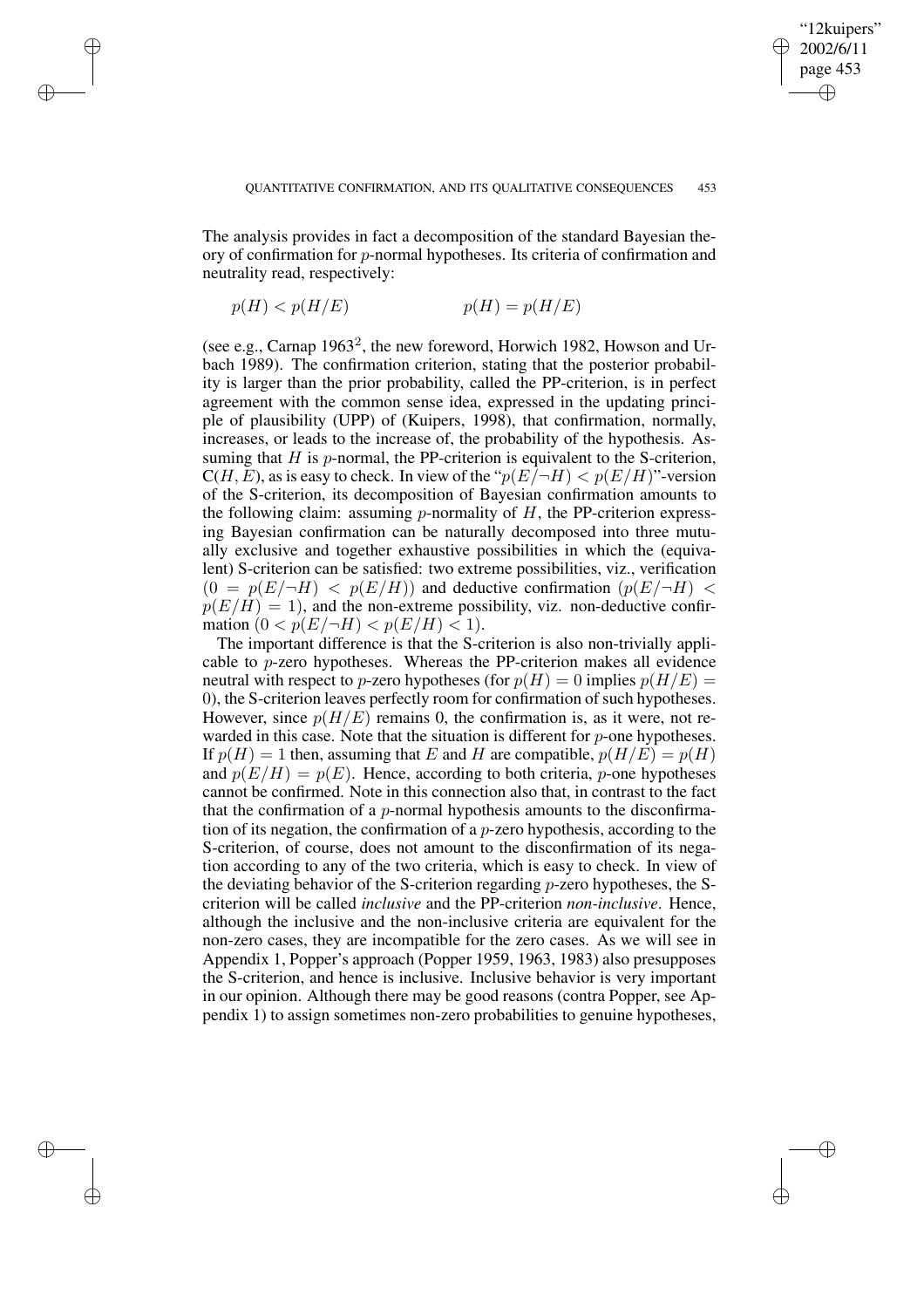"12kuipers" 2002/6/11 page 454 ✐ ✐

✐

✐

### 454 THEO A.F. KUIPERS

it also occurs that scientists would sometimes assign in advance zero probability to them and would nevertheless concede that certain new evidence is in favor of them.

Whereas deductive confirmation has only one 'cause', the evidence is entailed by the hypothesis, non-deductive confirmation may have different causes. In the following we will restrict the attention to  $p$ -normal hypotheses and evidence. As Salmon (1969) already pointed out in the context of the possibilities of an inductive logic, a probability function may be such that  $E$ confirms H when H *partially* entails E. Here 'partial entailment' essentially amounts to the claim that the relative number of models in which  $E$  is true on the condition that  $H$  is true is larger than the relative number of models in which  $E$  is true without any condition.<sup>5</sup> For instance, in a 'color language' with at least four colors,  $p$  will be such that the evidence that a raven is black or white confirms the hypothesis that it is black or red. In general, one may require that a probability function satisfies the principle of partial entailment: if H partially entails  $E(\neg E)$  then E confirms (disconfirms) H. Fortunately, it seems that a probability function usually satisfies this principle. However, and this was Salmon's main message, it is not at all guaranteed that such a function is such that E confirms H when H essentially is an *(inductive) extrapolation* of E, notably from past to future instances of a certain kind. For instance, one might like to have that the evidence that the first raven is black confirms the hypothesis that the second raven is black as well. In general, one may require that a probability function satisfies the principle of extrapolation (or induction): if H extrapolates upon  $E(\neg E)$  then E confirms (disconfirms)  $H<sup>6</sup>$  In (Kuipers, 1997, 2000) we study probability functions which satisfy both principles, e.g. Carnap's continuum of inductive methods. Of course, such functions are such that a hypothesis  $H$  which partially entails  $E$  *and* extrapolates upon  $E$  is confirmed by  $E$ . In sum, we may distinguish at least three causes or types of non-deductive confirmation: due to partial entailment, which might be called 'partial (deductive) confirmation', due to extrapolation, to be called 'inductive confirmation', and due to both factors.

✐

✐

✐

 $<sup>5</sup>$  This formulation applies, strictly speaking, only to a language with a finite domain.</sup> However, in many cases it can be extended to infinite domains, provided  $E$  deals with a finite number of individuals.

<sup>&</sup>lt;sup>6</sup> A problem with this principle is that the notion of extrapolation or 'going beyond the evidence' is not easy to define in a general way such that it is satisfactory from an inductive point of view, as Popper and Miller (1983) have pointed out. See Mura (1990) and Kuipers (2000, Chapter 4) for different proposals.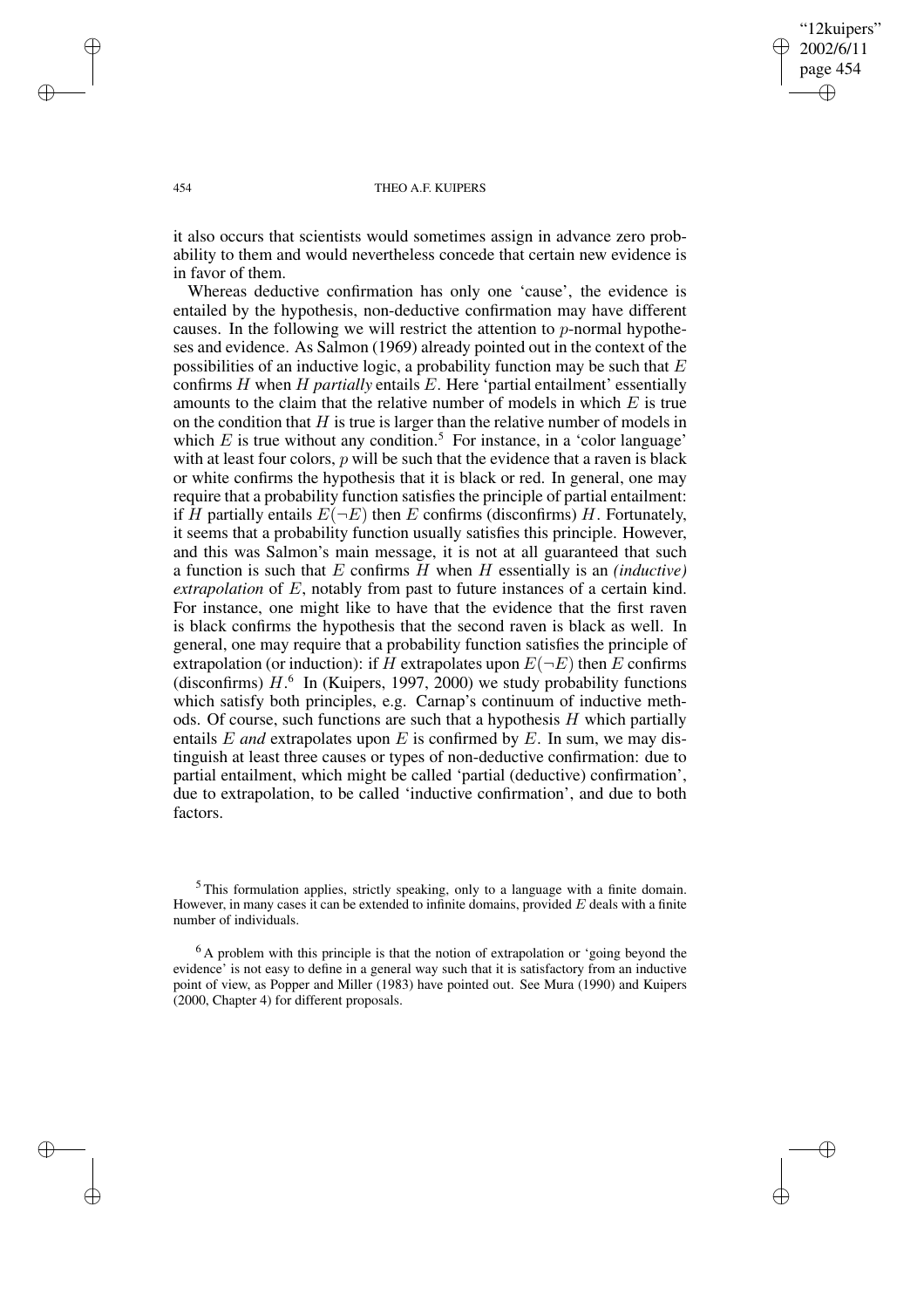✐

✐

✐

✐

# 1.2. *The ratio-degree of confirmation*

✐

✐

✐

✐

Although the quantitative theory of confirmation presented thus far already allows qualitative judgments of deductive and non-deductive confirmation, for comparative purposes we also need a degree of confirmation. In (Kuipers, 1998) we have explicated 'confirmation' qualitatively as increase of plausibility of, in the first place, the evidence (SDC), and, in the second place, of the hypothesis (UPP). In the present probabilistic context, it is plausible to identify plausibility with probability, and hence, confirmation with increase of probability of the evidence, as we have noted, with the consequence, as far as p-normal hypotheses are concerned, that confirmation is rewarded by an increase of the probability of the hypothesis.

There are many possibilities for defining a degree of confirmation, several having some prima facie plausibility.<sup>7</sup> In the introduction we have already remarked that, as long as one uses the same updating calculus for probabilities, it does not matter very much which confirmation theory one chooses, and hence which degree of confirmation, the only important point is to always make clear which one one has chosen. In this section, we will restrict our attention to mainly one degree of confirmation, viz. the ratio degree of confirmation, with some reference to the standard and nonstandard difference degree of confirmation.<sup>8</sup> Let us begin by the latter,  $d(H, E) =_{def} p(H/E) - p(H)$ , that is, the difference between the posterior and the prior probability of the the hypothesis. From the success perspective,  $d'(H, E) =_{def} p(E/H) - p(E)$  is an at least as plausible difference measure for it expresses in a way to what extent  $E$  is a success of  $H$ . Since they usually give different values one has to choose between them.

The ratio degree of confirmation is usually presented as the ratio of the posterior and the prior probability,  $p(H/E)/p(H)$ . However, from the success perspective, the ratio  $p(E/H)/p(E)$  is at least as plausible as indicator of the extent to which  $E$  is a success of  $H$ . The latter ratio may well be called the amount or degree of success of  $H$  on the basis of  $E$ . Fortunately, now we do not have to choose, for the two ratio measures are trivially equivalent, when they are defined, hence we define:

$$
r(H, E) =_{def} p(H/E)/p(H)) = p(E/H)/p(E)
$$
  
=  $p(H \& E)/(p(H)p(E))$ 

<sup>7</sup> See Festa (1999a) for a lucid survey.

<sup>8</sup> Popper's arguments (Popper 1959) against  $p(H/E)$  as degree of confirmation convinced even Carnap  $(1963^2)$ , the new foreword) that the 'genuine' degree of confirmation should be identified with, or at least be proportional to  $p(H/E) - p(H)$  or  $p(H/E)/p(H)$ .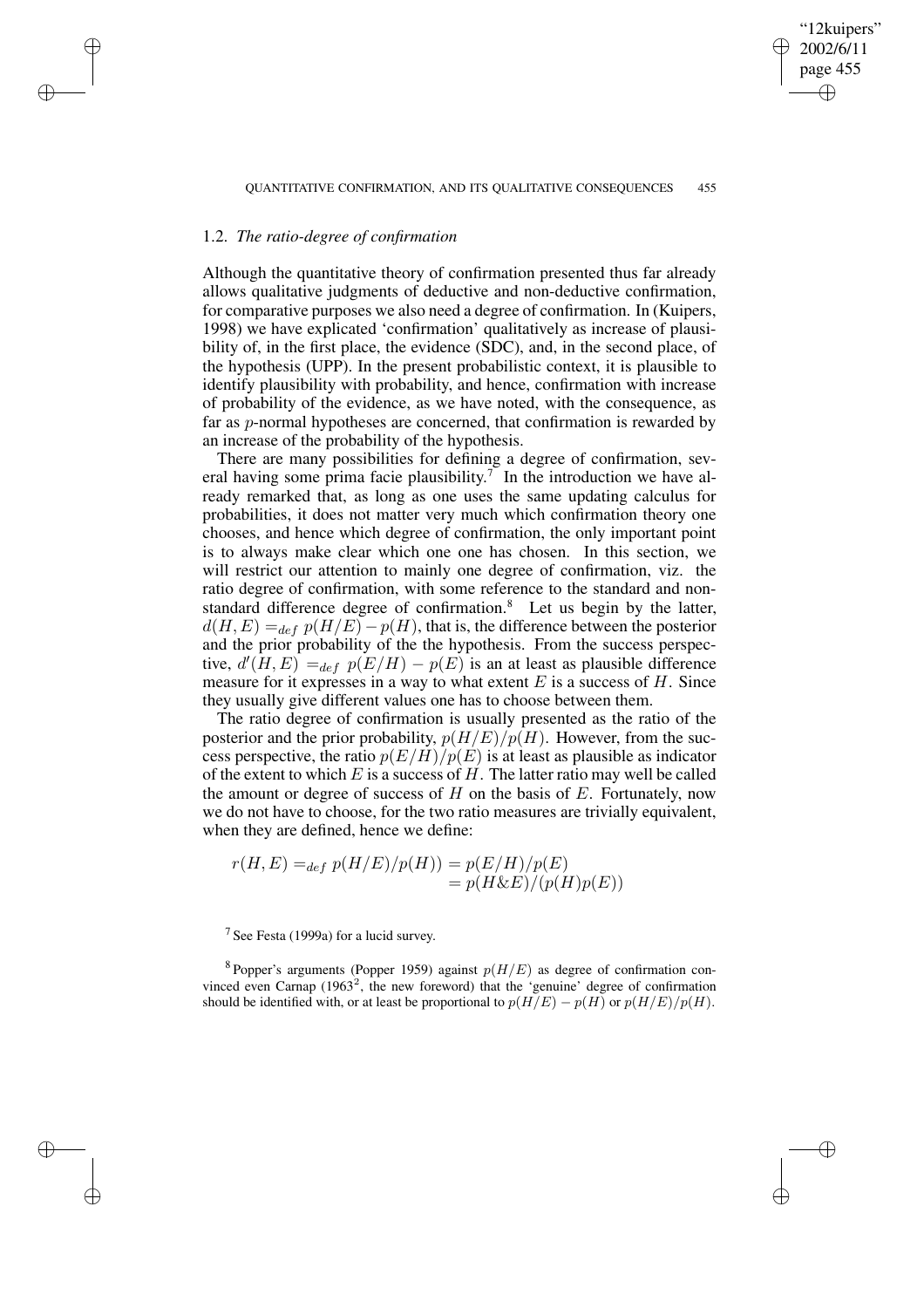"12kuipers" 2002/6/11 page 456 ✐ ✐

✐

✐

### 456 THEO A.F. KUIPERS

to be called the r-degree or r-measure of success and confirmation. Note that the first and the third ratio are not defined, when  $p(H) = 0$ , and that the same holds for the second and the third ratio when  $p(E) = 0$ . Since p is, as a rule, not just an objective probability, both possibilities should not be excluded beforehand. Recall that we have assumed that  $p(E/H)$  can be interpreted when  $p(H) = 0$ , and that  $p(H/E)$  can be interpreted when  $p(E) = 0$ . Hence,  $r(H, E)$  is almost always defined, that is, it is always defined, except when both  $p(E)$  and  $p(H)$  are zero, or when one of them is 0 such that the corresponding conditional probability cannot be interpreted, possibilities that will further be disregarded.

In the following, we will evaluate the  $r$ -degree of confirmation in some detail, partly in comparison with the  $d$ -degree and the  $d'$ -degree. To begin with, being almost always defined need not be a positive feature, that depends on the values that are assigned. For a first major advantage of  $r$  over  $d$  and  $d'$ we study their extreme behavior. Note first that  $r$  has the neutral value 1 and that  $d$  and  $d'$  both have the neutral value 0. Higher values indicate, of course, confirmation and lower values disconfirmation. Let us see what happens under the extreme conditions that  $p(H)$  or  $p(E)$  is zero. When  $p(H) = 0$  d gets the neutral value. Hence d reflects the PP-criterion of confirmation, according to which a p-zero hypothesis is always neutrally confirmed. That is, an hypothesis that is excluded by  $p$  cannot be confirmed or disconfirmed by evidence; all evidence is, by definition, neutral for such hypotheses, a very strange situation indeed. Similarly,  $d'$  gets the neutral value whenever  $p(E) = 0$ . So, according to d' evidence that is impossible according to p cannot confirm nor disconfirm an hypothesis, but is always neutral. Note that in both cases, it would be less objectionable when the degree of confirmation would not be defined. It is the assignment of the neutral value which is conceptually unattractive.

It is easy to check that  $r$  may well assign a non-neutral value when either  $p(H)$  or  $p(E)$  is zero (assuming that  $p(E/H)$ , respectively  $p(H/E)$ , can be interpreted), and, as already remarked, it is undefined when  $p(H)$  =  $p(E) = 0$ . When  $p(H)$  and  $p(E)$  are both non-zero,  $r(H, E)$  reflects both the S- and the PP-criterion of confirmation, it reflects the S-criterion when  $p(H) = 0$  and the PP-criterion when  $p(E) = 0$ . Hence, we may say that the ratio-degree  $r$  shows *refined extreme behavior*, whereas  $d$  and  $d'$  show conceptually implausible extreme behavior.

To be sure, when  $p(H) = 0$  and  $r(H, E) > 1$ ,  $r(H, E)$  expresses confirmation which is not rewarded, since  $p(H/E)$  remains 0. Note that  $r(H, E)$ equals  $p(E/H)/p(E/\neg H)^9$  when  $p(H) = 0$ , since  $P(E)$  then equals  $p(E)/p(E/\neg H)^9$ 

<sup>9</sup> This ratio of likelihoods of H and  $\neg$ H might be called the 'likelihood ratio', but we will not do so because this expression has a different meaning in statistics. There it means the ratio of the likelihoods of two alternative (but usually non-exhaustive) hypotheses assuming

✐

✐

✐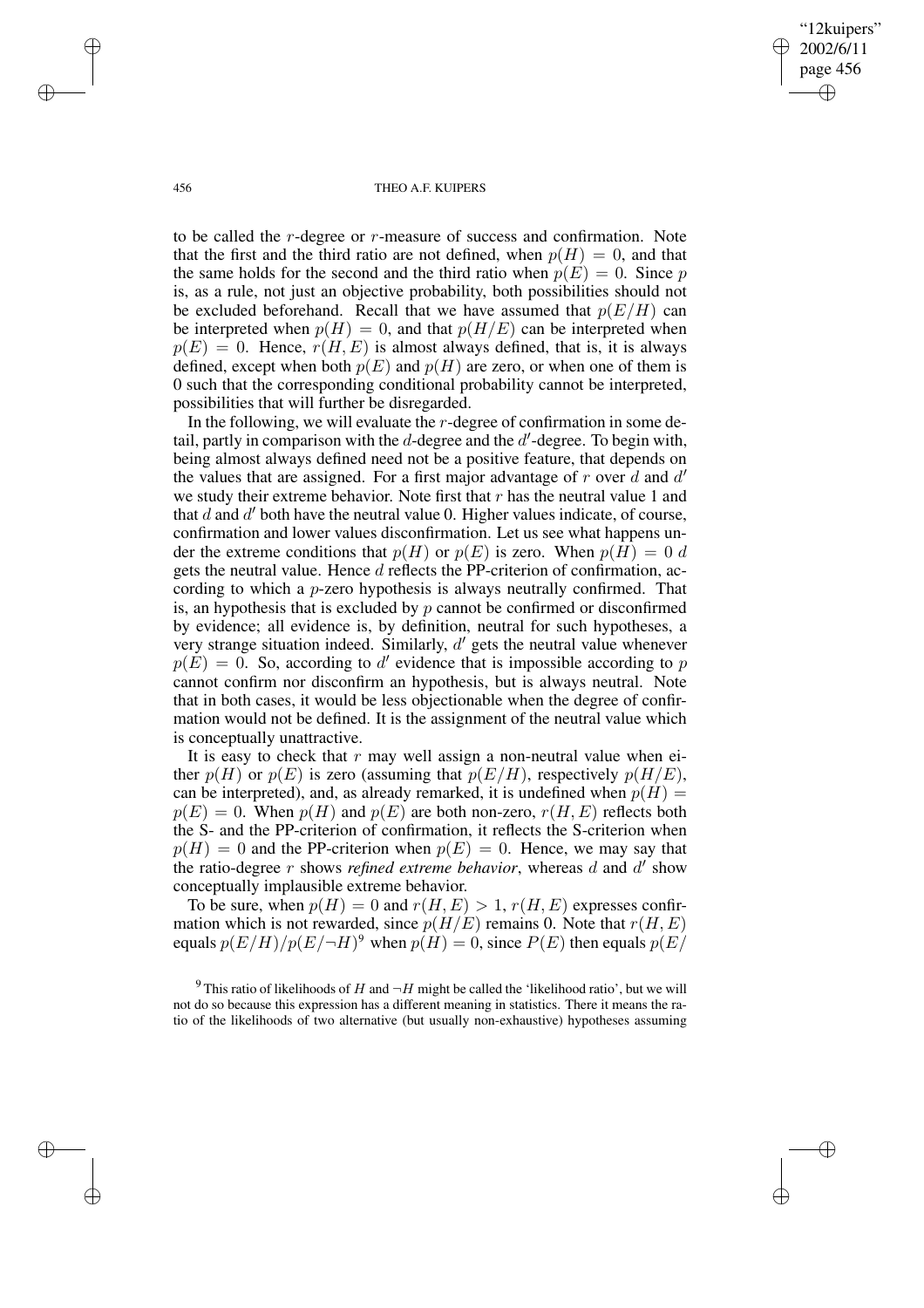✐

✐

✐

✐

 $\neg H$ ). Similarly, when  $p(E) = 0$  and  $r(H, E) > 1$ , E is not recognized as confirming evidence, since  $p(E/H)$  remains 0. In the case that  $r(H, E) > 1$ and  $p(H)$  and  $p(E)$  are both positive, E is recognized as confirming evidence of H, in the sense that  $p(E/H)$  has increased with respect to  $p(E)$  by the factor  $r(H, E)$ , whereas H is rewarded for that success, in the sense that  $p(H/E)$  has increased with respect to  $p(H)$  by the same factor.

A second feature of the *r*-measure is its being a *P-incremental* measure<sup>10</sup> in the sense that it is (or can be written as) a function of the probabilities  $p(H/E)$  and  $p(H)$  which increases with increasing  $p(H/E)$  and decreases with increasing  $p(H)^{11}$ . It may also be called an *L-incremental* measure in the sense that it is (or can be written as) a function of the likelihoods  $p(E/H)$ and  $p(E)$  which increases with increasing  $p(E/H)$  and decreases with increasing  $p(E)$ . Note that d is also P-incremental, but not L-incremental, whereas  $d'$  is L-incremental, but not P-incremental.

Next, the ratio of the r-degrees of confirmation of two hypotheses on the basis of the same evidence,  $r(H1, E)/r(H2/E)$ , just equals the ratio of the likelihoods,  $p(E/H1)/p(E/H2)$ .<sup>12</sup> This nicely fits the so-called likelihood ratio approach in statistics to comparing two statistical hypotheses with each other, assuming an underlying statistical model (see Note 9). Although  $d'$  is L-incremental, it is not easily connectable to this statistical practice.

An important further difference between  $r$  and both  $d$  and  $d'$  is that  $r$  is symmetric, that is,  $r(H, E) = r(E, H)$ , whereas d and d' are asymmetric:  $d(H, E)$  is unequal to  $d(E, H)$ , in fact it is equal to  $d'(E, H)$ , and similarly for  $d'$ . Symmetry is particularly appealing in cases where the hypothesis is of the same nature as the evidence. Consider, for example, the hypothesis  $(H)$  that the outcome of a fair die will be even in relation to the evidence  $(E)$ that the outcome is larger than 1 and the reverse situation that the evidence reports an even die  $(E^{\bar{Y}} = H)$ , and the hypothesis  $(H^{\bar{Y}} = E)$  states that the outcome will be larger than 1. An asymmetric degree of confirmation may

one underlying statistical model. However, the ratio  $p(E/H)/p(E/\neg H)$  is also (unconditionally) equivalent to the ratio of the posterior odds,  $p(H/E)/p(\neg H/E)$ , and the prior odds,  $p(H)/p(\neg H)$ . For this reason, this ratio could also be conceived as an inclusive (and impure) degree of confirmation.

<sup>10</sup> The term is due to Festa (1999a).

✐

✐

✐

✐

<sup>11</sup> Since  $p(H/E)$  itself is a function of  $p(H)$ , viz.  $p(H) \cdot p(E/H)/p(E)$ , this does not exclude that some P-incremental degrees of confirmation, e.g. the d-measure, increase under certain conditions with increasing  $p(H)$ . E.g. for deductive confirmation of H and  $H^*$  by  $E, d(H, E) = p(H)(1/p(E) - 1) > d(H^*, E)$  iff  $p(H) > p(H^*).$ 

<sup>12</sup> Note that this ratio may be defined for two  $p$ -zero hypotheses and that values for  $p(E/\neg H1)$  and  $p(E/\neg H2)$  are not needed.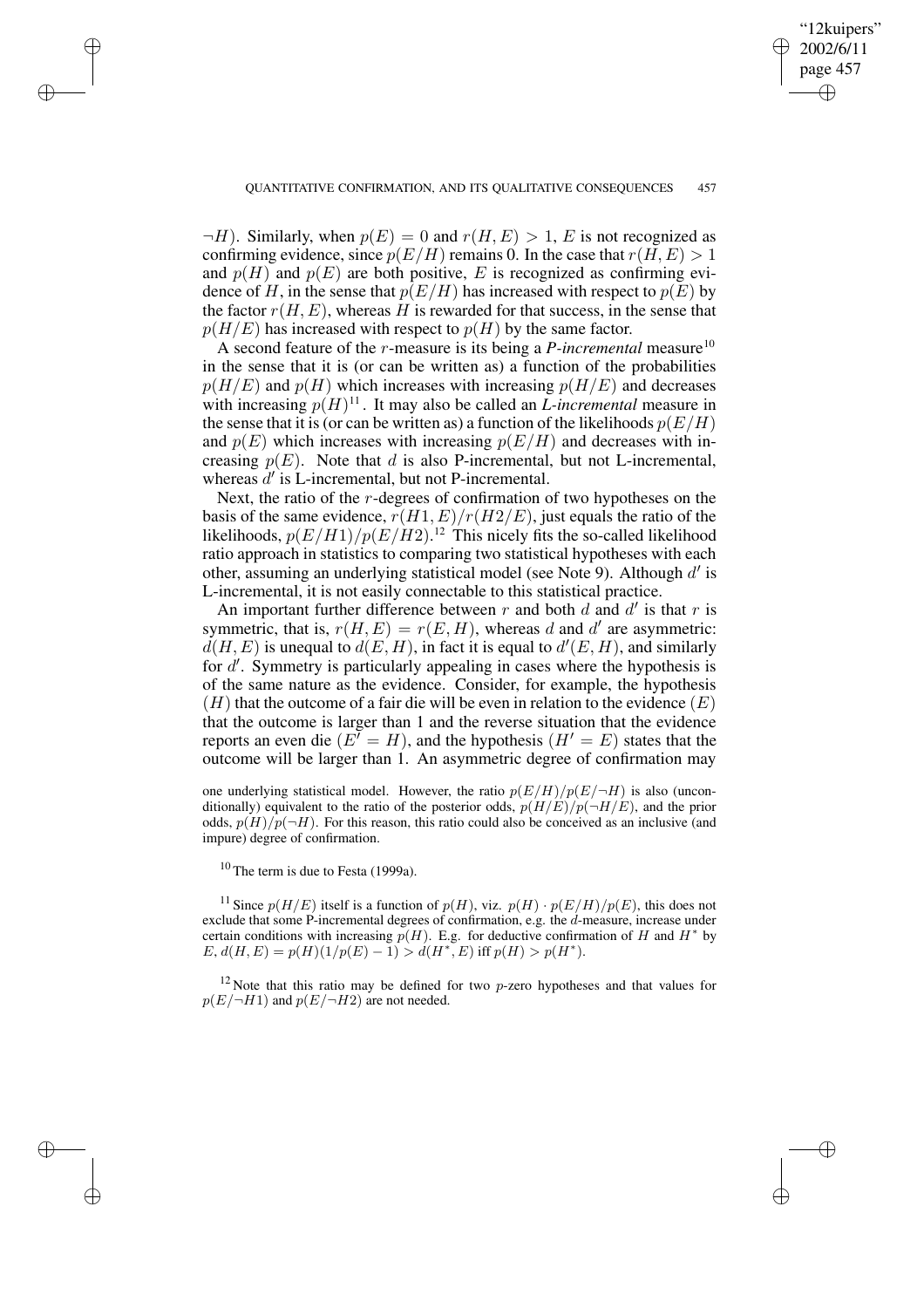"12kuipers" 2002/6/11 page 458 ✐ ✐

✐

✐

### 458 THEO A.F. KUIPERS

imply that E confirms H more (or less) than  $E' (= H)$  confirms  $H' (= E)$ , and  $d$  and  $d'$  do so. The symmetry of  $r$  is, of course, directly related to the fact that  $r(H, E)$  can be seen as a degree of mutual dependence between H and E, since independence is usually defined by the criterion  $p(H\&E)$  =  $p(H)p(E)^{13}$ .

Some special values of  $r(H, E)$  are relatively simple. For instance,  $r(H, E)$ increases from 0, for falsification, via  $p(E/H)/[1-p(H)p(-E/H)]$  for deductive disconfirmation, to 1, for neutral (including tautological) evidence, from which it increases further, via  $1/p(E)$  for deductive confirmation, to  $1/p(H)$ , for verification. The last value is, moreover, the maximum degree of confirmation a hypothesis can get, viz.  $1/p(H)$  for verification, e.g. when  $E = H$ . Note that this maximum is *hypothesis specific*, and that we have the plausible extreme consequence that verification of a  $p$ -zero hypothesis amounts to obtaining an infinite degree of confirmation. Similarly,  $1/p(E)$ is the maximum degree of confirmation certain  $E$  can provide for an hypothesis, viz. by deductive confirmation, with the plausible extreme consequence that the degree of confirmation in the case of deductive confirmation by pzero evidence is infinite.

# 1.3. *Comparing and composing degrees of confirmation*

Let us now turn to the comparative and composite behavior of  $r(H, E)$  by presenting some trivial but crucial theorems, always assuming that  $H$  is  $p$ uncertain  $(p(H) < 1)$ .

We start by considering two pieces of evidence with respect to which a fixed hypothesis is equally successful in the sense that they provide the hypothesis with the same likelihood (e.g., 1 in the case of deductive confirmation):

Th.1: if 
$$
p(E/H) = p(E^*/H) > 0
$$
 then  
\n $r(H, E) > r(H, E^*)$  iff  $p(E^*) > p(E)$   
\n(iff  $p(H/E) > p(H/E^*)$ , if  $p(H) > 0$ )

Th.1 states that, when  $H$  obtains the same likelihood from two pieces of evidence, the degree of confirmation increases with decreasing prior probability of the evidence or, if  $p(H) > 0$ , equivalently, with increasing posterior probability of the hypothesis. Hence, under the mentioned condition, according to  $r(H, E)$ , H gets 'richer' from less probable (more surprising) evidence,

<sup>13</sup> This definition has some complications. Strictly speaking, it provides only a necessary condition for independence. It is nevertheless plausible to call, in general, the probabilistic expression  $p(A\&B)/(p(A)\cdot p(B))$  the degree of mutual or inter-dependence of A and B. Carnap (1950/63, par. 66) has called it the (mutual) relevance quotient.

✐

✐

✐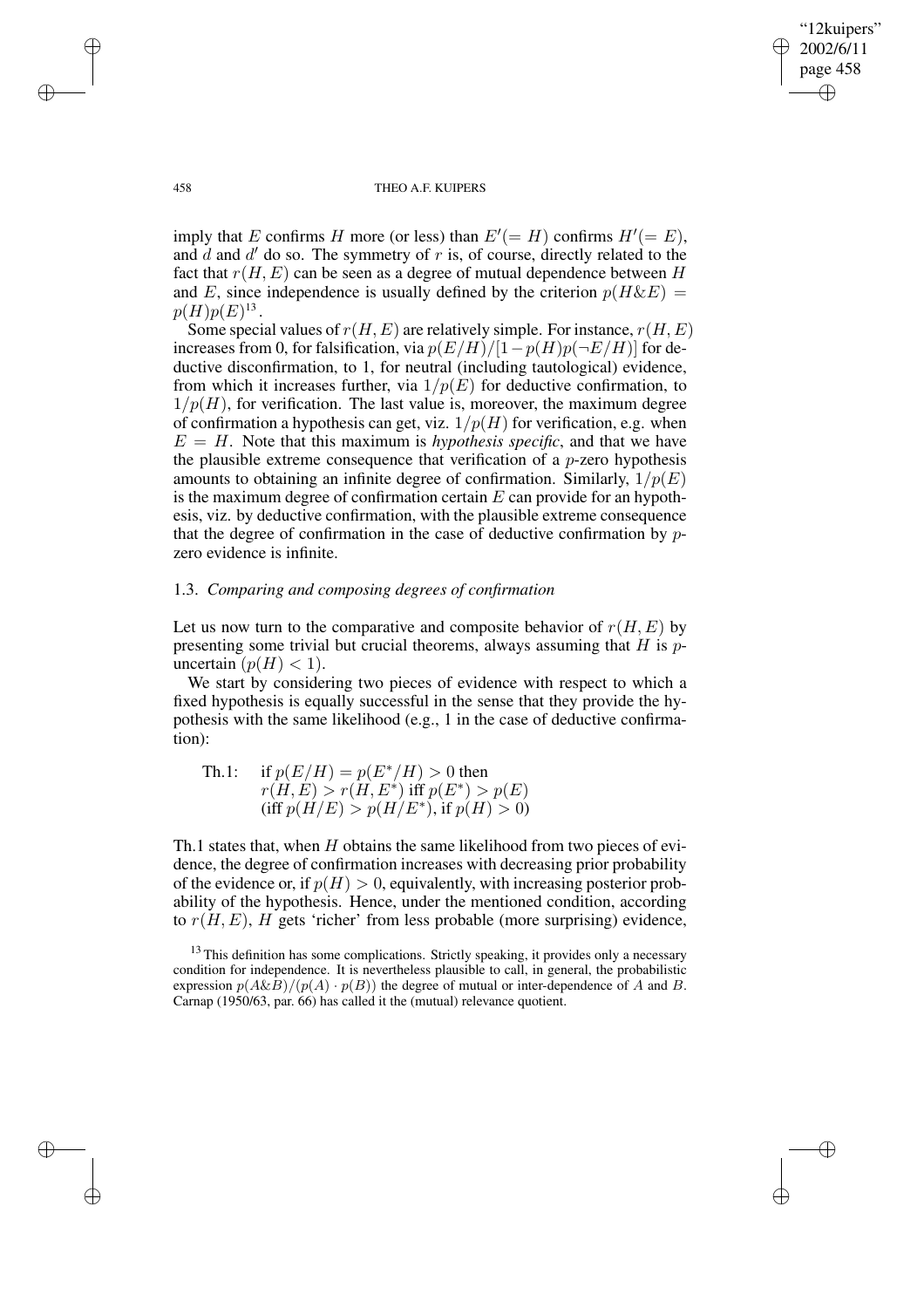✐

✐

✐

✐

which agrees with scientific common sense; we will call this the *surprise bonus*. Note that, when  $p(H) = 0$ , this surprise bonus is not payed out in an increase of the posterior probability, for that remains zero.

Let us now turn to fixed evidence and two hypotheses, which are equally successful in the sense that they obtain the same likelihood from that evidence (again, e.g., 1 in the case of deductive confirmation):

Th.2: if 
$$
p(E/H) = p(E/H^*) > 0
$$
 then  $r(H, E) = r(H^*, E)$  and  $p(H/E) > p(H^*/E)$  iff  $p(H) > p(H^*)$ 

✐

✐

✐

✐

Th.2 shows in the first place that  $r(H, E)$  is a (hypothesis-) neutral<sup>14</sup> or *pure* degree of confirmation, in the sense that two hypotheses which are equally successful in the sense that they make the evidence equally plausible, obtain a degree of confirmation which is independent of their prior probability. Th.2 states, moreover, that, assuming equal successfulness, the posterior probability increases with increasing prior probability. Note that the first feature is in sharp contrast to the 'impure' behavior of  $d(H, E)$ . Since  $d(H, E)$  is equal to  $p(H)(r(H, E) - 1)$ , it favors plausible hypotheses, that is, it increases in the case of equal successfulness with the prior probability. On the other hand,  $d'$  is easily seen to be pure.

Restricting attention to deductive confirmation and identifying plausibility with probability, it follows directly from Th.1 and Th.2 that quantitative deductive confirmation, as measured by  $r(H, E)$ , satisfies the qualitative principles of deductive confirmation P.1 and P.2, respectively:

- P.1 if E and  $E^*$  d-confirm H then E d-confirms H more than  $E^*$  iff  $E^*$  is more plausible than E in the light of the background beliefs
- P.2 if E d-confirms H and  $H^*$  then E d-confirms  $H^*$  as much as H

Let us also look at some specific cases that have been put forward in favor of  $r(H, E)$  or  $d(H, E)$ . Roberto Festa (1999a, p. 66) has suggested a version of the following counter-intuitive case against  $d(H, E)$ , and in favor of  $r(H, E)$ , when  $p(H) > 0$ . Compare  $p(H/E) = 0.1$  and  $p(H) = 0.0001$ with  $p(H^*/E) = 0.9$  and  $p(H^*) = 0.8$ . Although the respective differences

 $14$  The term 'neutral' is already used within the presented theory of confirmation, viz., in the phrase 'neutral evidence', which makes that term less attractive for our present purposes.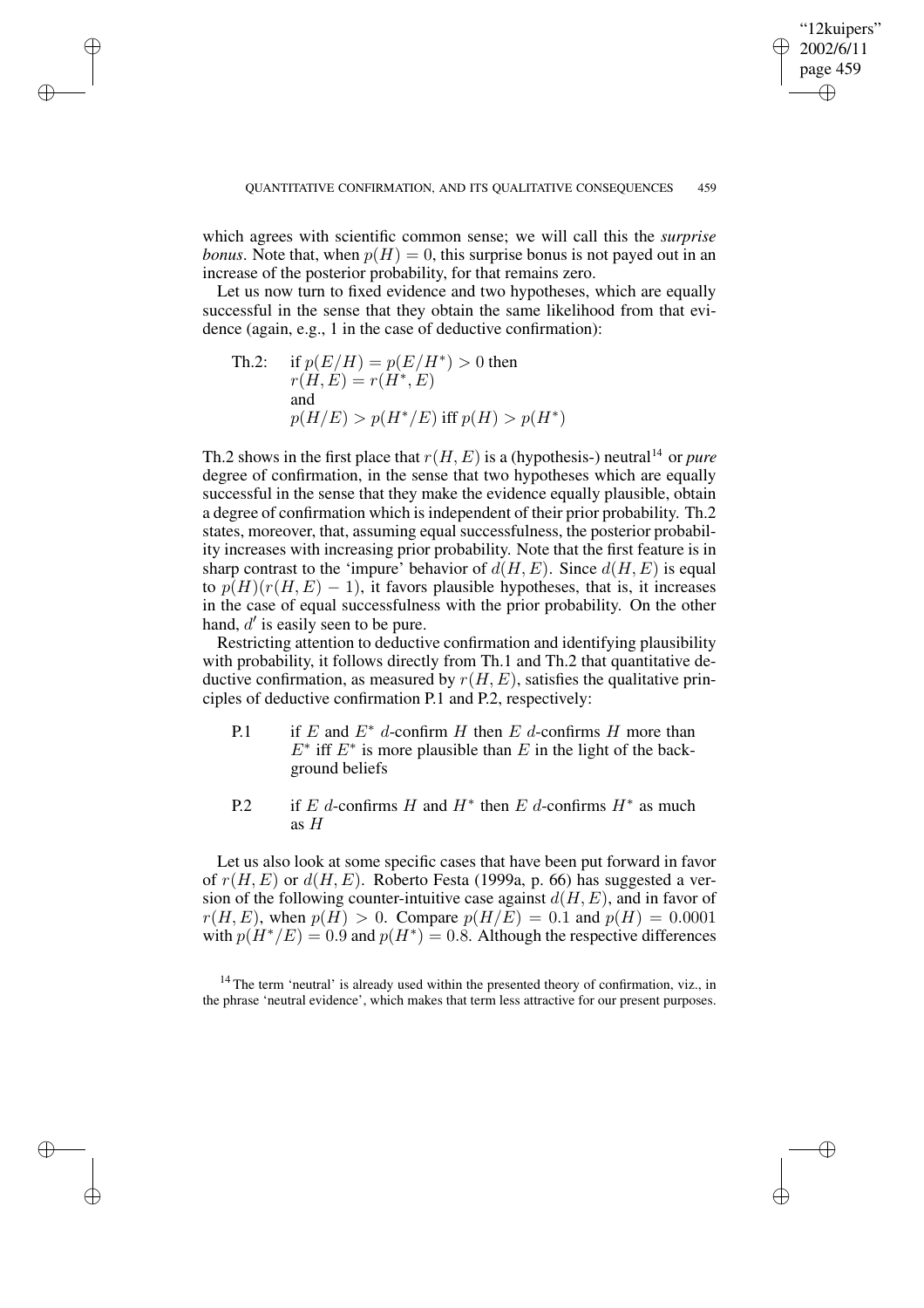"12kuipers" 2002/6/11 page 460 ✐ ✐

✐

✐

### 460 THEO A.F. KUIPERS

are almost the same  $(\approx 0.1$  and 0.1, respectively) the first case of confirmation is intuitively much more impressive than the second. It is easy to check that  $r(H, E)$  is in agreement with this intuition (1000 and 9/8, respectively), which makes  $r(H, E)$  superior to  $d(H, E)$ . For a real-life (aircraft) example of a formally similar nature, see (Schlesinger 1995, Section 4).

However, such specific intuitions may easily be countered by similar ones, pointing in the opposite direction. Consider the following case against  $r(H,$  $E$ ) and in favor of  $d(H, E)$ , stemming from Eells and reported by Sober (1994). In a slightly modified form, consider  $p(H/E) = 0.9$  and  $p(H) =$ 0.1 versus  $p(H^*/E) = 0.001$  and  $p(H^*) = 0.00001$ . Though H may seem intuitively and according to  $d(H, E)$  much more confirmed by E than  $H^*$  $(d(H, E) = 0.8$  versus  $d(H^*, E) \approx 0.001$ , the  $r(H, E)$ -definition leads to the reverse conclusion (9 versus 100).

Accordingly, such examples make clear that our intuitions are confused and that we can decide to reconsider our intuitions in the light of the fact that there is something to choose, viz., principles we may or may not want to subscribe to.

So let us return to general properties of the  $r$ -measure. First we will consider disjunctions of evidence and hypotheses. For the disjunction of two incompatible pieces of evidence, the r-degree of confirmation is the weighted sum of the separate degrees of confirmation:

Th.3.1: if 
$$
p(E \& E') = 0
$$
 then  
\n
$$
r(H, E \lor E') = \frac{p(E)}{p(E) + p(E')} r(H, E) + \frac{p(E')}{p(E) + p(E')} r(H, E')
$$

Similarly, due to the symmetry of the  $r$ -degree with respect to  $E$  and  $H$ , the r-degree of confirmation of a disjunction of two incompatible hypotheses is the weighted sum of the degrees of the disjuncts:

Th.3.2: if 
$$
p(H \& H') = 0
$$
 then  
\n
$$
r(H \lor H', E) = \frac{p(H)}{p(H) + p(H')} r(H, E) + \frac{p(H')}{p(H) + p(H')} r(H', E)
$$

Let us now turn to conjunctions. Let  $E$  and  $E'$  be mutually independent pieces of evidence in general and with respect to  $H$ . Then the degree of confirmation provided by the conjunction is the product of the separate degrees:

Th.4.1: if 
$$
p(E \& E') = p(E) \cdot p(E')
$$
 and  $p(E \& E'/H) = p(E/H) \cdot p(E'/H)$  then  $r(H, E \& E') = r(H, E) \cdot r(H, E')$ 

✐

✐

✐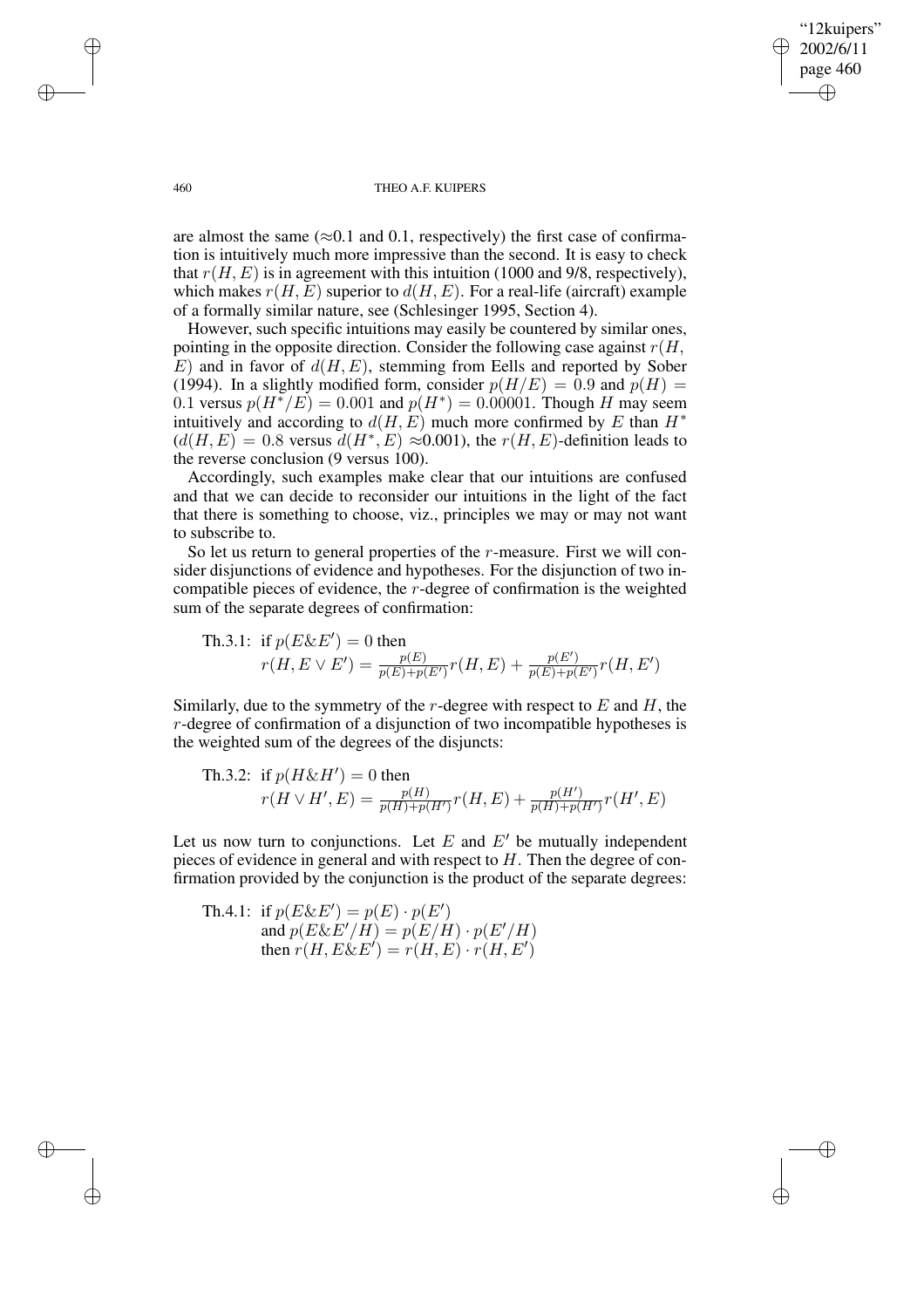✐

Similarly, again due to the symmetry of the r-degree with respect to  $E$  and H, for prior and posterior mutually independent hypotheses:

Th.4.2: if  $p(H \& H') = p(H) \cdot p(H')$ and  $p(H \& H'/E) = p(H/E) \cdot p(H'/E)$ then  $r(H \& H', E) = r(H, E) \cdot r(H', E)$ 

✐

✐

✐

✐

Finally, let us consider the 'addition' of an irrelevant piece of evidence  $E'$ , defined by  $p(H/E\&E') = p(H/E)$ , or an irrelevant hypothesis, defined by  $p(E/H \& H') = p(E/H).$ 

Th.5.1: if 
$$
p(H/ExE') = p(H/E)
$$
 then  $r(H, E\&E') = r(H, E)$   
Th.5.2: if  $p(E/H\&H') = p(E/H)$  then  $r(H\&H', E) = r(H, E)$ 

In our opinion, the composite behavior of the  $r$ -measure, as expressed by Theorems 3–5, is very plausible.

In sum, we conclude that  $r(H, E)$  is an attractive degree of confirmation. It shows refined extreme behavior, it is incremental with respect to the probability of the hypothesis as well as the evidence, it has hypothesis and evidence specific maxima, it realizes the surprise bonus, it is pure in the sense of being neutral with respect to equally successful hypotheses, independently from their prior probabilities, and it has plausible composite behavior.<sup>15</sup> Since it implies the qualitative principles of deductive confirmation, we may conclude from (Kuipers, 1998), that it can deal with the standard objections to deductive confirmation, with the raven paradoxes, and the grue problem. In the next section, we will further evaluate  $r(H, E)$  with respect to qualitative consequences, again partly in comparison with other candidates.

We conclude this section with three technical points. First, accepting  $r$ as degree of confirmation, implies, of course, as explication of "E confirms H more than  $E^*$  confirms  $H^{*}$ ":  $r(H, E) > r(H^*, E^*)$ . Second, as Milne (1995, 1996) has rightly argued, a near relative to r, viz., log  $r(H, E)$ , has some advantages over  $r(H, E)$ . E.g. its neutral value is 0. Third, for completeness and later use, we write down the *conditional* degree of confirmation corresponding to the unconditional one:

<sup>&</sup>lt;sup>15</sup> See Jeffrey (1975) for a comparison of a couple of measures, including r, d, and d'. His emphasis is on  $r$  and  $d$ , and on second thoughts, that is, in his "Replies" he favors  $d$ over r, mainly because of its 'impure' character. In our opinion (see also the next section), the impact of different prior probabilities is perfectly accounted for in the resulting different posterior probabilities.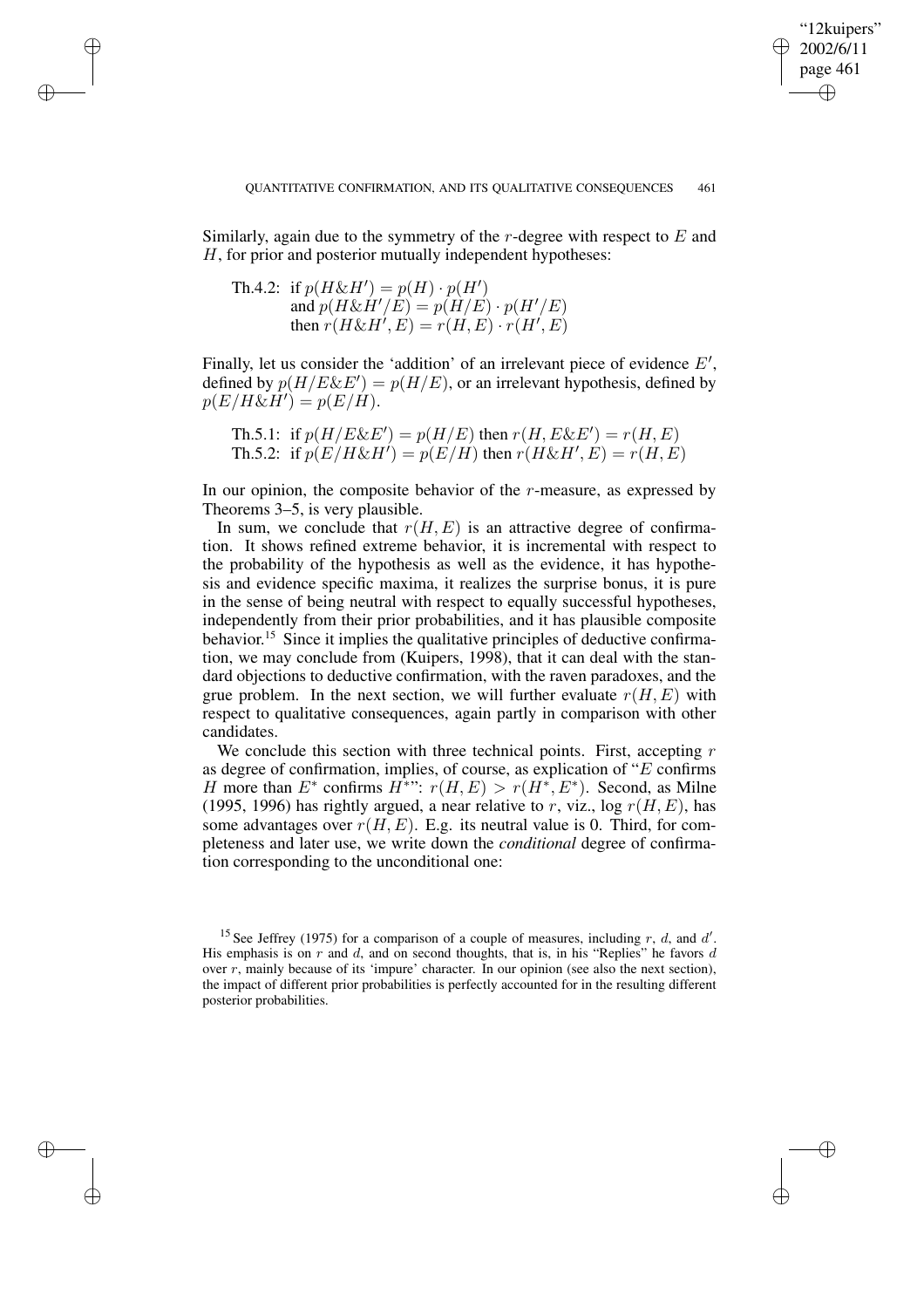# "12kuipers" 2002/6/11 page 462 ✐ ✐

✐

✐

### 462 THEO A.F. KUIPERS

$$
r(H, E; C) =_{def} p(H/ExC)/p(H/C) = p(E/H \& C)/p(E/C) =
$$
  

$$
p(H \& E/C)/(p(H/C)p(E/C))
$$

It is easy to check that this conditional degree has similar properties to the unconditional one.

The quantitative theory of confirmation based on  $r$  will be called the  $r$ theory of confirmation. Similarly for the  $d$ - and the  $d'$ -theory.

# 2. *Qualitative consequences*

In this section it will first be argued in some more detail than in Sections 1.3 and 1.4 that the 'r-theory' restricted to deductive confirmation implies the whole qualitative theory of deductive confirmation presented in (Kuipers, 1998). In this connection it will be particularly illuminating to write out the quantitative variant of the qualitative solution of the raven paradoxes in (Kuipers, 1998). This example illustrates, among other things, that the r-degree of confirmation can also be interpreted as a degree of severity of tests, in particular of HD-tests, with attractive qualitative consequences. Finally, we will investigate to what extent a corresponding qualitative theory of general and non-deductive confirmation can be derived and defended.

# 2.1. *Derivation of the qualitative theory of deductive confirmation*

The claim that the qualitative theory of deductive confirmation can be derived from the quantitative theory amounts, of course, to the claim that deductive confirmation is a subkind of quantitative confirmation that satisfies the comparative principles of deductive confirmation when plausibility is identified with probability. We have already seen that deductive confirmation amounts to an extreme kind of quantitative confirmation, due to the fact that  $H \models E$  implies that  $p(E/H) = 1$ . The corresponding r-degree of confirmation is  $1/p(E)$ , which exceeds 1, hence indicates confirmation, as soon as  $E$  is probabilistically uncertain. We have also concluded already, on the basis of Th.1 and Th.2, that quantitative confirmation respects the comparative principles P.1 and P.2, when we identify plausibility with probability. Hence, quantitative confirmation entails all principles of the qualitative theory of deductive confirmation. In Section 2.4 we will review the extent to which it implies the general principles of qualitative confirmation presented in (Kuipers, 1998), viz., SDC, UPP, PS, and PCS.

In (Kuipers, 1998) we have also alluded to the reverse perspective on P.1 and P.2, that is, that they are made plausible by Bayesian considerations. For this purpose, it is important to note first that  $r(H, E)$  and  $d(H, E)$  are both popular among Bayesians. Hence, since both measures support P.1, this

✐

✐

✐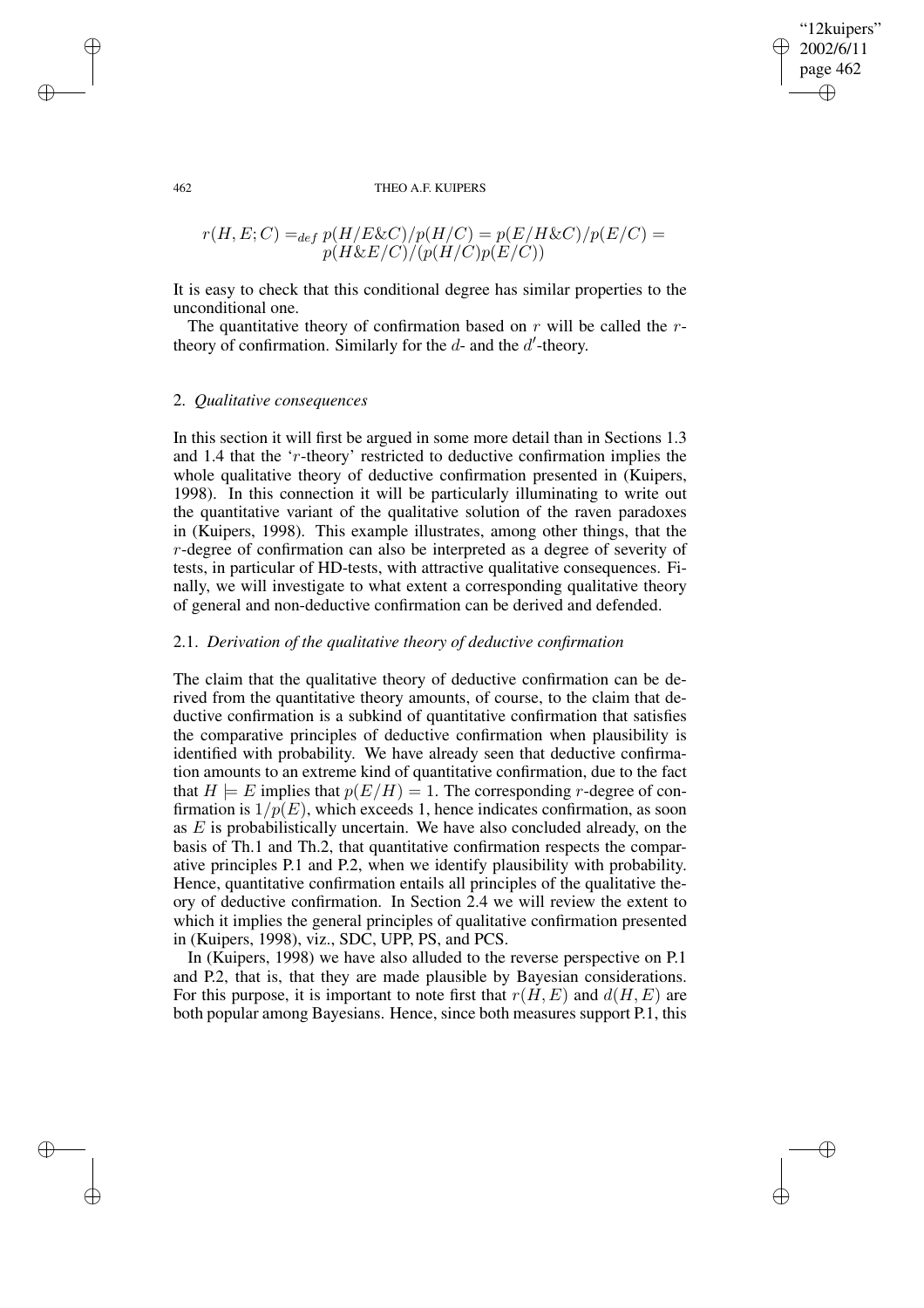✐

✐

✐

"12kuipers" 2002/6/11 page 463

✐

✐

✐

✐

comparative postulate seems unproblematic for Bayesians. Moreover, since  $r(H, E)$  is frequently suggested and used as an alternative to  $d(H, E)$ , and since  $r(H, E)$  supports P.2, the latter comparative postulate is frequently implicitly assumed by Bayesians. However, it should be conceded that  $d(H, E)$ is used at least as frequently as  $r(H, E)$ . Hence, for supporters of d, P.2 will only become acceptable as far as our general arguments in favor of  $r$  (above and below), and those of others, such as Festa (1999a), Schlesinger (1995), and Milne (1995, 1996), are convincing for them.

In this respect, it is interesting to study the way the  $r$ - and the  $d$ -measure deal with an irrelevant additional hypothesis  $H'$  in the case of deductive confirmation of H by E, that is, when  $p(E/H) = 1$ . Whereas  $d(H \& H', E)$  becomes smaller than  $d(H, E)$ , by the factor  $p(H \& H')/p(H)$ ,  $r(H \& H', E)$ remains equal to  $r(H, E)$ . In general, if  $p(E/H\&H') = p(E/H)$ , the plausible condition for a, relative to  $E$  in the face of  $H$ , irrelevant additional hypothesis H',  $d(H \& H', E) = (p(H \& H')/p(H)) \cdot d(H, E)$ , whereas  $r(H \& H', E) = r(H, E)$  (Th.5.2). Hence, whereas r accounts for the irrelevance of  $H'$  in a straightforward way,  $d$  does so in a more complicated way, which may or may not be conceived as more sophisticated.

In order to question the latter suggestion we will conceive an 'objective case', assuming that the degree of confirmation should give satisfactory answers in cases where only objective probabilities are in the game, since our intuitions may then be assumed to be as sharp as possible. Consider the following urn-model of a two-step random experiment. A B-urn is an urn with precisely one black ball, a BB-urn an urn with precisely two black balls and a BW-urn an urn with one black and one white ball. First we randomly select an urn out of a collection of 1 B-urn, 4 BB-urns and 5 BW-urns, hence with objective probability 1/10, 2/5, 1/2, respectively. Next, in the selected urn, we randomly select balls with replacement. Suppose that the first  $n$  selections of the second type lead to a black ball. It is easy to check that this type of evidence deductively follows from, hence d-confirms, the hypothesis that the first selected urn is a B-urn, H-B, as well as the hypothesis that it is a BB-urn, H-BB. Now the question is whether this evidence  $(d)$ -confirms H-B more than H-BB. Since the evidence differentiates in no way between the two hypotheses, the 'r-answer' ('as much as') seems the most plausible one, and not the 'd-answer' ('less than'). Similarly, consider the disjunctive hypothesis 'H-B or H-BB', being weaker than its disjuncts, but nevertheless  $d$ -confirmed by the evidence. Again, the  $r$ -claim that it is as much confirmed as its disjuncts, seems more plausible than the d-claim that it is more confirmed. To be sure, the prior and hence the posterior probability of H-B is smaller than that of H-BB, and the latter, and hence the former, is smaller than that of the disjunctive hypothesis 'H-B or H-BB'.

Let us now consider the way the  $r$ - and the  $d$ -measure deal with irrelevant disjunctive evidence  $E'$  in the case of deductive confirmation of H by E. To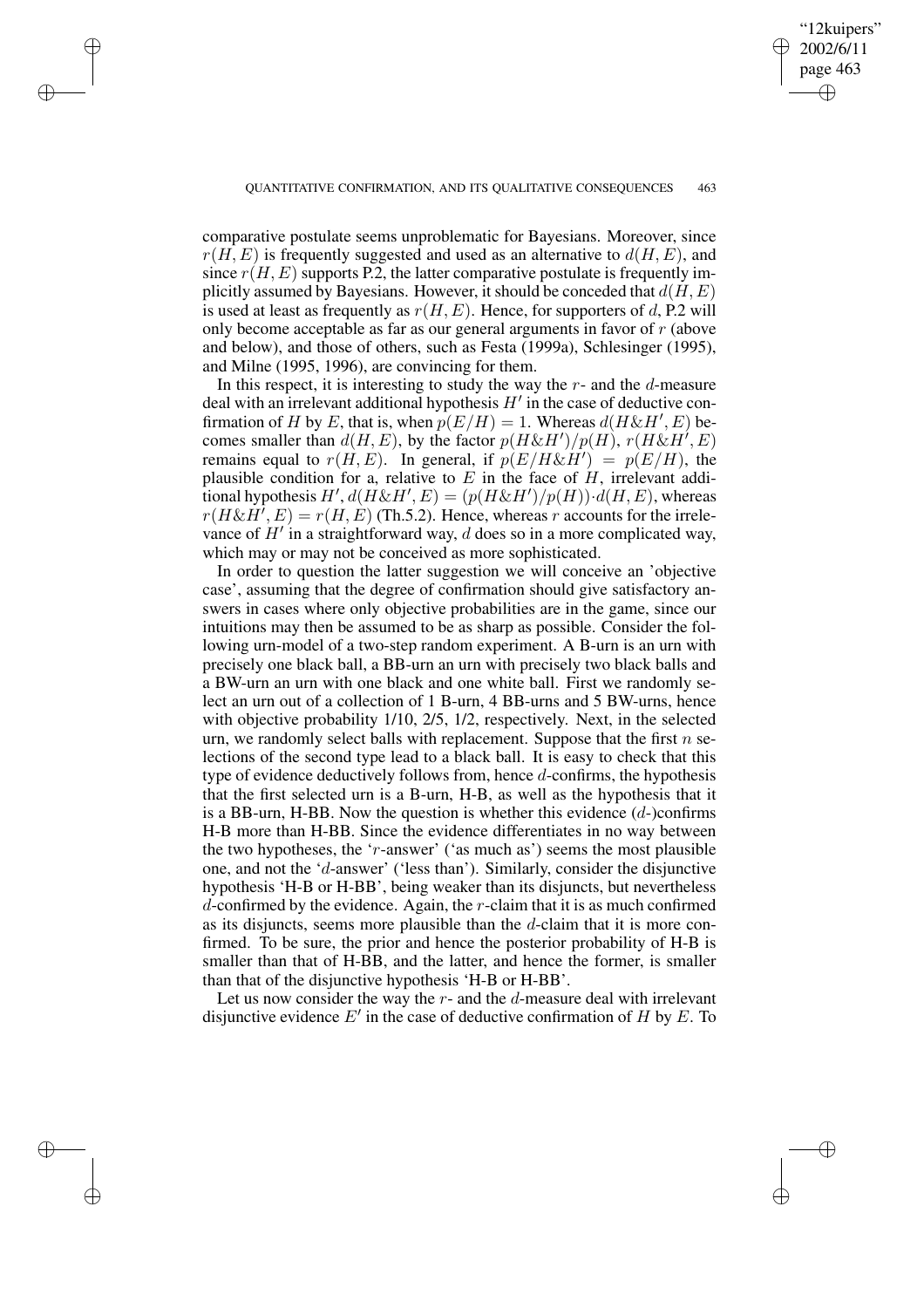"12kuipers" 2002/6/11 page 464 ✐ ✐

✐

✐

### 464 THEO A.F. KUIPERS

avoid inessential complications, let us restrict attention to the case that  $E'$ is incompatible with E. Then  $r(H, E \vee E')$  becomes smaller than  $r(H, E)$ by the factor  $p(E)/p(E \vee E') = p(E)/(p(E) + p(E'))$ , hence decreases with increasing  $p(E')$ . Since  $d(H, E) = p(H)(r(H, E) - 1)$ ,  $d(H, E \vee E')$ decreases in a related way. In general, if  $p(E'/H) = p(E')$ , the plausible condition for irrelevant, for neutral, disjunctive evidence  $E', r(H, E \vee E')$ and  $d(H, E \vee E')$  both decrease with increasing  $p(E')$ ; in view of Th. 3.1, the former does so in a more transparent way than the latter. In sum, as was to be expected,  $r$  and  $d$  behave rather similar with respect to irrelevant disjunctive evidence.

Combining the results for an irrelevant conjunctive hypothesis and an irrelevant disjunctive piece of evidence, we may conclude that the r-measure deals with both in a plausible way.

Let us now turn to the special qualitative applications or principles of (Kuipers, 1998), Section 2. It will be useful to list first the relevant corollaries of Th.1 and Th.2 with respect to conditional deductive confirmation:

- Th.1c: if  $p(E/H \& C) = p(E^* / H \& C^*) > 0$  then  $r(H, E; C) > r(H, E^*, C^*)$  iff  $p(E^*/C^*) > p(E/C)$ (iff  $p(H/E\&C) > p(H/E^* \& C^*)$ , if  $p(H) > 0$ )
- Th.2c: if  $p(E/H \& C) = p(E/H^* \& C) > 0$  then  $r(H, E; C) = r(H^*, E; C) = p(E/H \& C)/p(E/C) =$  $p(E/H^*\&C)/p(E/C)$ and  $p(H/E\&C) > p(H^*/E\&C)$  iff  $p(H/C) > p(H^*/C)$ (iff  $p(H) > p(H^*)$  if  $p(C/H) = p(C/H^*) > 0$ )

The condition " $p(C/H) = p(C/H^*) > 0$ " amounts, of course, to the claim that the probability that  $C$  is, or will be, realized is independent of the hypothesis under consideration. Note that the unconditional versions of Th.1c and Th.2c arise by skipping  $C$  and  $C^*$  in the formulas.

In the next subsection we will show that the special principle  $S^{\#}$ .1c, dealing with a fixed hypothesis, e.g. the raven hypothesis, is realized by  $r(H, E)$ as a special case of Th.1c if we are willing to express some relevant background beliefs by the probabilistic assumption:

 $A_p$ -ravens *p* is based on random sampling in the relevant universe

Finally, it is easy to check that  $S^Q$ .2c (an EMG EM-confirms "all E are Q" as much as "all E are G"), dealing with fixed evidence, e.g. in the emerald case, is trivially realized as a special case of (the first part of) Th.2c:

✐

✐

✐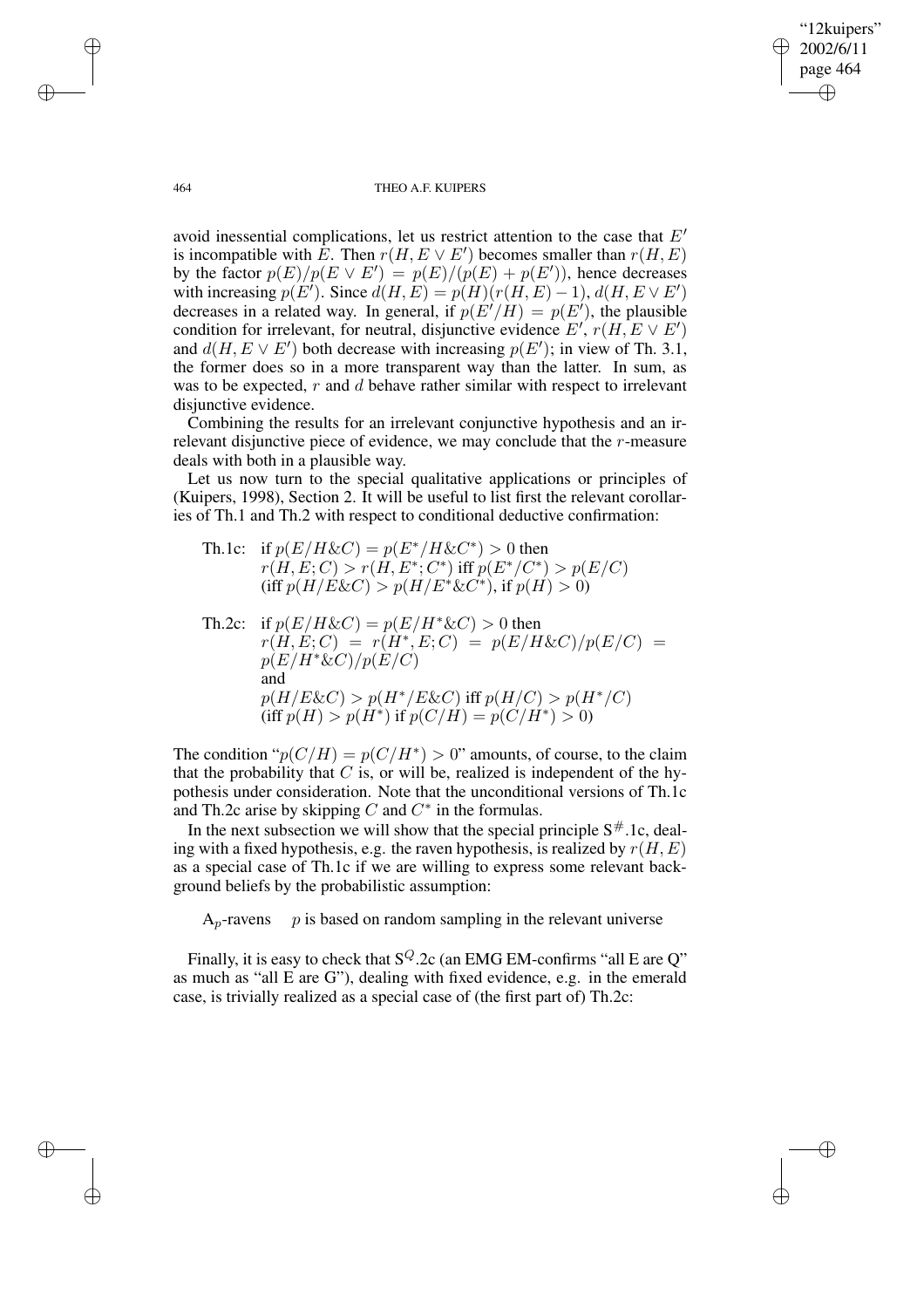✐

✐

✐

✐

 $r("all E are Q", G; EM) = r("all E are G", G; EM) = 1/p(G/EM)$ 

If we are, moreover, willing to express the green/grue-case of the weak irrelevance assumption (WIA-emeralds) by the probabilistic assumption:

$$
\text{WIA}_p(\text{-emeralds}) \quad p("all \to \text{are } \mathbf{G}") > p("all \to \text{are } \mathbf{Q}")
$$

it is easy to derive the probabilistic version of the refined intuition (4&5). Of course, if  $p("all E are G") = 0$ , the refined intuition cannot be realized, but the degree of confirmation of both hypotheses will remain  $1/p(G/EM)$ .

Since, assuming  $A_p$ -ravens, S<sup>#</sup>.1c-ravens is realized by  $r(H, E)$ , the raven paradoxes are qualitatively solved in the same way as before, because all desired results already followed qualitatively, assuming  $S^{\#}$ .1c-ravens and Aravens (see below). Similarly, in the light of the fact that  $S^Q$ .2c-emeralds is realized by  $r(H, E)$ , and assuming WIA<sub>p</sub>-emeralds, the grue problem is qualitatively solved in the same way as before, since all desired results already followed qualitatively, assuming S<sup>Q</sup>.2c-emeralds and WIA-emeralds.<sup>16</sup> As a matter of fact, Sober (1994) inspired us to our proposal for the refinement of Goodman's basic intuition, viz., (4&5) of (Kuipers, 1998), Section 2.2. In fact, he derived from  $WIA_p$ -emeralds the quantitative counterpart of that refinement.

In sum, the 'r-theory' of confirmation can generate the qualitative theory of deductive confirmation in the most encompassing way.

# 2.2. *The raven paradoxes reconsidered*

✐

✐

✐

✐

Whereas it is not interesting to write down the quantitative analysis of the grue problem, it is instructive, also for later purposes, to spell out the quantitative solution of the raven paradoxes. Recall RH, the hypothesis that all ravens are black. Table 1 introduces a matrix of numbers for the sizes of the four cells constituting the relevant conceptual possibilities.

|       | #R    | #R    | total     |
|-------|-------|-------|-----------|
| #B    | a     |       | $a + b$   |
| #B    |       |       | $c + d$   |
| total | $a+c$ | $b+d$ | $a+b+c+d$ |

*Table 1: Numbers of 'raven possibilities'*

<sup>16</sup> Note in particular that assigning the probability value 0 to "for all E: M iff G" amounts to adding the strong irrelevance assumption (SIA) as described in (Kuipers, 1998). In that case, the posterior probability and the posterior odds of the grue hypothesis are and remain 0.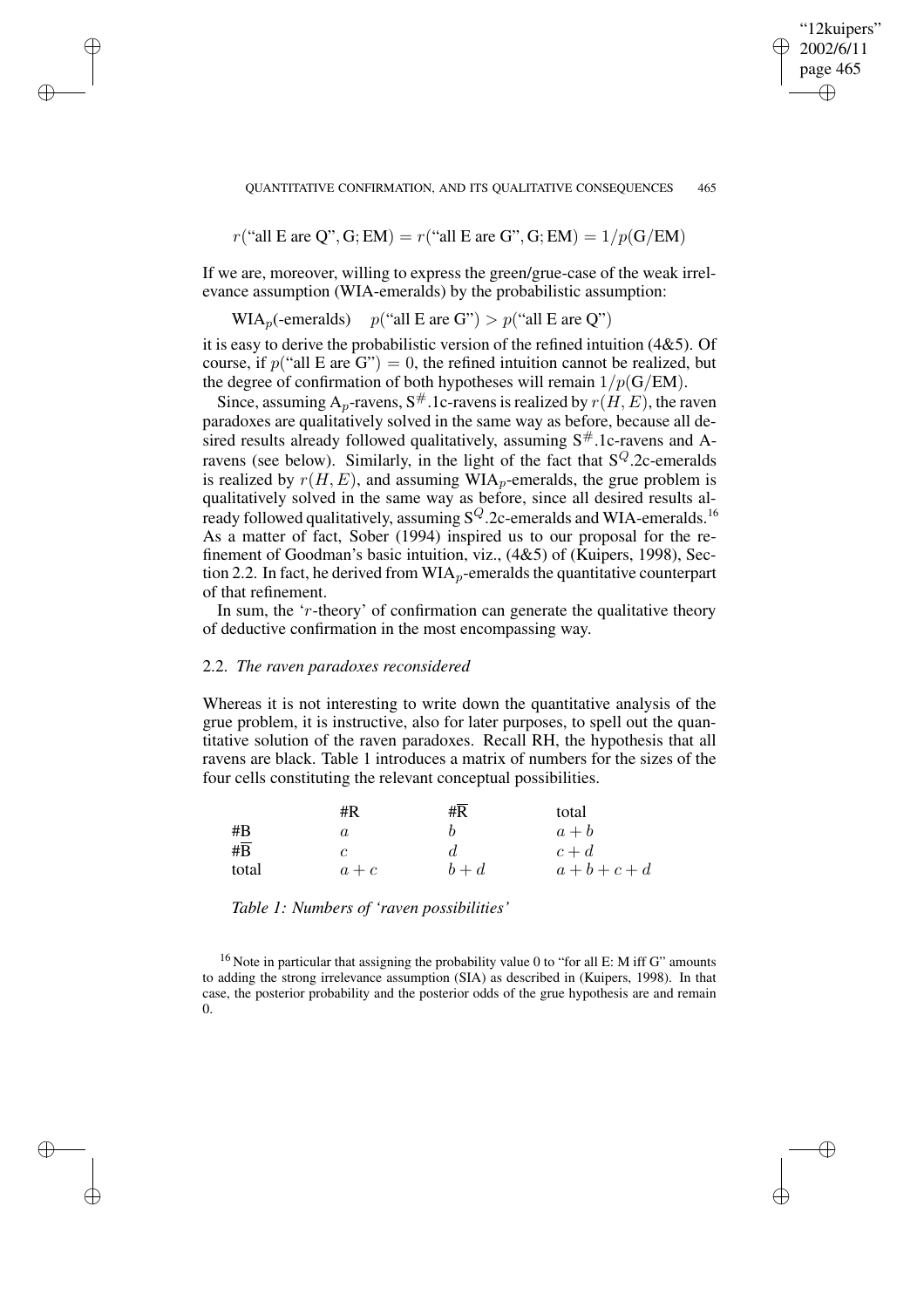2002/6/11 page 466 ✐ ✐

✐

✐

"12kuipers"

### 466 THEO A.F. KUIPERS

Of course, these numbers are assumed to be finite but further unknown. There are only some comparative background beliefs. In particular, the assumption A-ravens stating that the number of ravens is much smaller than that of non-black objects, which amounts to  $a + c \ll c + d$ , and this is equivalent to  $a \ll d$  (and hence to  $a + b \ll b + d$ ). We assume, moreover, that  $a$  and  $b$  are positive and, of course, that  $c$  is 0 if RH is true and positive if RH is false. All results to be presented basically presuppose and use  $A_n$ -ravens, according to which testing is random sampling in the relevant universe. In the following, 'sampling' is to be read as 'random sampling' and the explicit occurrence of 'c' means that it 'resulted from' the condition that RH is false. Hence, from now on  $c > 0$ .

Recall that  $r(H, E) = p(E/H)/p(E) (= p(H/E)/p(H))$ .<sup>17</sup> Writing 'Q' for  $p(RH)$ , which may or may not be assumed to be positive, and using the appropriate conditional versions whenever relevant (in which case C is, of course, supposed to be neutral 'evidence' for RH, that is,  $p(RH/C)$  =  $p(RH) = Q$ , the crucial expression becomes:

$$
r(RH, E; C) = \frac{p(E/RH\&C)}{p(RH/C)p(E/RH\&C) + p(\neg RH/C)p(E/\neg RH\&C)}
$$
  
= 
$$
\frac{1}{Q + (1 - Q)p(E/\neg RH\&C)/p(E/RH\&C)}
$$

The results are as follows<sup>18</sup>:

- (1p) a black raven, a non-black non-raven and a black non-raven, resulting from sampling in the universe of objects (hence C tautologous), non-deductively confirm RH, all with the same r-value:  $(a + b + c + d)/(a + b + Qc + d)$  (e.g., for a black raven, via  $p(BR/RH) = a/(a+b+d)$  and  $p(BR/\neg RH) = a/(a+b+c+d)$
- $(2p)$  a black raven resulting from sampling ravens  $cd$ -confirms RH with r-value  $r(RH, BR; R) = (a + c)/(a + Qc)$ , via  $p(BR/RH\&R) = 1$  and  $p(BR/\neg RH\&R) = a/(a + c)$ , and a non-black non-raven resulting from sampling non-black objects *cd*-confirms RH with r-value  $r(RH, \overline{BR}; \overline{B}) = (c+d)/(Qc+d)$ (similar calculation)

<sup>17</sup> Note that, since  $d(H, E) = p(H)(r(H, E) - 1)$ ,  $r(H, E)$  is also the crucial expression in calculating the relevant d-values.

<sup>18</sup> The assumption that  $c$  is some positive number when RH is false is of course a simplification. However, it is easy to check that the proofs can be refined by conditionalization on the hypotheses that  $c = 1, 2, 3, \dots$ , with the result that the claims remain valid, independent of the prior distribution for the hypotheses.

✐

✐

✐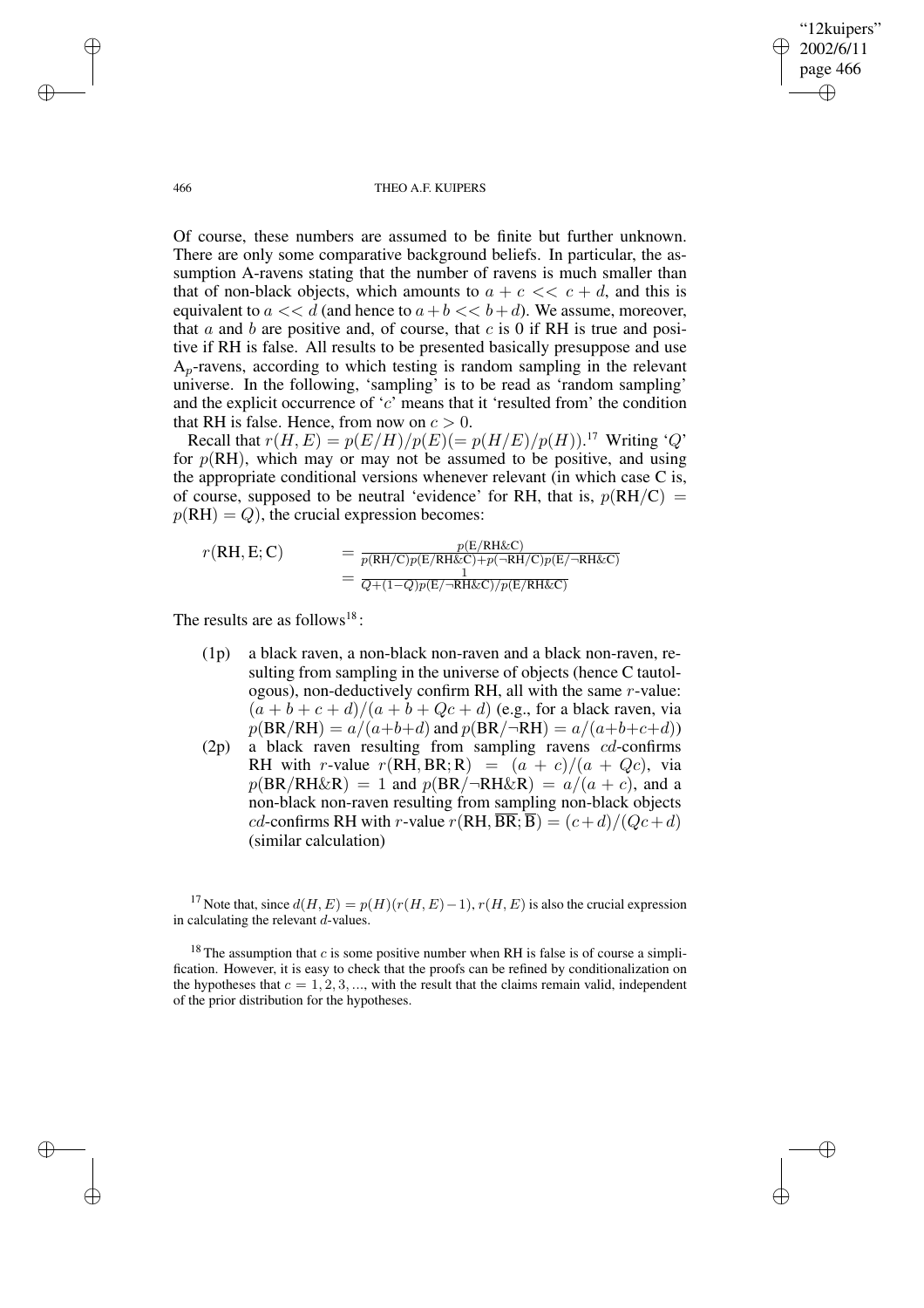✐

✐

✐

✐

- (3p) sampling black objects or non-ravens always leads to neutral evidence, i.e., r-value 1, for black objects, via  $p(BR/RH\&B)$  =  $p(BR/\neg RH\&B) = a/(a + b)$
- (4p) ad (2p): a black raven resulting from sampling ravens  $cd$ confirms RH much more than a non-black non-raven resulting from sampling non-black objects, for  $(a + c)/(a + Qc)$  >>  $(c+d)/(Qc+d)$  iff  $a \ll d$ , where the latter condition follows from A-ravens.

Note that all r-values, except those in  $(3p)$ , exceed 1, and that this remains the case when  $p(RH) = Q = 0$ . It is easy to check that (4p) essentially amounts to a special case of Th.1c, realizing  $S^{\#}$ .1c-ravens: an RB R-confirms "all R are B" more than an  $\overline{RB}$  B-confirms it iff the background beliefs imply that  $\#R < \#B$ .

It should be noted that this analysis deviates somewhat from the more or less standard Bayesian solutions of the paradoxes. In the light of the many references to Horwich (1982), he may be conceived to have given the best version. In Appendix 2 we argue that our solution, though highly similar, has some advantages compared to that of Horwich.

# 2.3. *The severity of tests*

✐

✐

✐

✐

The raven example provides a nice illustration of the fact that, at least in the case of a HD-test, the degree of confirmation can also be conceived as the 'degree of severity' of the test. When H entails  $E, r(H, E)$  expresses the degree of success or the degree of confirmation H has obtained or *can obtain* from an experiment that results in  $E$  or non- $E$ . In the latter reading, it expresses a *potential* degree of success. The smaller  $p(E)$ , the more success  $H$  can obtain, but the less probable it will obtain this success. Both aspects are crucial for the intuition of the severity of tests. The more severe a test is for a hypothesis, the less probable that the hypothesis will pass the test, but the more success is obtained when it passes the test. More specifically, the *degree of severity* of a HD-test is according to Popper (1959, Appendix \*ix, 1963, Addendum 2, 1983, Section 32) (a measure increasing with) the probability that the test leads to falsification or a counter-example, or, to quote Popper (1983, p. 247), "the improbability of the prediction measures the severity of the test". This specification amounts to taking  $p(\neg E)$  as the degree of severity, or some function increasing with  $p(\neg E)$ , as do Popper's proposals in Addendum 2 of (Popper, 1963). One of Popper's proposals for the degree of severity of an HD-test is the r-value  $1/p(E)$ , where it is again important that  $p(E)$  is calculated before the experiment is performed, or at least before its result is known. Like Popper, we see no reason not to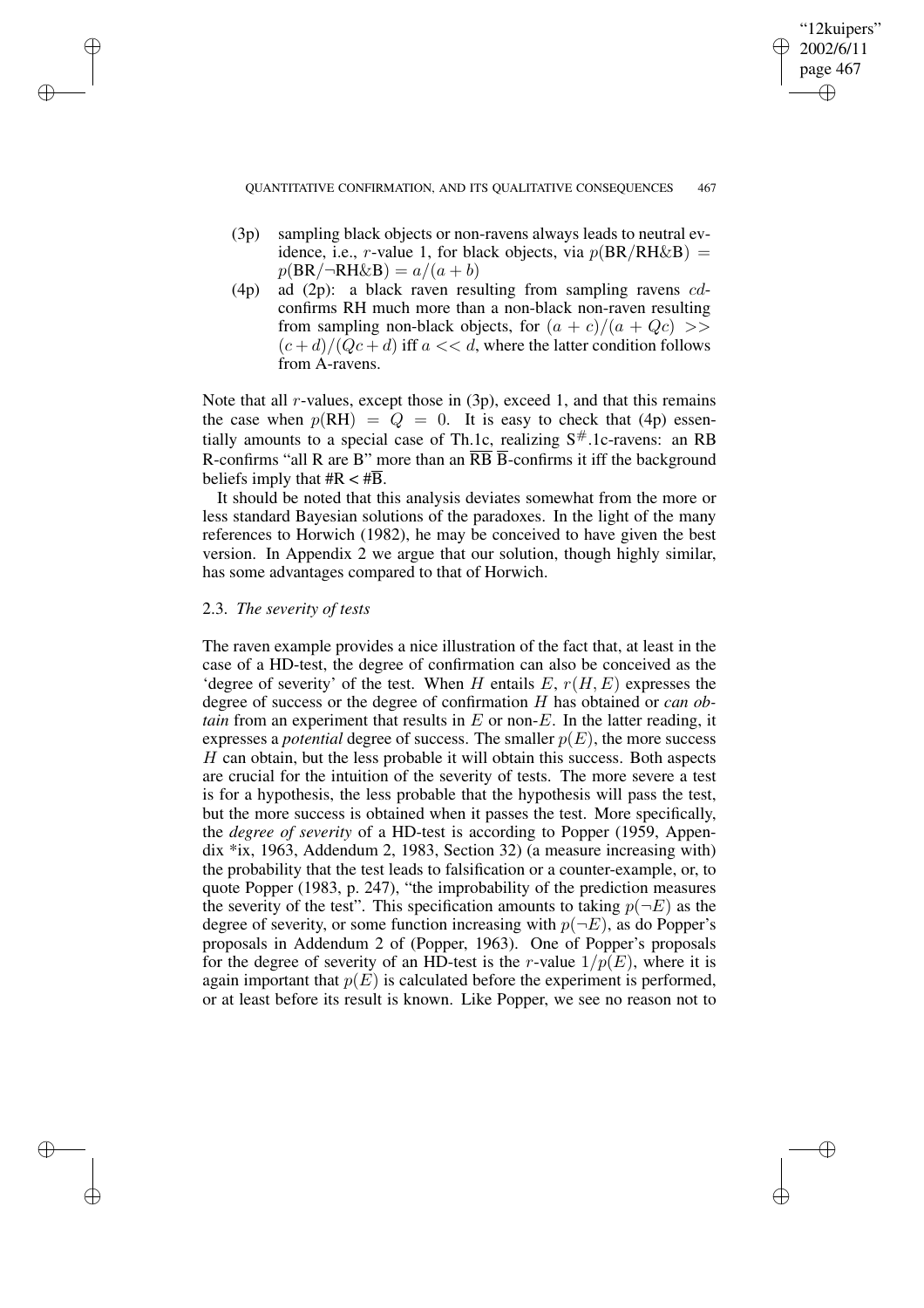"12kuipers" 2002/6/11 page 468 ✐ ✐

✐

✐

### 468 THEO A.F. KUIPERS

generalize this definition to  $p(E/H)/p(E)^{19}$  for non-(conditionally) deductive tests. However, it is primarily HD-tests where we seem to have specific qualitative severity intuitions, some of which will be studied now.

First, rephrasing the results (1p)–(4p) concerning the raven paradoxes in the previous section in severity terms, the analysis explains and justifies, essentially in a deductive way, why scientists prefer, if possible, random testing of ravens, that is, randomly looking among ravens to see whether they are black, and, in general, choose that way of conditional random testing among the ones that are possible, which is the most severe.

Second, a standard objection to Bayesian theories of confirmation in general is the so-called 'problem of old evidence'. If we know already that  $E$ is true, and then find out that  $H$  entails  $E$ , the question arises whether  $E$ still confirms  $H$ . The problem is, of course, that our up to date probability function will be such that  $p(E) = 1$ , and hence  $p(E/H) = p(E) = 1$ and  $p(H/E) = p(H)$ . Hence, the r-degree then leads to the neutral value 1. This reflects the intuition that there is no severe test involved any longer. Despite this severity diagnosis, E does nevertheless represent a success or confirming evidence of the degree  $1/p'(E)$ , where p' refers to the probability function before  $E$  became known or, similarly, the probability function based on the background knowledge minus E. The latter, counterfactual, defence is more or less standard among Bayesians (Howson & Urbach, 1989; Earman, 1992), but the additional severity diagnosis is not.

Third, there are two other intuitions associated with severity. The first one is the famous 'diminishing returns' intuition of Popper: "There is something like a law of diminishing returns from repeated tests" (Popper 1963, p. 240). It expresses the idea that the returns and hence the severity of repeated tests decreases in one way or another. Let us look at the raven example. Let  $R_n$  represent n random drawings (with replacement) of ravens and let Bn indicate that these  $n$  ravens are black. Of course we have that  $p(Bn/RH\&Rn) = 1$ . Moreover, replacing  $p(RH)$  again by Q,  $p(Bn/Rn) =$  $p(RH) \cdot p(Bn/RH\&Rn) + p(\neg RH) \cdot p(Bn/\neg RH\&Rn) = Q + (1-Q)p(Bn/\neg RH\&Rn)$  $\neg RH\&Rn$ ). Suppose first that  $Q > 0$ . Assuming that  $\neg RH$  implies that there is a positive probability  $(1 - q)$  of drawing a non-black raven,  $p(Bn / \neg RH\&)$  $\mathbb{R}n) = q^n$  goes to 0, for increasing n, and hence  $r(\text{RH}, \text{B}_n; \text{R}_n)$  will increase to  $1/Q$ . Hence,  $r(RH, Bn + 1; Rn + 1) - r(RH, Bn; Rn)$  has to go to 0, that is, the additional returns or degree of confirmation obtained by an extra (successful) test goes to 0. In terms of severity, the additional degree of severity by an extra test goes to 0. A similar diminishing effect arises, of course,

<sup>19</sup> Popper calls the *r*-value in general the 'explanatory power' of  $H$  with respect to  $E$ . Although Popper does not do so, it would have been plausible for him to call it the 'explanatory success' as soon as  $E$  has turned out to be the result of the test. We simply call it the degree of success.

✐

✐

✐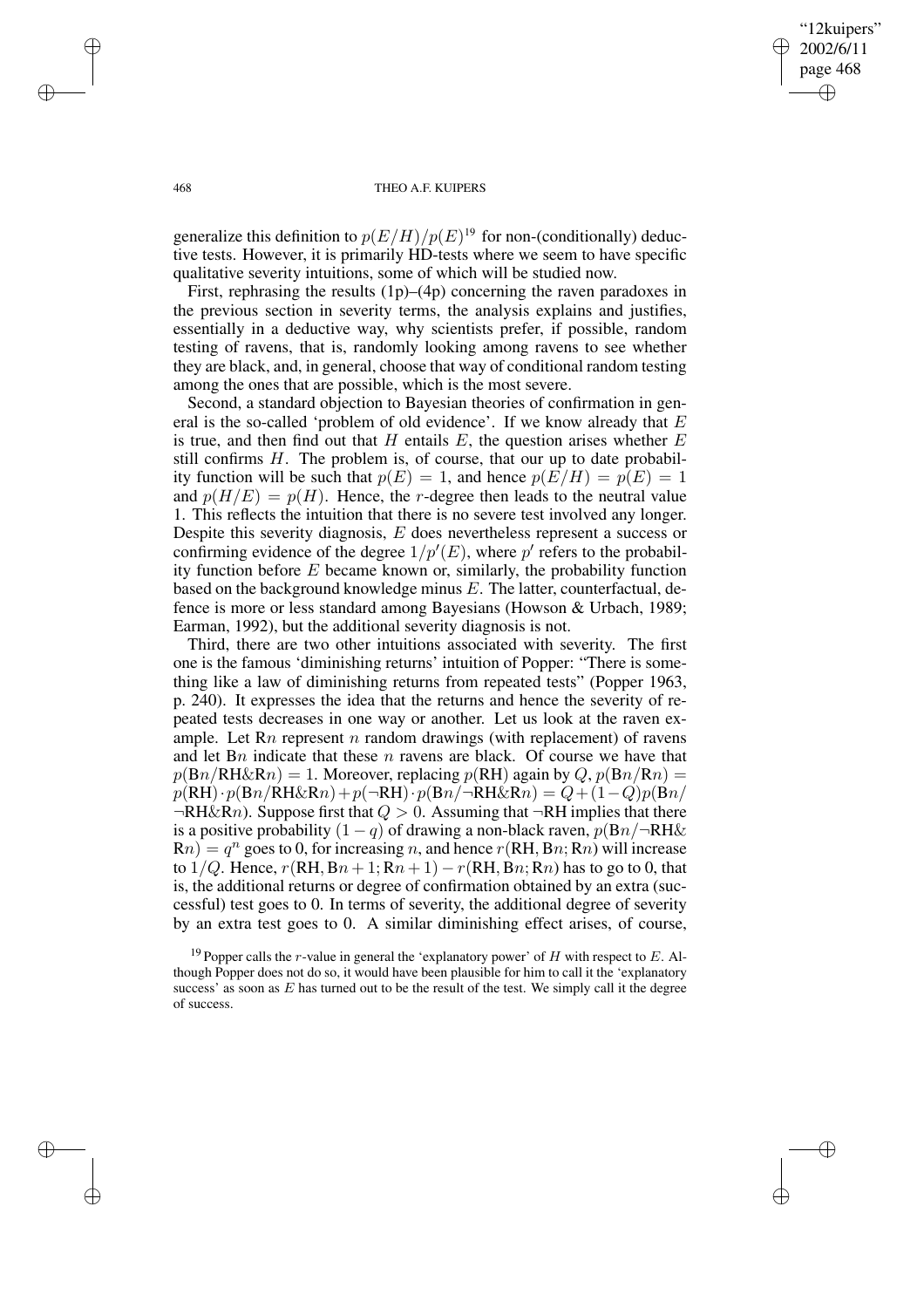✐

when we consider the ratio  $r(RH, Bn + 1; Rn + 1)/r(RH, Bn; Rn)$ , which will go to 1. However, if  $Q = 0$  the situation is different:  $r(RH, Bn; Rn) =$  $1/p(Bn/\neg R H \& Rn) = 1/q^n$ . Hence, r increases without limit, so does the extra returns/ confirmation/ severity  $1/q^{n+1} - 1/q^n = (1/q^{n+1})(1-q)$ , whereas the ratio  $r(RH, Bn + 1; Rn + 1)/r(RH, Bn; Rn)$  remains constant  $(1/q)$ . In sum, the r-measure perfectly reflects the intuition of diminishing returns, assuming that  $Q = p(RH)$  is positive.

The last severity intuition to be considered, may be called the 'superiority of new tests', that is, the idea that a new test is more severe than a mere repetition. It is a specific instance of the more general 'variety of evidence' intuition. However, it appears to be not easy to give a rigorous explication and proof of the general intuition (Earman 1992, p. 77–79). But for the special case, it is plausible to build an objective probabilistic model which realizes the intuition under fairly general conditions. The set-up is a direct adaptation of an old proposal for the severity of test (Kuipers, 1983). Let us start by making the intuition as precise as possible. Suppose that we can distinguish types of (HD-)test-conditions and their tokens by means other than severity considerations. E.g. ravens from different regions, and individual drawings from a region. Any sequence of tokens can then be represented as a sequence of N and M, where N indicates a token of a new type, i.e. *a new test-condition*, and M a token of the foregoing type, i.e. *a mere repetition*. Each test can result in a success B or failure non-B. Any test sequence starts, of course, with N. Suppose further that any such sequence  $X_n$ , of length n, is probabilistic with respect to the outcome sequence it generates. Note that RH is still supposed to imply that all *n*-sequences result in Bn, and hence that one non-B in the outcome sequence pertains to a falsification of RH. A plausible interpretation of the intuition now is that the severity of a  $XnN$ sequence is higher than that of a  $XnM$ -sequence, that is:

$$
\frac{1}{Q+(1-Q)p(Bn+1/\neg RH\&XnN)} > \frac{1}{Q+(1-Q)p(Bn+1/\neg RH\&XnM)}
$$

which is equivalent to:

✐

✐

✐

✐

$$
p(Bn + 1/\neg RH\&XnN) < p(Bn + 1/\neg RH\&XnM)
$$

to be called the superiority condition.

The remaining question is whether this condition holds under general assumptions. For this purpose, we will construct an urn-model which reflects the ideas of new tests and mere repetitions. Suppose there is a reservoir with an unknown finite number of urns, each containing an unknown finite number of balls, which number may or may not differ from urn to urn. Our hypothesis to be tested states that all balls in the reservoir, and hence in each urn, are black. Restricting our attention to random selections of urns and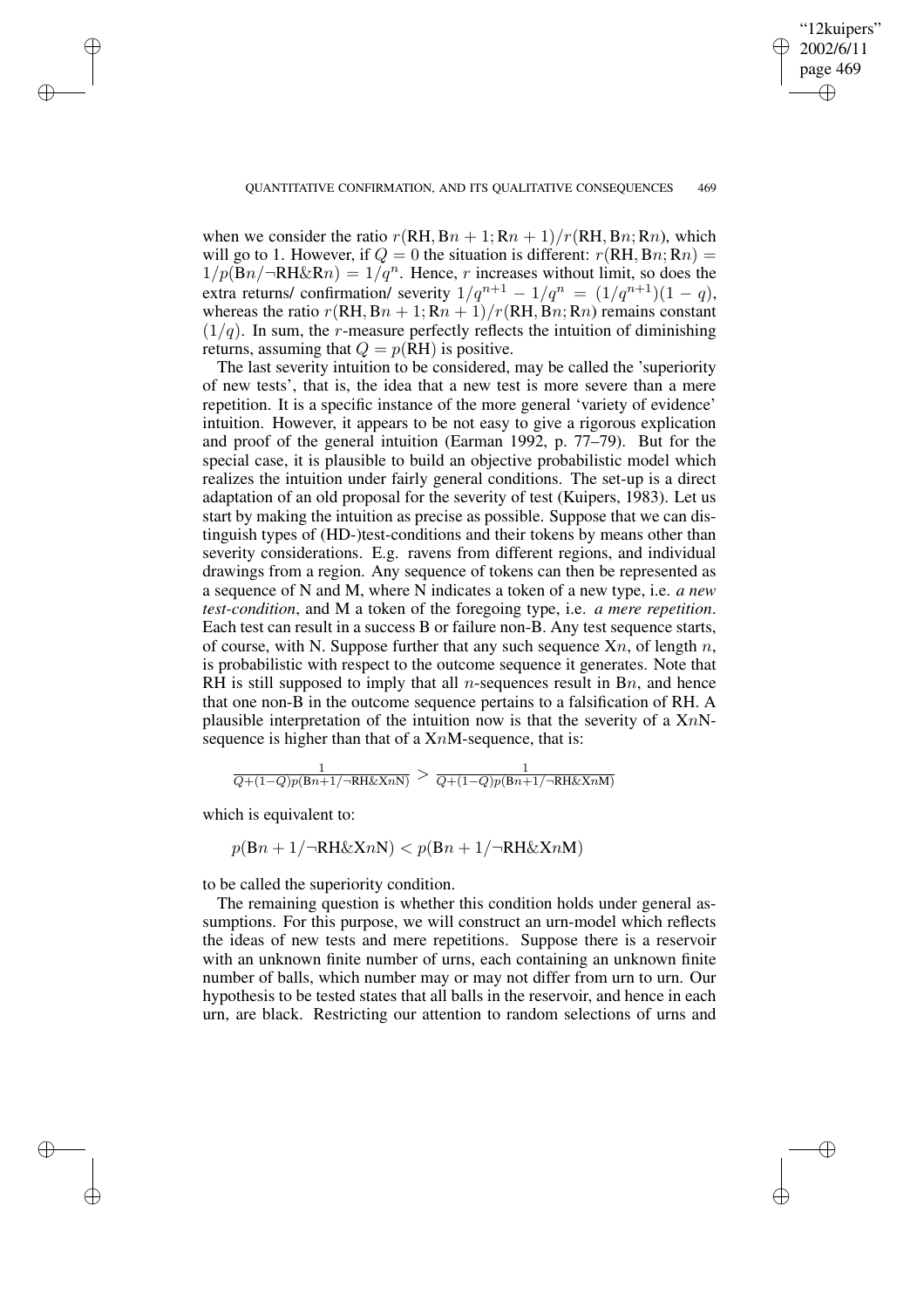470 THEO A.F. KUIPERS

"12kuipers" 2002/6/11 page 470

✐

✐

✐

✐

balls *with* replacement, the possibilities for probabilistic test sequences are as follows: start with a random selection of an urn, draw randomly and successively a number of balls out of that urn with replacement, replace the urn and start over again, with the same or a different number of ball selections out of the next urn. It turns out to be non-trivial (see Kuipers 1983, 219–220) to prove the superiority condition assuming one very plausible condition, viz. if RH is false, the ratio of black balls may not be the same in all urns.

In sum, in the case of deductive confirmation, the ratio degree of confirmation may well be conceived as the degree of severity of the HD-test giving rise to the confirmation, for it satisfies the main qualitative features associated to current severity intuitions.<sup>20</sup>

# 2.4. *Qualitative non-deductive confirmation*

The plausible question now arises whether it is possible to give a qualitative explication of non-deductive confirmation, that is, an explication of nondeductive confirmation in terms of 'plausibility'. It will be easier to concentrate first on confirmation in general, or *general* confirmation, after which *non-deductive* confirmation can be identified with general confirmation of non-deductive nature.

But first we will check whether and to what extent the  $r$ -theory realizes the success definition of general confirmation and the further general principles that were presented Section 1.2 of (Kuipers, 1998). For this purpose, we have to replace 'E confirms H' by  $r(H, E) > 1$  and 'plausibility' by 'probability'. According to the *success definition of confirmation* (SDC), we should have that  $r(H, E) > 1$  iff  $p(E/H) > p(E)$ . This holds, by definition, whenever  $p(E) > 0$ . According to the *updating principle of plausibility* (UPP) we should have that  $p(H/E) > p(H)$  iff  $r(H, E) > 1$ , which holds whenever  $p(H) > 0.21$  The joint consequence, that is, the *principle of symmetry* (PS),  $p(H/E) > p(H)$  iff  $p(E/H) > p(E)$ , holds whenever both  $p(H)$  and  $p(E)$  are positive. Finally,  $r(H, E)$  realizes the *principle of* 

<sup>20</sup> In view of the nature of our analysis and the relation  $d(H, E) = p(H)(r(H, E) - 1)$ , it is clear that  $d(H, E)$  also realizes the severity intuitions dealt with, though in a somewhat less transparant way.

 $21$  Note that the principle of partial entailment, suggested at the end of Section 1.1, may be seen as a special case of SDC or UPP as soon as we assume that "H partially entails  $E$ " implies that  $\hat{H}$  makes E more plausible or that E makes H more plausible, respectively. Similarly, the principle of inductive extrapolation, also suggested there, is realized by UPP as soon as we assume that "H inductively extrapolates upon  $E$ " implies that  $E$  makes  $H$ more plausible. In this case, the implication that  $H$  makes  $E$  more plausible does not seem as natural as the reverse implication, hence, the principle is not as easy to see as a special case of SDC.

✐

✐

✐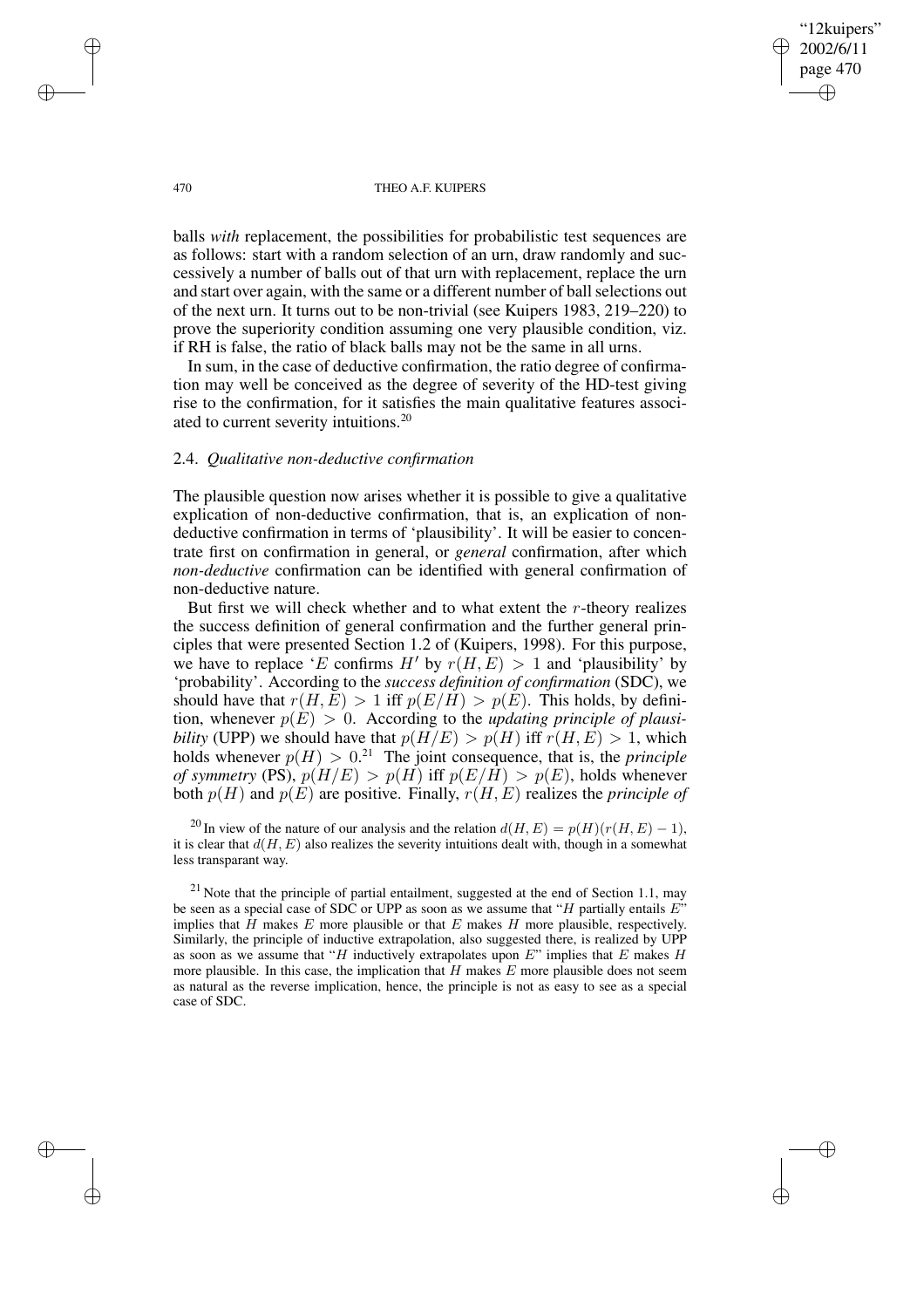*comparative symmetry* (PCS), now pertaining to some trivial equivalences of the conditions  $r(H^*, E) > (or >>, or =) r(H, E)$ , straightforwardly by its two-sided definition, where the inequalities only hold as far as the relevant prior probabilities are non-zero and the relevant conditional probabilities can be interpreted under 'p-zero conditions'.

For the remaining comparative principles we first state trivial generalizations of Th.1 and Th.2:

Th.1G If 
$$
0 < p(H) < 1
$$
 and  $p(E^*/H) = \geq > p(E/H) > 0$  then\n
$$
\frac{r(H,E^*)}{r(H,E)} = \frac{p(E^*/H)}{p(E/H)} \frac{p(E)}{p(E^*)} = \frac{p(H/E^*)}{p(H/E)} = \geq > \frac{p(E)}{p(E^*)}
$$

Th.1G suggests

✐

✐

✐

✐

P.1G a) If H makes  $E^*$  *as plausible as* E then  $E^*$  confirms H *as much as*  $E$  if (and only if)  $E^*$  is *as plausible as*  $E$ b) If H makes  $E^*$  *at least as plausible as* E then  $E^*$  confirms H *at least as much as* E if E<sup>∗</sup> is *at most as plausible as* E c) If H makes  $E^*$  *more plausible than* E then  $E^*$  confirms  $H$  *more than*  $E$  if  $E^*$  is *less plausible than*  $E$ 

Th.2 can be generalized to:

Th.2G If  $0 < p(H) < 1$  and  $p(E/H^*) = \geq > p(E/H) > 0$  then  $\frac{r(H^*,E)}{r(H,E)} = \frac{p(E/H^*)}{p(E/H)} = \ge 1$  and  $\frac{p(H^*/E)}{p(H/E)} = \frac{\stackrel{\_}{p(E/H^*)}}{p(E/H)}$  $p(E/H)$  $\frac{p(H^*)}{p(H)} = \geq$   $\geq \frac{p(H^*)}{p(H)}$  $p(H)$ 

Th.2G suggests

P.2G a) If  $H^*$  makes E as *plausible* as H then E confirms  $H^*$  as *much as* H (with the consequence that the relative plausibility of H<sup>∗</sup> with respect to H *remains the same*) b) If H<sup>∗</sup> makes E *at least as plausible as* H then E confirms H<sup>∗</sup> *at least as much as* H (with the consequence that the relative plausibility of H<sup>∗</sup> with respect to H *remains at least the same*)

c) If H<sup>∗</sup> makes E *more plausible than* H then E confirms H<sup>∗</sup> *more than* H (with the consequence that the relative plausibility of H<sup>∗</sup> with respect to H *increases*)

"12kuipers" 2002/6/11 page 471 ✐ ✐

✐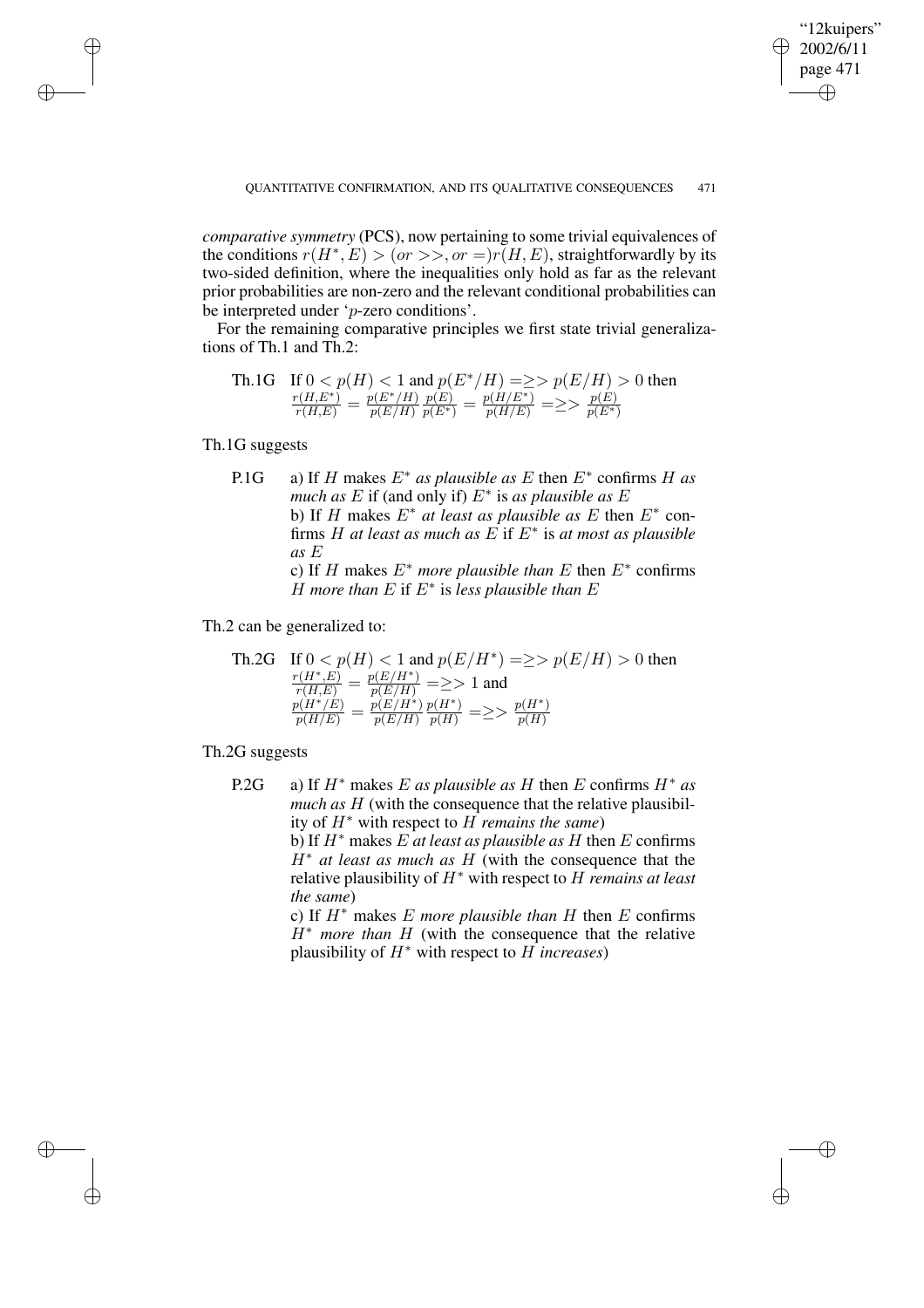"12kuipers" 2002/6/11 page 472 ✐ ✐

✐

✐

### 472 THEO A.F. KUIPERS

It is not difficult to check that P.1 and P.2 are subcases of P.1G and P.2G, respectively. 22

In sum, the qualitative explication of general confirmation can be given by SDC, UPP, PCS, P.1G and P.2G. As announced, it is now plausible to present general confirmation of a non-deductive nature as the resulting qualitative explication of non-deductive confirmation.

Although it is apparently possible to give qualitative explications of general and non-deductive confirmation, we do not claim that these explications are independent of the corresponding quantitative explications. In particular, we would certainly not have arrived at P.1G and P.2G without the quantitative detour. To be sure, this is a claim about the discovery of these principles; we do not want to exclude that they can be justified by purely non-quantitative considerations.

Similarly, although it is possible to suggest that the two (qualitative) proper connotations formulated for deductive confirmation can be extrapolated to general and non-deductive confirmation, we would only subscribe to them, at least for the time being, to the extent that their quantitative analogues hold. However, in this respect the quantitative situation turns out to be rather complicated, hence, its re-translation in qualitative terms becomes even more so. Fortunately, the proper connotations looked for do not belong to the core of a qualitative theory of general confirmation.

Accordingly, although there is no intuitively appealing qualitative explication of general and non-deductive confirmation, there is a plausible qualitative explication of their core features in the sense that it can be derived via the quantitative explication. In other words, we have an indirectly, more specifically, quantitatively justified qualitative explication of general and non-deductive confirmation.

It is important to argue that its justification is at least as strong as the justification of the quantitative explication 'under ideal circumstances', that is, when the probabilities make objective sense. At first sight, it may seem that we have to take into account our relativization of the quantitative explication by emphasizing and criticizing the artificial character of most of the probabilities. However, this is not the correct evaluation. As soon as we agree that the quantitative explication is the right one in cases where these probabilities

✐

✐

✐

 $^{22}$  And hence their respective deductive applications, i.e., the special principles S.1 (if  $H \models E \models E^*$  then E d-confirms H more than  $E^*$ ) and S.2 (if  $H^* \models H \models E$  then E d-confirms  $H^*$  as much as H). Since the special conditional principles dealing with ravens and emeralds concerned specific types of (conditional) deductive confirmation, we do not need to generalize them.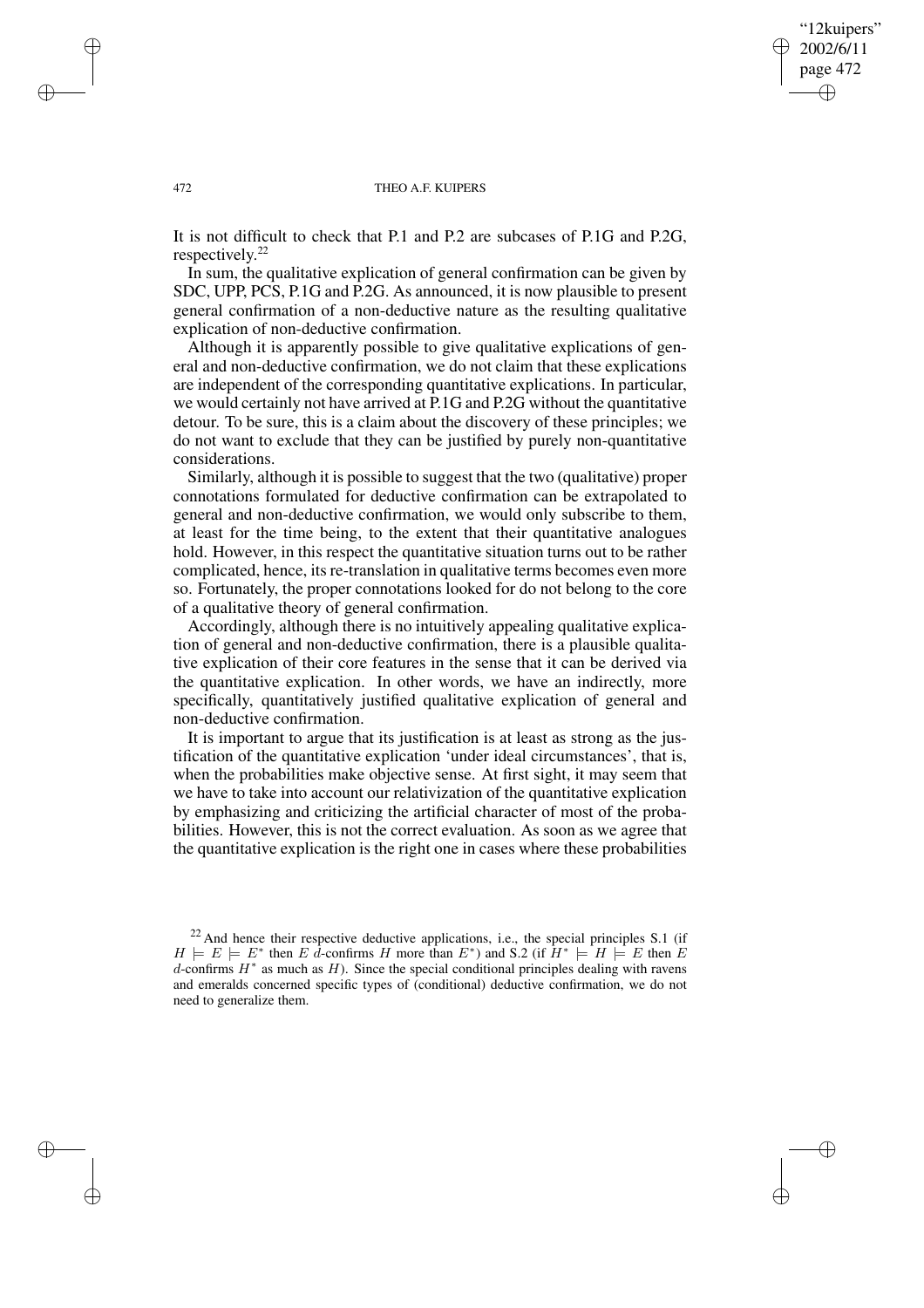✐

✐

✐

✐

make (objective) sense<sup>23</sup>, the qualitative consequences are justified in general, since they are not laden with artificial probabilities. In other words, the justification of the qualitative explication is at least as strong as the justification of the quantitative explication in cases were the relevant probabilities make sense.

An interesting question is to what extent the d-theory, counting  $d(H, E)$ 0 as confirmation, leads to another explication of general and non-deductive confirmation. It is almost evident that d realizes SDC, UPP, PS, PCS, and P.1G for *p*-normal hypotheses, that it does not leave room for confirmation of p-zero hypotheses, that is, it is non-inclusive, and finally that it is impure in the sense that it isin conflict with P.2G. More specifically, the d-theory favors more probable hypotheses among equally successful ones. In other words, the d-theory gives rise to an alternative explication of deductive, general and non-deductive confirmation. We leave the question of whether the two resulting sets of principles should be considered as expressing the 'robust qualitative features' of two different concepts of confirmation or simply as two different ways in which the intuitive concept of confirmation can be modelled as an open problem to the reader.

# 3. *Acceptance criteria*

✐

✐

✐

✐

Finally, we will briefly discuss the acceptance of hypotheses in the light of quantitative confirmation. The subject of probabilistic rules of acceptance has received much attention in the last decades. For a lucid survey of 'cognitive decision theory', see Festa (1999b). As Festa documents, there is a strong tendency to take 'cognitive utilities', such as information content and distance from the truth into consideration. However, in our set-up, we only need rules of acceptance in the traditional sense of rules for 'inductive jumps', that is, rules that use conditions for acceptance that may be assumed to give good reasons for believing that the hypothesis is true simpliciter. The story of theory evaluation and truth approximation, presented in (Kuipers, 2000), only presupposes such traditional rules of acceptance, in particular, for general observational hypotheses (first order jumps) and for comparative hypotheses, comparing success (comparative second order jumps) and

 $23$  Think of a context in which not only the evidence results from some kind of random sampling, but also the population resulted from some earlier random sampling in a larger universe, and hence the division of true and false hypotheses. The urn-model argument in favor of the P.2-feature of the r-degree of confirmation in Section 1.3 and the urn-model illustration of the superiority of new tests in Section 2.3 were of this kind.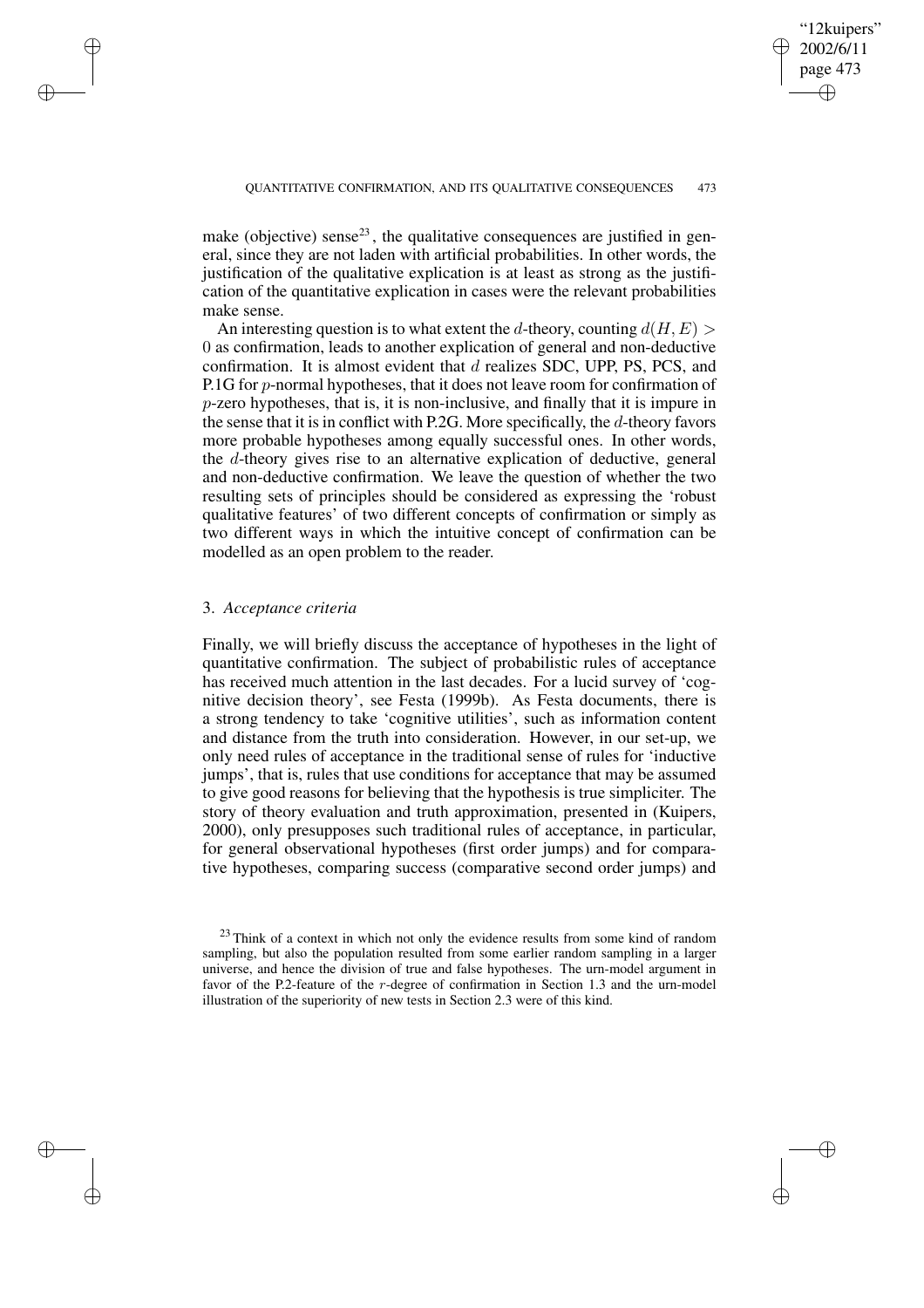"12kuipers" 2002/6/11 page 474 ✐ ✐

✐

✐

### 474 THEO A.F. KUIPERS

truth approximation claims of theories (comparative referential and theoretical jumps). Hence, let us finally consider the role the degree of confirmation may play in the acceptance of hypotheses as presumably true.

Let us first note that the acceptance of H (as true) on the basis of E is a 'non-Bayesian move', that is, assuming that  $E$  does not verify  $H$ , i.e.,  $p(H/E)$  < 1, acceptance of H amounts to the replacement of  $p(H/E)$ by the new prior probability  $p'(H) = 1$ , at least for the time being. It is also plausible to think that, if  $p(H) > 0$ , and if there is something like a threshold for acceptance, this threshold is independent of  $p(H)$ . That is, there is assumed some number  $\epsilon$  (<1/2), such that H is accepted when  $p(H/E) > 1 - \epsilon$ . As is well-known, the suggested rule immediately leads to the lottery-paradox: for a sufficiently large lottery, one may know that there is just one winning ticket, and at the same time, have to accept for each of the tickets that it is not the winning one, hence that there is no winning ticket. However, the paradox is based on a priori reasoning, hence evidence and posterior probabilities do not play a role in it. So let us assume that the Bayesian approach to confirmation can formally be combined with a sophisticated kind of non-Bayesian high probability rule of acceptance independent of the prior probabilities (see e.g. (Pollock 1990) for some interesting attempts).

The question now is, what role does the degree of confirmation play in such rules? The answer is, of course, *none*, for the degree of confirmation amounts to an expression of the increase of the probability of the hypothesis, in a pure or an impure form, and not to the resulting posterior probability, which is simply calculated by Bayes' rule. Hence, whether we construe the degree of confirmation in one way or another, it does not matter for the acceptance of a hypothesis as 'true simpliciter'.

To be sure, it may well be that our confirmation intuitions are laden with a mixture of the suggested two aspects, that is, the increase and the resulting probability. From the 'pure' point of view, we will say that a more probable hypothesis is not more confirmed by the same deductive success than a less probable one, it just gets a higher posterior probability, and hence will earlier pass the threshold for acceptance. Specifically, the conjunction intuition and the refined grue intuition are done justice by the fact that the corresponding strange hypotheses will obtain at most a small non-zero posterior probability, never high enough to pass the threshold, as long as we do not find rockblocks of cheese on the moon or color changing emeralds.

Accordingly, the Bayesian approach to posterior probabilities guarantees that different definitions of the degree of confirmation will not lead to differences in acceptance behavior, as long as the resulting posterior probabilities are crucial for the rules of acceptance.

However, p-zero hypotheses will not get accepted in this way, since their posterior probability remains zero. So, let us see what role the r-degree

✐

✐

✐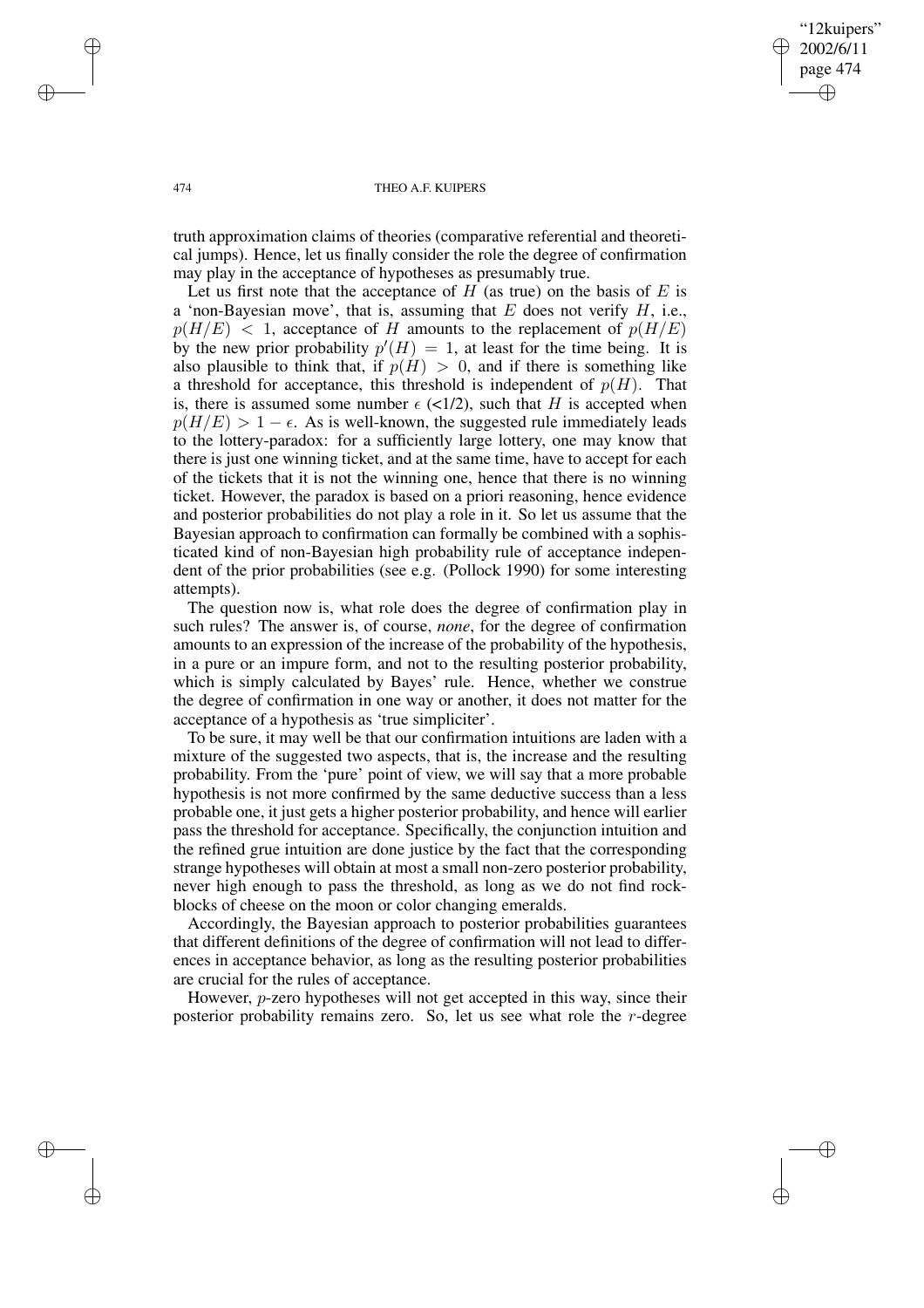✐

✐

✐

"12kuipers" 2002/6/11 page 475

✐

✐

✐

✐

of confirmation might play in acceptance rules for p-zero hypotheses. We have already remarked that, although it may make perfect sense to assign non-zero probabilities to genuine hypotheses, it nevertheless occurs that scientists would initially have assigned zero probability to certain hypotheses, of which they are nevertheless willing to say that they later have come across confirming evidence for them, and even that they have later decided to accept them. Now one may argue that this can be reconstrued in an 'as if' way in standard terms: if the scientist would have assigned at least such and such a (positive) prior value, the posterior value would have passed the threshold. To calculate this minimal prior value, both  $d(H, E)$  and  $r(H, E)$  would be suitable. However, only  $r(H, E)$  is a degree for which this 'as if' degree would be the same as the 'original' degree, for  $r(H, E)$  does not explicitly depend on  $p(H)^{24}$ . In contrast to this feature, the original d-degree of confirmation assumes its neutral value 0.

If one follows this path, it is also plausible to look for a general acceptance criterion that does justice to the, in most cases, relative arbitrariness of the prior distribution. Let us, for that purpose, first assume that for cases of objective probability one decided to take as the acceptance threshold  $1 - \epsilon$ , for  $0 < \epsilon < 1/2$ . One plausible criterion now seems to be the *r*-degree of confirmation that is required for the transition from  $p(H) = \epsilon$  to  $p(H/E)$  $1 - \epsilon$ , that is,  $r(H, E) = (1 - \epsilon)/\epsilon$ . The suggested criterion can be used for p-normal as well as p-zero hypotheses. However, as Jeffrey (1975) rightly remarks, most genuine scientific hypotheses not only start with very low initial probability, but will remain to have a low posterior probability. Hence, if  $\epsilon$  is very small, they may not pass the threshold. However, passing the threshold is essentially independently defined from  $p(H)$ . For deductive confirmation, it is easily checked to amount to the condition  $p(E) < \epsilon/(1 \epsilon$ ). Hence, for somebody for whom  $p(H) = \epsilon$ , deductive success E should be almost as surprising as  $H$  itself. Whether the criterion is useful in other cases has still to be studied.

<sup>24</sup> Of course,  $r(H, E)$  may be conceived as depending on  $p(H)$ , by using  $p(E)$  =  $p(H)p(E/H) + p(\neg H)p(E/\neg H)$  to calculate  $p(E)$ . However, nothing forces us to use this particular 'decomposition' of  $p(E)$ . The relative independence of  $r(H, E)$  from  $p(H)$ may be conceived as an additional, pragmatic advantage of the r-degree: people may agree about it, without having to agree about  $p(H)$ .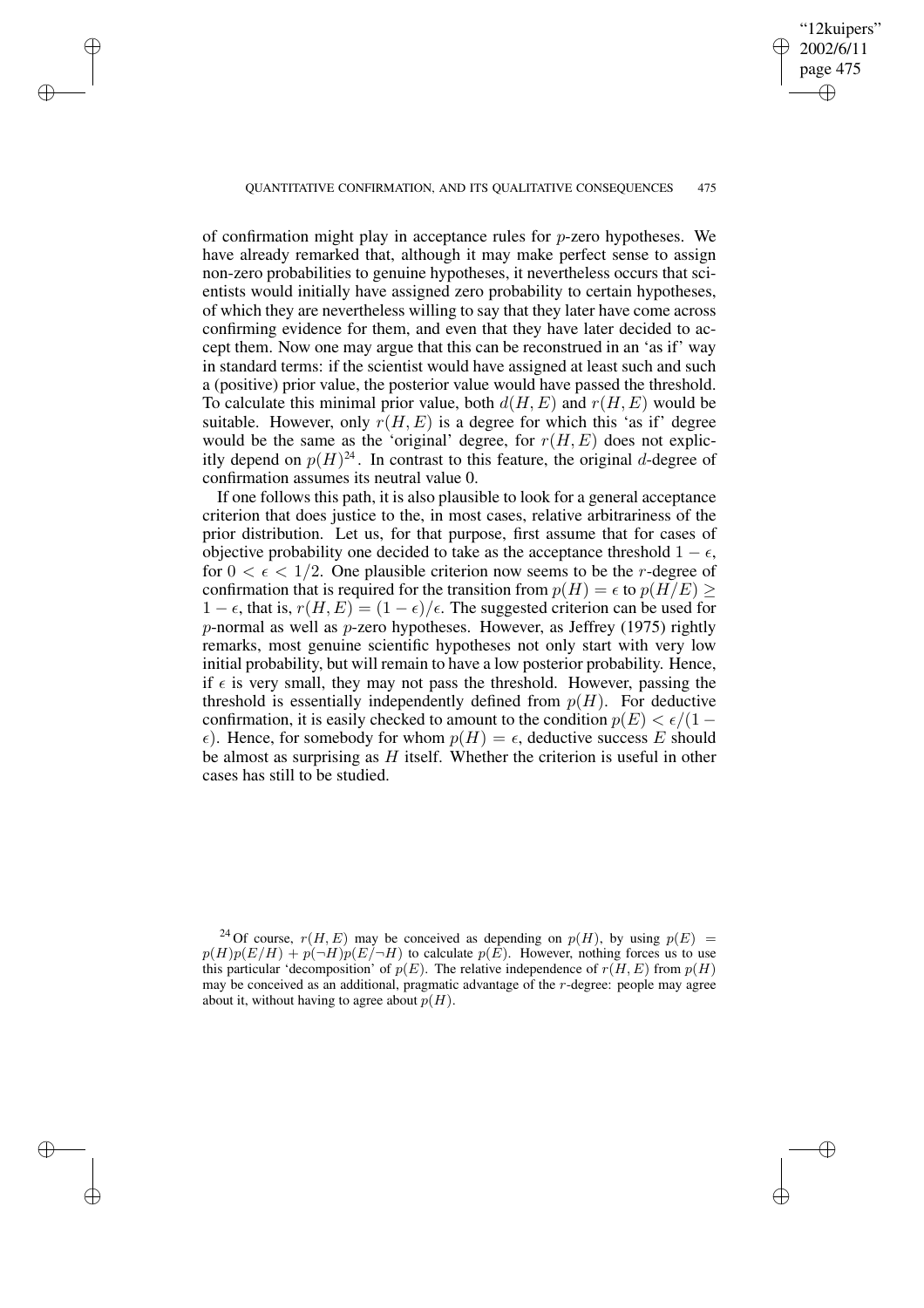476 THEO A.F. KUIPERS

"12kuipers" 2002/6/11 page 476

✐

✐

✐

✐

# *Concluding remarks*

The possibility of a quantitative, i.c. probabilistic, theory of confirmation is one thing; its status and relevance is another. Although probabilistic reasoning is certainly practiced by scientists, it is also clear that specific probabilities usually do not play a role in that reasoning. Hence, in the best instrumentalist traditions, as remarked before, the required probabilities in a quantitative account correspond, as a rule, to nothing in reality, i.e., neither in the world that is studied, nor in the head of the scientist. They simply provide a possibility of deriving the qualitative features of scientific reasoning.

If our reservations amounted to the claim that the quantitative accounts are not yet perfect and have still to be improved, it would be plausible to call them tentative explanations and even justifications of the corresponding kinds of qualitative reasoning. However, nothing of that kind seems to be the case. Hence, it remains questionable to what extent these formal accounts can be said to reveal quantitative cognitive structures that underlie scientific reasoning. The situation would change in an interesting way if the r-theory itself, or some alternative quantitative theory, could be given a justification. In particular, we do not exclude that such a justification could be given in terms of functionality for truth approximation. However, although (Kuipers, 2000) deals with truth approximation, it does not touch the problem of such a justification.

In the meantime, we may only conclude that the  $r$ -theory should primarily be conceived as a quantitative explication of a qualitative cognitive structure, to be used only for its qualitative consequences. As has been argued, the justification of these qualitative consequences is at least as good as the justification of the quantitative explication 'under ideal circumstances', that is, when the probabilities make objective sense.

# *Appendix 1: Corroboration as inclusive and impure confirmation*

As is well-known, Popper preferred to talk about '(degree of) corroboration', instead of '(degree of) confirmation', but the question is whether his views essentially deviate from the Bayesian approach. Jeffrey (1975) argued already that this is not the case. In this appendix, we will more specifically argue that Popper's quantitative theory of corroboration amounts to an inclusive and impure Bayesian theory.

Popper's main expositions about corroboration can be found in Popper (1959, 1963, 1983), where Section 32 of Popper (1983) summarizes his main ideas. He formulates six conditions of adequacy for a quantitative degree of corroboration, here denoted by  $c(H, E)$ , which he conceives as the best

✐

✐

✐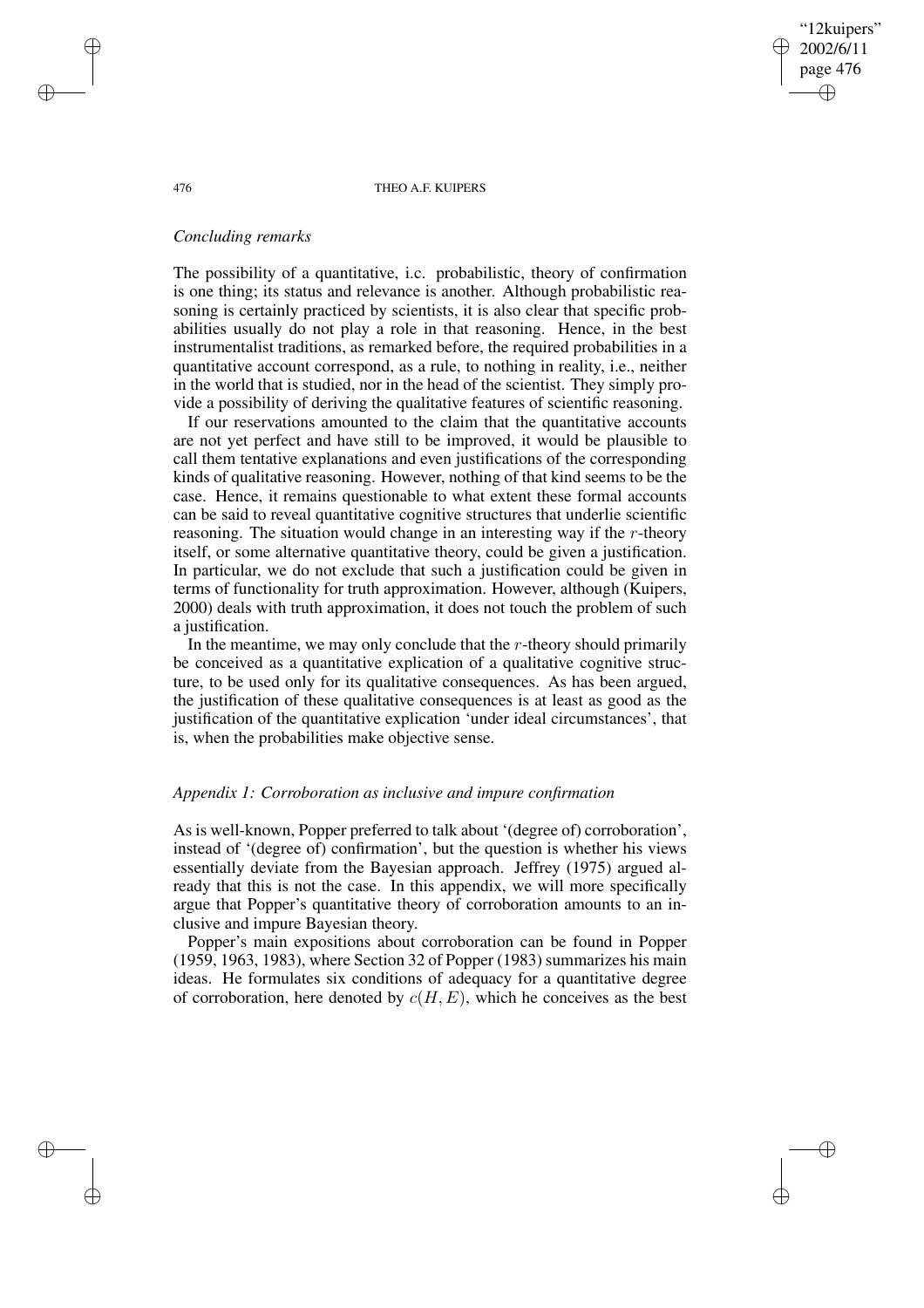✐

proposal. We will first list (the core of) these conditions, in which it is important to realize that  $p(\neg H)$  and  $p(\neg E)$  may be conceived as measures for the (amount of) empirical content of  $H$  and  $E$ , respectively.

- (i)  $-1 \le c(H, E) \le p(\neg H) \le 1$
- (ii)  $-1 = c(H \& \neg H, E) = c(H, \neg H) \leq c(H, E) \leq$
- $c(H, H) \leq p(\neg H) \leq 1$

✐

✐

✐

✐

- (iii)  $c(H \vee \neg H, E) = 0$ (iv) if H entails E and E<sup>\*</sup> and if  $p(E) < p(E^*)$  then
- $c(H, E^*) < c(H, E)$
- (v) if  $(H^*$  entails H such that)  $0 < p(H^*) < p(H) < 1$  then  $c(H,H) < c(H^*, H^*)^{25}$
- (vi) if  $(H^*$  entails H such that)  $0 \le p(H^*) < p(H) < 1$  and  $p(E/H^*) \leq p(E/H)$  then  $c(H^*, E) < c(H, E)$

The following definition is the simplest one fulfilling these six conditions Popper has found.

$$
c(H,E) = \frac{p(E/H) - p(E)}{p(\neg H)p(E/H) + p(E)}
$$

Note that  $c(H, H) = p(\neg H)$  and that  $c(H, E) = p(\neg E)/(p(\neg H) + p(E))$ in the case of 'deductive corroboration', that is, when  $H$  entails  $E$ .

Note first that  $c(H, E)$  is inclusive, in the sense that it can assign substantial values when  $p(H) = 0$  and  $p(E/H)$  can nevertheless be interpreted. In that case,  $c(H, E)$  amounts to  $\frac{p(E/H)-p(E/\neg H)}{p(E/H)}+\frac{p(E/\neg H)}{p(E/\neg H)}$  $p(E/\neg H)$ , which reduces to  $p(\neg E/\neg H)/[1 + p(E/\neg H)]$  in the deductive case. The inclusiveness of  $c(H, E)$  is important in view of a specific dispute of Popper with the Bayesian approach as far as it assigns non-zero probabilities to genuine universal hypotheses. However, several authors have argued that Popper's arguments against p-normal hypotheses (Popper 1959, Appendix \*vii and \*viii) fail, e.g., Earman (1992, section 4.3), Howson and Urbach (1989, section 11.c) and Kuipers (1978, Ch. 6).<sup>26</sup>

It is easy to check that  $c(H, E)$  satisfies the qualitative principle P.1 of deductive confirmation rephrased in terms of deductive (d-)corroboration:

P.1cor if E and  $E^*$  d-corroborate H then E d-corroborates H more than  $E^*$  iff  $E^*$  is more plausible than  $E$  in the light of the background beliefs

 $^{26}$  Moreover, there is the interesting suggestion of Jeffrey (1975, p. 150) to assign infinitesimal numbers, developed in non-standard analysis, to p-zero hypotheses in the standard sense.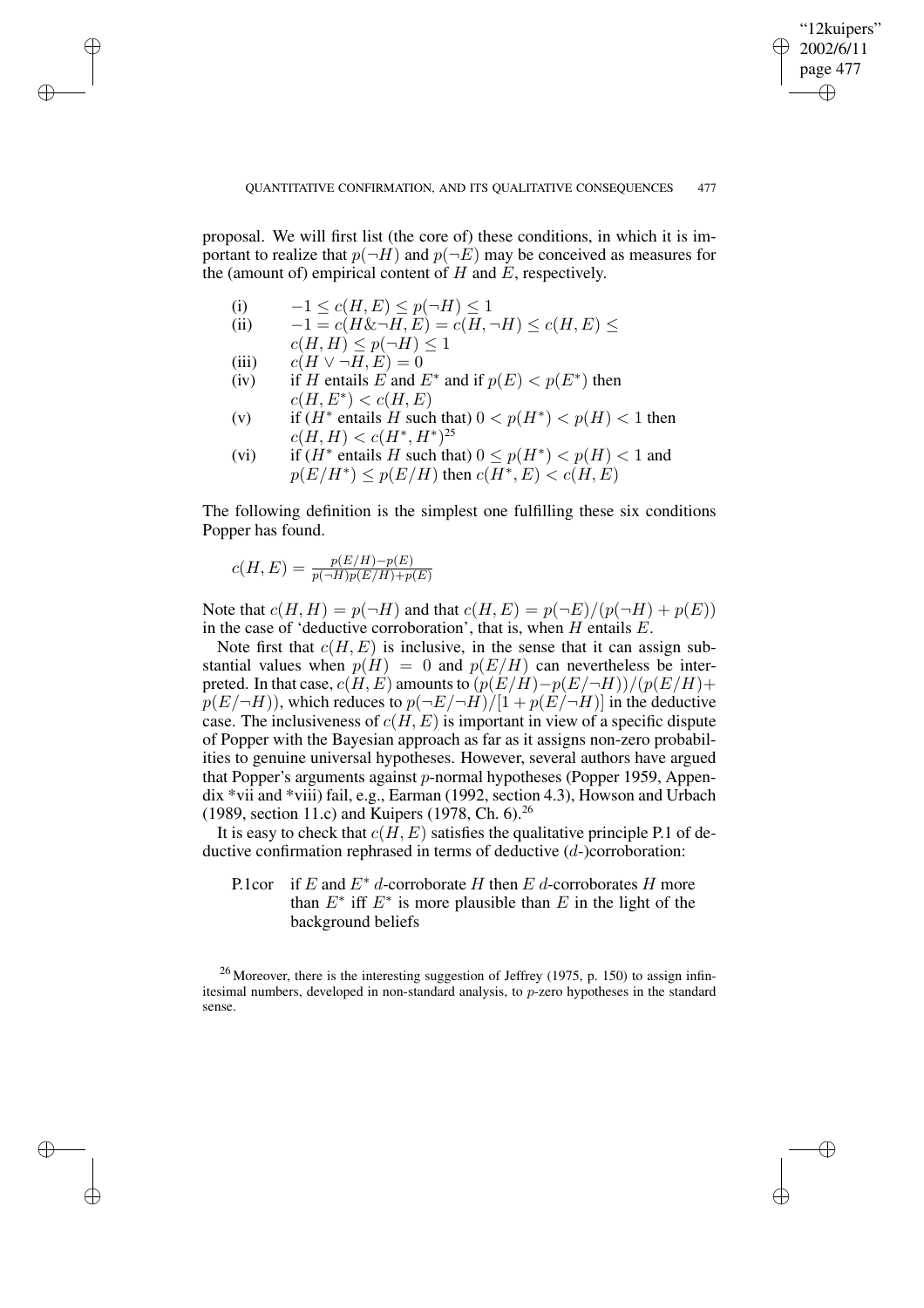### 478 THEO A.F. KUIPERS

'12kuipers" 2002/6/11 page 478

✐

✐

✐

✐

Surprisingly enough<sup>27</sup>, it satisfies the (rephrased) impure alternative to P.2 favoring more probable hypotheses when equally successful:

P.2Icor if E d-corroborates H and  $H^*$  then E d-corroborates H more than  $H^*$  iff H is more plausible than  $H^*$  in the light of the background beliefs

To study the qualitative features of 'general' corroboration, we will look in some detail at the conditions  $(i)$ – $(vi)$ . The first three conditions deal with quantitative special values, and are mainly conventional, except that (i) and (ii) together require that, for each H,  $c(H, H)$  is the maximum value, by Popper called the degree of corroborability, which should not exceed  $p(\neg H)$ . Although Popper restricts (iv) to  $d$ -corroboration, giving rise to P.1cor, his definition of  $c(H, E)$  satisfies the generalization of P.1cor to

P.1Gcor if H makes E at least as plausible as  $E^*$  and if E is less plausible than  $E^*$  in the light of the background beliefs, then E corroborates H more than  $E^*$ 

which corresponds to P.1G. Condition (v) amounts, in combination with (i) and (ii), to the idea that a less probable hypothesis should be able to get a higher maximum degree of corroboration than a more plausible one. The Bayesian measures  $d(H, E)$  and  $r(H, E)$  also satisfy this idea, where  $d(H, E)$  has the same maximum value, viz.  $d(H, H) = p(\neg H)$ , while that of  $r(H, E)$ ,  $r(H, H)$ , equals  $1/p(H)$ . Finally, condition (vi) amounts to the qualitative idea

P.2IGcor if H makes E at least as plausible as  $H^*$  and if H is more plausible than  $H^*$  in the light of the background beliefs, then E corroborates H more than  $H^*$ 

Recall that the d-degree of confirmation was impure as well, more specifically, also favoring plausible hypotheses. Hence, it is no surprise that it also satisfies the analogues of (vi), P.2Icor and P.2IGcor.

The foregoing comparison suffices to support the claim that the resulting qualitative theory of Popper roughly corresponds to the impure qualitative

✐

✐

✐

<sup>&</sup>lt;sup>27</sup> Note that from the informal expositions of Popper one might sometimes get the idea that he is pleading for the *opposite of P.2Icor*, favoring less plausible hypotheses when equally successful, that is, the stronger hypothesis should be praised more by the corroborating evidence than the weaker one. However, he is well aware of this consequence of (vi), for he speaks (Popper 1983, p. 251) of an aspect in which degree of corroboration resembles probability. Hence, it may be assumed that Popper, at least on second thoughts, subscribed to P.2Icor.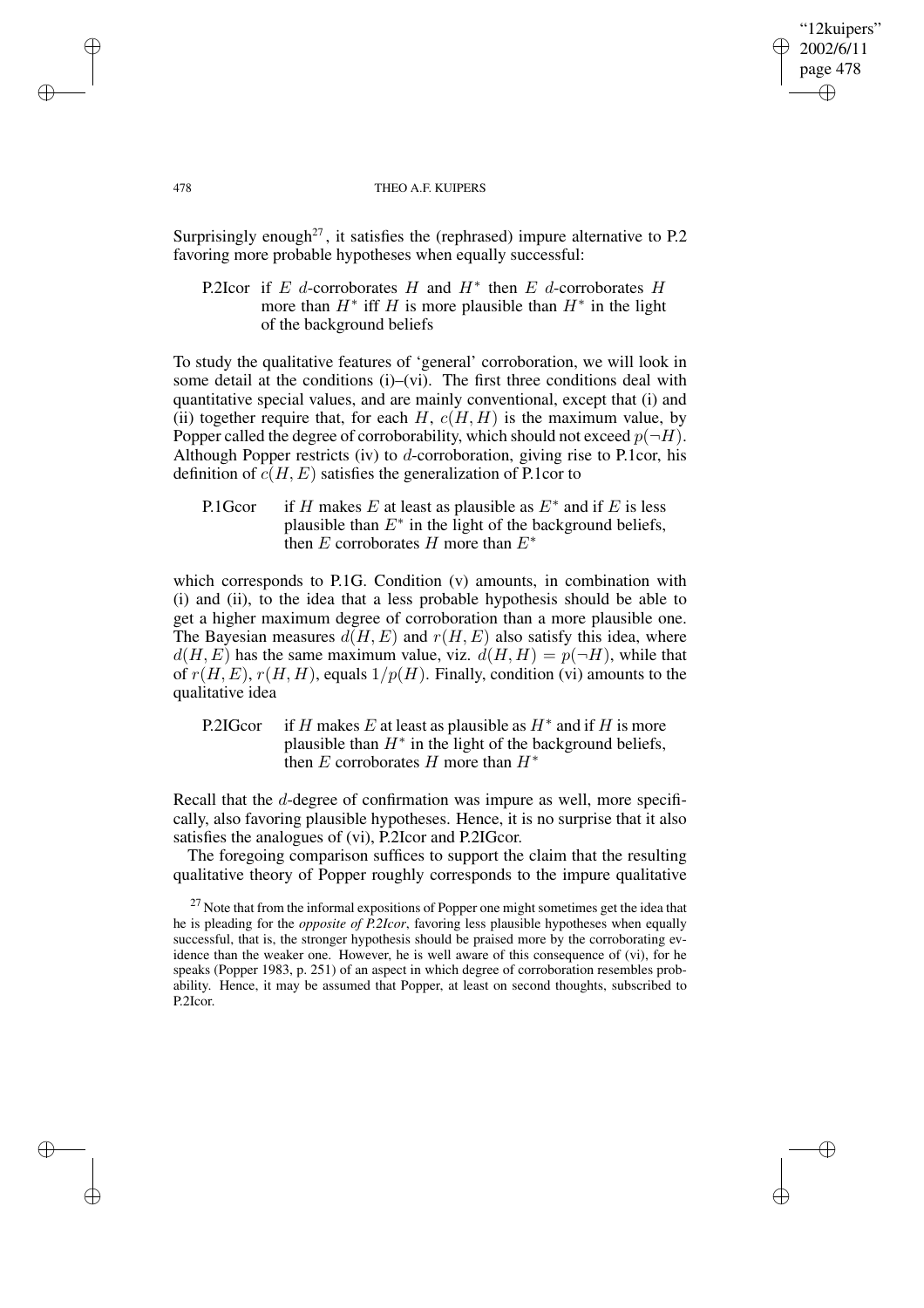✐

✐

✐

✐

Bayesian theory based on  $d(H, E)$  for p-normal hypotheses. However, in contrast to  $d(H, E)$ ,  $c(H, E)$  is inclusive.

# *Appendix 2: Comparison with standard analysis of the raven paradox*

✐

✐

✐

✐

As suggested in Section 2.3, there is a more or less standard Bayesian solution of the paradoxes of which Horwich (1982) may be assumed to have given the best version<sup>28</sup>. Hence, we will compare our solution with his. After criticizing Mackie's account (Mackie 1963) and pointing out that an unconditional approach will miss conditional connotations of the (first) raven paradox, he introduces the idea of conditional sampling, and obtains roughly the same confirmation claims as reported in (2p) and (4p). However, as we will explain, his precise quantitative versions of (2p) and (4p) are wrong, and he misses the core of (1p) and (3p). The latter shortcoming is mainly due to overlooking a plausible relation between the two relevant matrices. The former shortcoming is due to a systematic mistake in the intended calculation of r-values.

There is one difference in Horwich's approach which is not really important. He does not interpret the matrix as a survey of the sizes of the cells, but as reporting subjective probabilities of randomly selecting a member of the cells. It is easy to transform our matrix in this sense by dividing all numbers by their sum  $(a + b + c + d)$ , without changing any of the results.

The first serious difference is the following. We use the matrix for two purposes, with  $c > 0$  for calculating  $p(E/\neg RH\&C)$ -values, to be called the  $\neg$ RH-matrix, and with  $c = 0$  for calculating  $p(E/RH\&C)$ -values, to be called the RH-matrix. The latter provides the numerator of  $r(RH, E; C)$  =  $p(E/RH\&C)/p(E/C)$ , whereas its denominator  $p(E/C)$  is calculated by

$$
P(E/C) = p(RH/C)p(E/RH\&C) + p(\neg RH/C)p(E/\neg RH\&C)
$$
  
=  $Qp(E/RH\&C) + (1-Q)p(E/\neg RH\&C)$ 

Recall that the simplification derives from the plausible assumption that  $p(RH/C) = p(RH) = Q$ , that is, C is neutral evidence for H.

Horwich, instead, interprets the  $a/b/c/d$  -matrix as directly prepared for  $p(E/C)$ -values, to be called the HOR-matrix. Hence, he leaves open whether  $c$  is zero or positive. This is problematic, however, for some of his general conclusions (see below) only hold if one assumes that  $c$  in the HOR-matrix is positive, hence that RH is false, hence that it is in fact the  $\neg RH$ -matrix. As a consequence, though he intends to directly base the  $p(E/C)$ -value occurring

 $28$  He does not explicitly deal with the second paradox, but implicitly the situation is clear.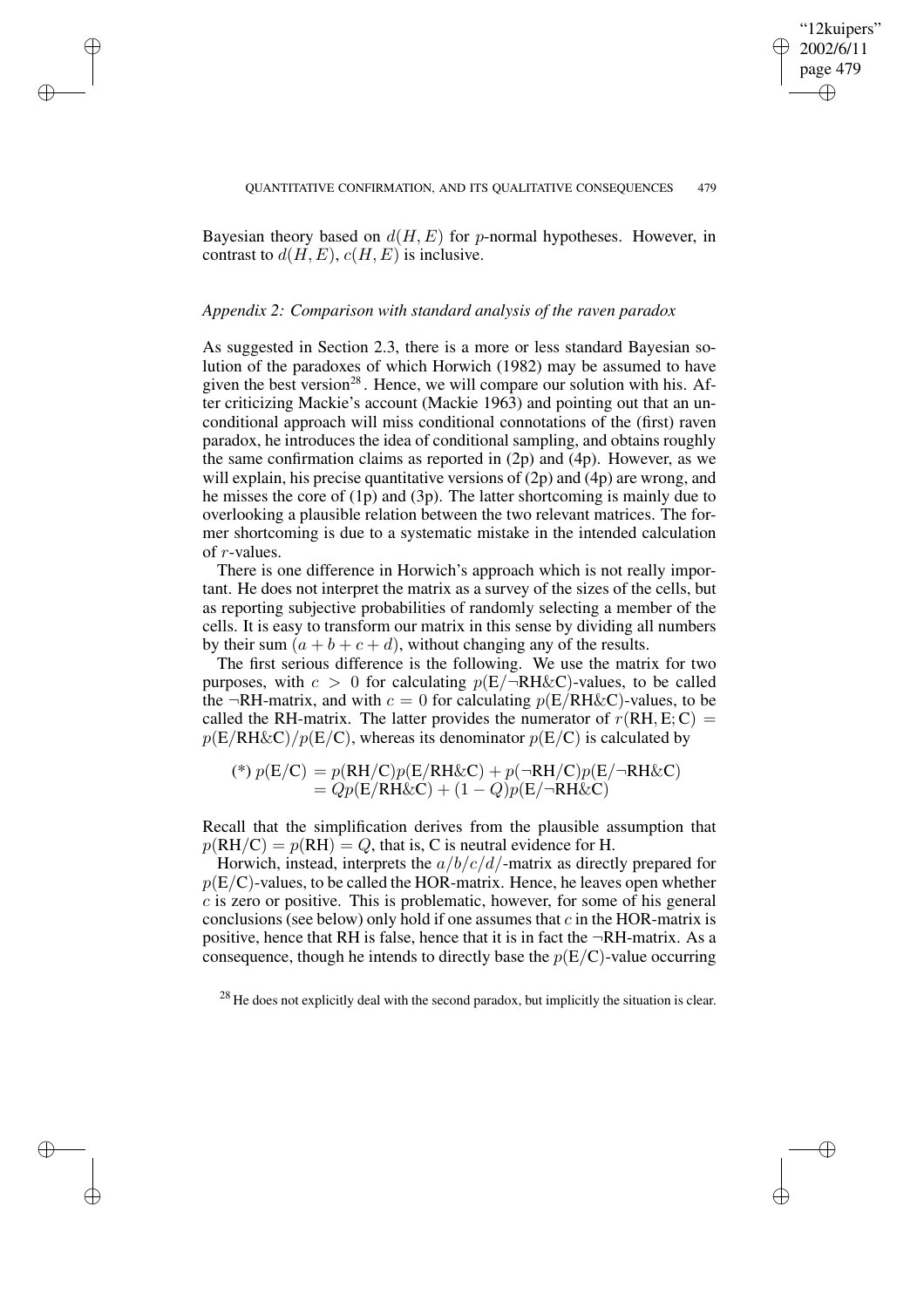"12kuipers" 2002/6/11 page 480 ✐ ✐

✐

✐

### 480 THEO A.F. KUIPERS

in  $r(RH, E; C)$  on the HOR-matrix, he bases it in fact on the  $\neg RH$ -matrix. However, a genuine Bayesian approach requires to calculate  $p(E)$ -values on the basis of  $(*)$ , and hence on both the RH- and the  $\neg$ HR-matrix, to be called *the proper calculation*.

The second main difference is that Horwich introduces an independent RH-matrix for calculating  $p(E/HR\&C)$ , to be indicated as the HOR-RHmatrix, with  $\alpha$ ,  $\beta$ ,  $\gamma = 0$ ,  $\delta$ , representing the relevant probabilities under the assumption that RH is true. Horwich waves away the idea of a relation between his two matrices. However, in his probability interpretation of the  $a/b/c/d$ -matrix, it seems rather plausible to take  $\alpha$ ,  $\beta$ , and  $\delta$  proportional to a, b, and d, respectively, such that they add to 1. This corresponds to identifying the non-zero values in our RH-matrix with  $a, b$ , and  $d$  in the size interpretation of our  $\neg$ RH-matrix, as we in fact did. Why should the relative probabilities for two cells differ depending on whether a third cell is empty or non-empty? When two matrices are related in the suggested way they will be said to be *tuned*. Hence, our RH- and ¬RH-matrix are tuned and our results (1p)–(4p) directly follow from the proper calculation presupposing these tuned matrices.

Let us call  $(r-)$  values tuned when they are based on two tuned matrices. otherwise they are called untuned. Due to the improper calculation, Horwich calculates in fact untuned values for the ratio  $p(E/HR\&C)/p(E/\neg HR\&C)$ , to be called the  $r_0$ -value (with index 0, for it corresponds to the r-ratio when  $p(RH) = Q = 0$ , instead of the intended untuned  $r_{+}$ -values,  $p(E/RH \& C)$  $p(E/C)$ , based on some  $Q > 0$ . Of course, when the calculated values are tuned one gets tuned  $r_0$ -values instead of tuned  $r_+$ -values.

Now we can sum up Horwich's deviations from his intended proper Bayesian treatment of the raven paradoxes. By the improper calculation, Horwich got the wrong r-values of (2p) and (4p); he got in fact the  $r_0$ -values,  $r_0(RH, BR; R) = (a + c)/a$  and  $r_0(RH, \overline{BR}; \overline{B}) = (c + d)/d$ , which he did not intend, for he apparently assumes throughout that  $Q$  is non-zero. Note that the intended qualitative results of  $(2p)$  and  $(4p)$ , i.e.,  $(2)$  and  $(4)$  of Section 2.1 of (Kuipers, 1998), only follow when c is positive, for if  $c = 0$ , both  $r_0$ -values are 1. Hence, contrary to his suggestion of using the HOR-matrix (in which c may or may not be 0), Horwich uses in fact the  $\neg RH$ -matrix (with  $c > 0$ ) for the (improper) calculation of  $p(E/C)$ .

Moreover, by not assuming tuned matrices, he missed the results (1p) and (3p). Regarding (1p), he does not even calculate the values for unconditional confirmation corresponding to the uniform one we obtained, viz.,  $(a + b + b)$  $(c + d)/(a + b + \overline{Q}c + d)$ . The improper calculation would have given, assuming the size-interpretation of all numbers,  $\alpha F/a$ ,  $\beta F/b$ , and  $\delta F/d$ , with  $F = (a + b + c + d)/(\alpha + \beta + \delta)$ , for a black raven, a non-black non-raven and a black non-raven, respectively. If these values are not tuned they differ from each other. If they are tuned, they assume a uniform value, but the

✐

✐

✐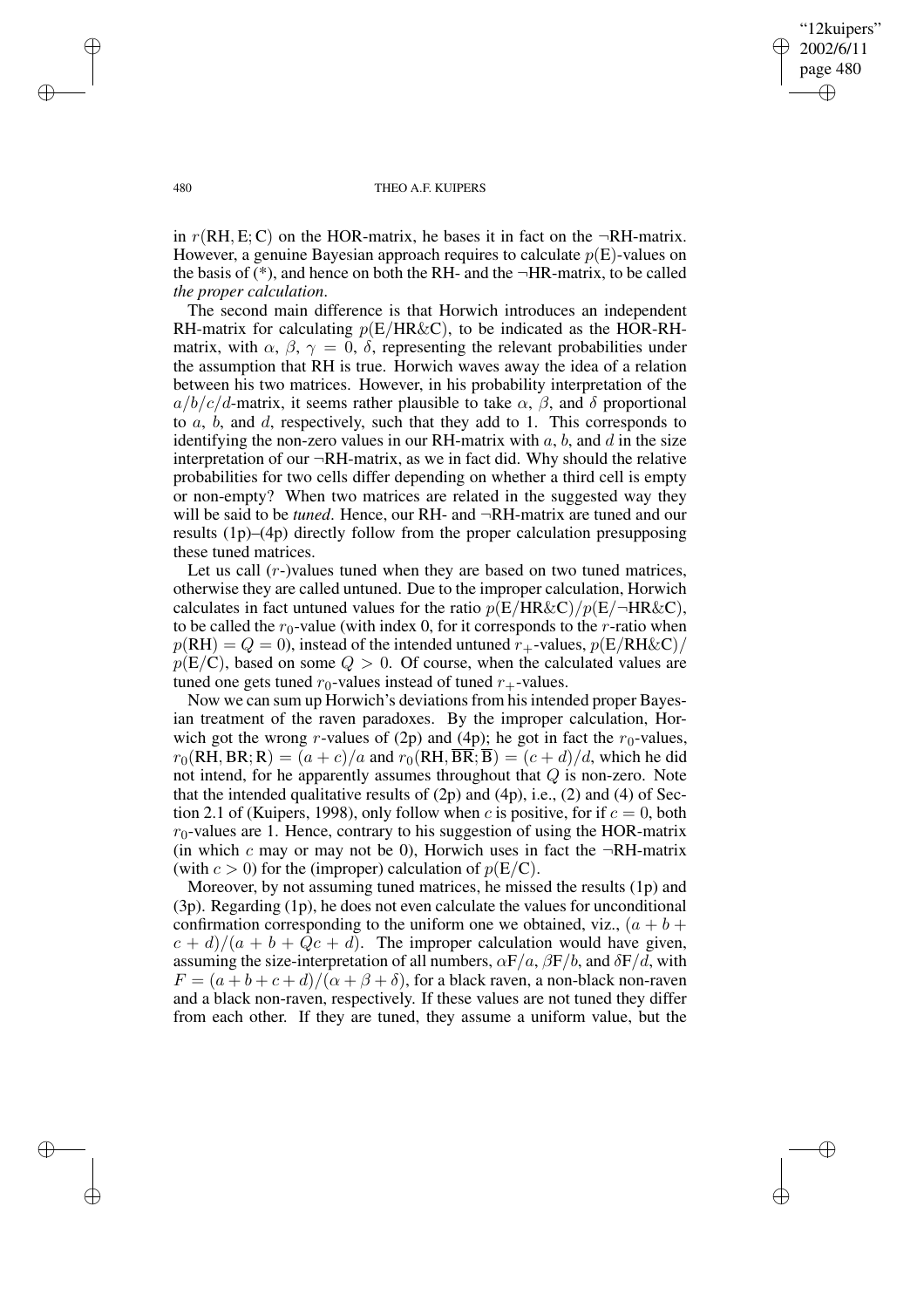✐

✐

✐

wrong one, viz., the corresponding  $r_0$ -value  $(a + b + c + d)/(a + b + d)$ . Finally, regarding (3p), Horwich does calculate the  $(r_0-)$ values for sampling non-ravens and black objects corresponding to the uniform one we obtained, viz., 1. If these values are not tuned, they differ for all four possible results, a non-raven that is black or non-black, and a black object that is a raven or a non-raven. However, if they are tuned, this gives, more or less by accident, the right uniform value 1, reported in (3p), for the  $r_0$ - and the  $r_+$ -value for neutral confirmation are both equal to 1.

> University of Groningen E-mail: T.A.F.Kuipers@Philos.rug.nl

"12kuipers" 2002/6/11 page 481

✐

✐

✐

✐

## REFERENCES

- Carnap, R., (1950/1963<sup>2</sup> ), *Logical Foundations of Probability*, University of Chicago Press, Chicago,  $(1963<sup>2</sup>$  with a new foreword).
- Earman, J., (1992), *Bayes or bust. A critical examination of Bayesian confirmation theory*, MIT-press, Cambridge Ma.
- Festa, R., (1999a), "Bayesian confirmation", in M.C. Galavotti and A. Pagnini eds, *Experience, Reality, and Scientific Explanation*, Kluwer, Dordrecht, pp. 55–87.
- Festa, R., (1999b), "Scientific values, probability, and acceptance", in R. Rossini Favretti, G. Sandri, and R. Scazzieri (eds), *Incommensurability and Translation*, Edwar Elgar, Cheltenham, pp. 323–338.
- Horwich, P., (1982), *Probability and evidence*, Cambridge University Press, Cambridge.
- Howson, C. & Urbach, P., (1989), *Scientific reasoning: the Bayesian approach*, Open Court, La Salle.
- Jeffrey, R., (1975), "Probability and falsification: critique of the Popper program", and "Replies", *Synthese*, 30, 1975, 95–117, 149–157.
- Kuipers, T., (1978), *Studies in inductive probability and rational expectation*, Reidel, Dordrecht.
- Kuipers, T., (1983), "Non-inductive explication of two inductive intuitions", *British Journal for the Philosophy of Science*, 34.3, 209–223.
- Kuipers, T., (1997), "The Carnap-Hintikka programme in inductive logic", in: Matti Sintonen (ed.), *Knowledge and inquiry: Essays on Jaakko Hintikka's epistemology and philosophy of science*, Poznan Studies, Volume 51, Rodopi, Amsterdam, pp. 87–99.
- Kuipers, T., (1998), "Qualitative confimation by the HD-method", *Logique et Analyse*, 164, pp. 271–299.
- Kuipers, T., (2000), *From Instrumentalism to Constructive Realism*, Synthese Library, Vol. 287, Kluwer AP, Dordrecht.